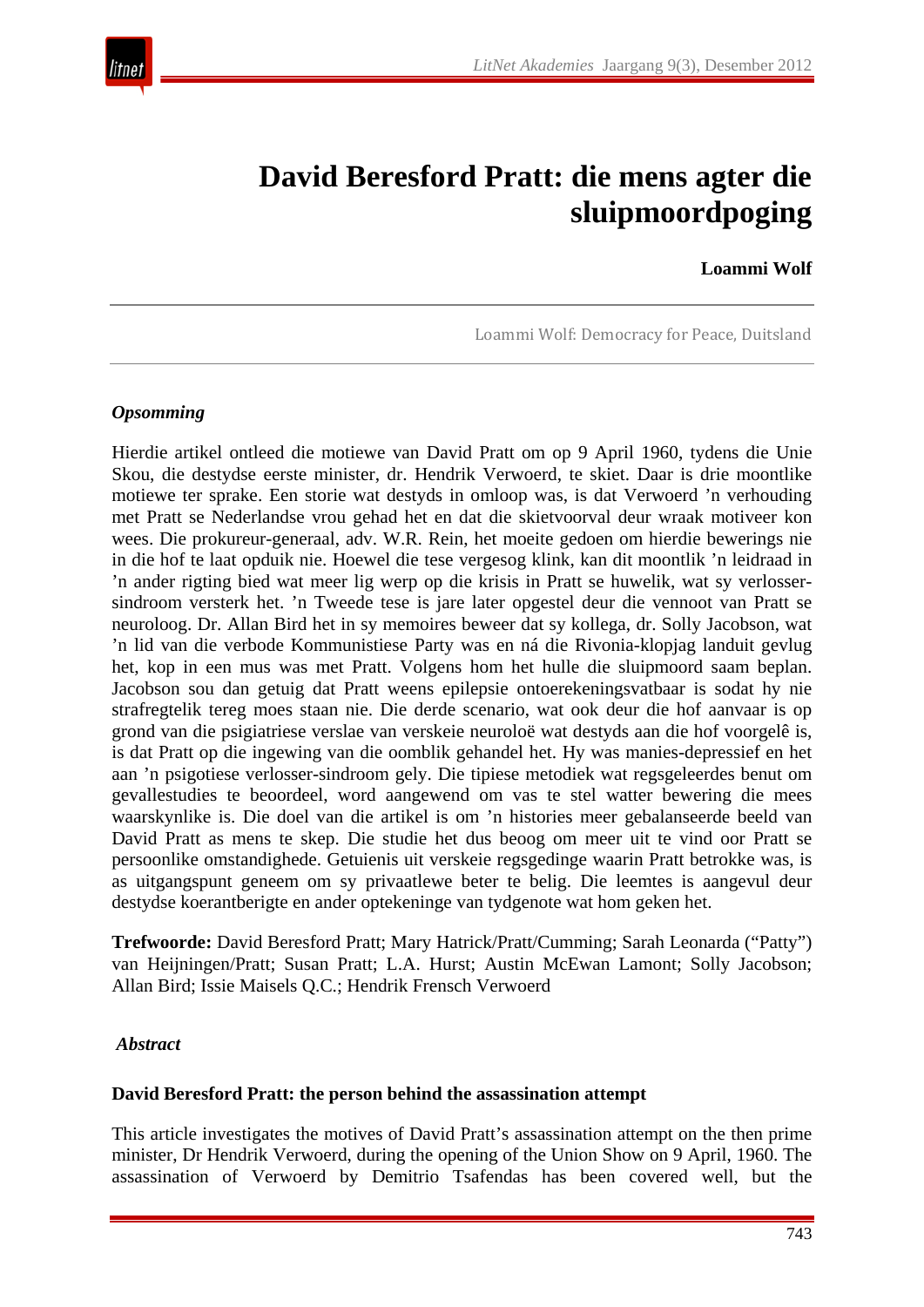

circumstances which prompted Pratt to shoot Verwoerd have not yet been extensively explored.

Over the years three scenarios have been mooted in an attempt to explain Pratt's action. The first is that Pratt attacked Verwoerd out of revenge. Shortly after the attempted assassination a rumour spread that Pratt's Dutch wife might have had a relationship with the prime minister, who was also of Dutch descent. The attorney-general, Adv. Rein, took pains to prevent this fairy tale from surfacing in court. Unlikely as this lead might be to explain Pratt's motive for shooting Verwoerd, his wife may indeed have had an affair with another man, which could have contributed to Pratt's desperate state of mind. According to the second scenario, Pratt was suffering from epilepsy and serious depression. As the crisis in his personal life escalated, he found an escape mechanism to handle the crisis at a different level, in a political context. The third scenario postulates a conspiracy between Pratt and Dr Solly Jacobson, his psychiatrist, who was also a dedicated member of the underground Communist Party and a close friend of Joe Slovo. Jacobson's partner, Dr Allan Bird, contended that the two of them worked out a plan for Pratt to assassinate Verwoerd. Jacobson would then bail him out with medical evidence so that he could not be held criminally liable. Bird did not refer to the mysterious red note that was handed to the prime minister only weeks before the assassination attempt. The note contained a threat: "Today we kill Verwoerd."

To determine which of these scenarios is the most probable, legal methodology that is typically applied in case studies is invoked.

Apart from considering the scenarios about a possible motive why Pratt attacked Verwoerd, the article also attempts to create a more comprehensive portrait of Pratt's life. Evidence presented in diverse court cases in which Pratt was involved, serves as a point of departure to illuminate his personal circumstances. The memoirs of persons who knew Pratt personally have also been consulted. Newspaper articles shed further light on the attempted assassination, the escalation of the political conflict and the prevailing Zeitgeist.

The picture that evolves is that Pratt, hailed as a hero by the anti-apartheid movement, is a rather unlikely hero. Pratt grew up amidst incredible wealth, but already suffered from epilepsy at a very young age. There is evidence that he was a loner from early on. He was probably ostracised and stigmatised at school due to epileptic convulsions. He went to the best private schools and qualified as a chartered accountant at Cambridge University. He was the designated heir to run the vast business empire of his father.

Although he could be kind and charming he also had another side. He could be difficult, peevish and unpredictable, at times even violent. It seems that his marriage with the British journalist Mary Hatrick was not easy for her. A pattern evolved which indicates that stress factors in his life initially gave rise only to epileptic attacks. His condition deteriorated considerably after the divorce from Mary, who left him shortly after the death of their little boy in March 1945. After the divorce he fell into serious depression and was treated in South Africa as well as the United States. The stress of the maintenance case which Mary brought against him, because he failed to meet his obligations towards their daughter Susan, aggravated his condition.

His second marriage, to Patty van Heijningen, was not successful either. She was the daughter of a famous Dutch radiologist. In 1954, shortly after the birth of their first child, Pratt claimed to have received a message which he should convey to South Africa. He was very concerned about Afrikaner nationalism and the apartheid system that was being put into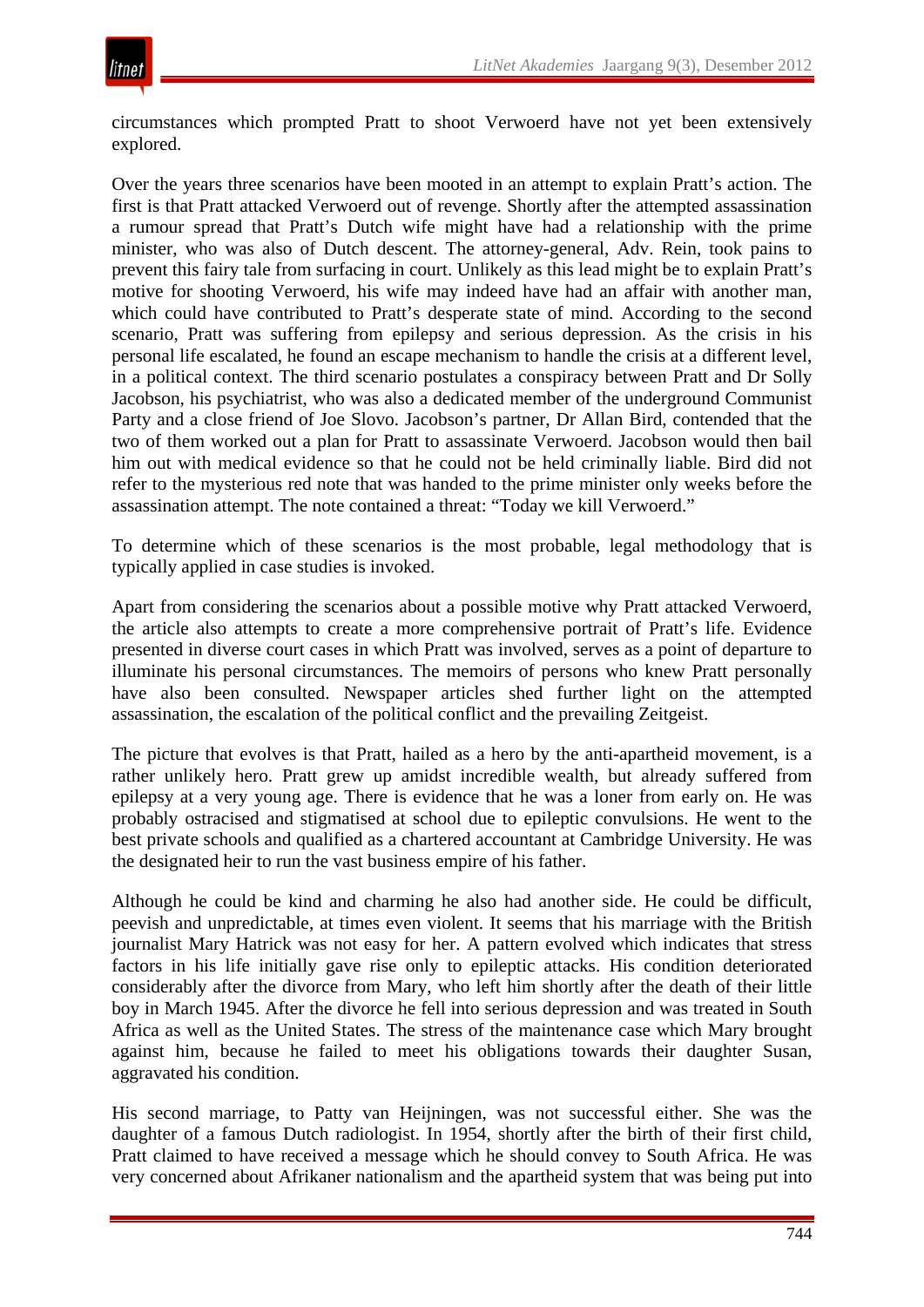

place. He joined Alan Paton's newly founded Liberal Party. Apparently he wanted to form a coalition government with Klasie Havenga. Pratt was boarded and diagnosed with suffering from "grandiose delusions of the political saviour type". He also suffered from stress-related tinnitus, hearing organ music in his head which he interpreted as heavenly messages.

Pratt was almost constantly in psychiatric treatment. His wife feared for her safety because he threatened her. At the beginning of 1958 she decided to return to The Hague, taking their two children with her. Pratt followed her with a gun in his pocket, but was apprehended at the Amsterdam airport. It is possible that this incident was sparked off by the fact that Pratt found out that his wife had had an affair.

In August 1958 his psychiatrist, Dr Chesler, recommended that his sister, Peggy Ricketts, should apply for a curator bonis to be appointed to manage his affairs. Upon her refusal to do so, Dr Chesler requested that Pratt be treated by another specialist. Pratt's depression deteriorated and his condition became manic. Around this time he badly assaulted his cousin with whom he was in business. He was referred for treatment to the neurologist Dr Solly Jacobson.

Pratt desperately tried to win his wife back. He bought a posh property, "Old Sillery", in the Cape, hoping that the climate would be more appealing and suited to her and that she would consider returning to South Africa. When that did not work out, he planned a kidnapping of their daughter in Switzerland during a skiing holiday in the hope that he could force Patty to return to South Africa. As he became more desperate about his marital problems, Pratt tried to commit suicide on three different occasions. In between he spent extensive periods in the United Kingdom, where he received psycho-analytical treatment.

It appears that Pratt's paranoid condition was reinforced by the escalation of the political conflict after the Sharpeville massacre. The court accepted the medical reports submitted to it by five different psychiatrists, all of which confirmed that Pratt lacked legal capacity and could not be held criminally liable for having shot the prime minister.

Allan Bird published his memoirs many decades later. He based his suspicion that his colleague, Solly Jacobson, had conspired with Pratt to shoot Verwoerd on three incidents. None of them, however, can be linked causally to the assassination attempt. A conspiracy can be excluded due to the fact that Pratt refused to allow his lawyers to submit any reports on his medical condition to the court. He wanted to face the charges and go down in history as a hero. It was only after his daughter Susan intervened on his behalf and lodged an application to appoint a curator bonis as well as a curator ad litem to handle his matters that the court ordered the curator ad litem to present the criminal court with psychiatric reports on his condition.

There are a number of similarities between Pratt and Verwoerd. Both were the children of immigrants who moved to South Africa when they were two years of age. Verwoerd arrived in the conquered post-Anglo-Boer War South Africa, whereas Pratt arrived in the newly formed Union of South Africa a few years later. It is often observed that immigrant children overcompensate to be accepted in their guest country. Whereas nationalism comes naturally to people living in a country, it is a conscious choice for immigrants, and it was no different with Pratt and Verwoerd. Each of them associated with the community closest to them. Pratt was part of a background that cherished the British Empire and the Commonwealth, whereas Verwoerd aspired to become a real Afrikaner.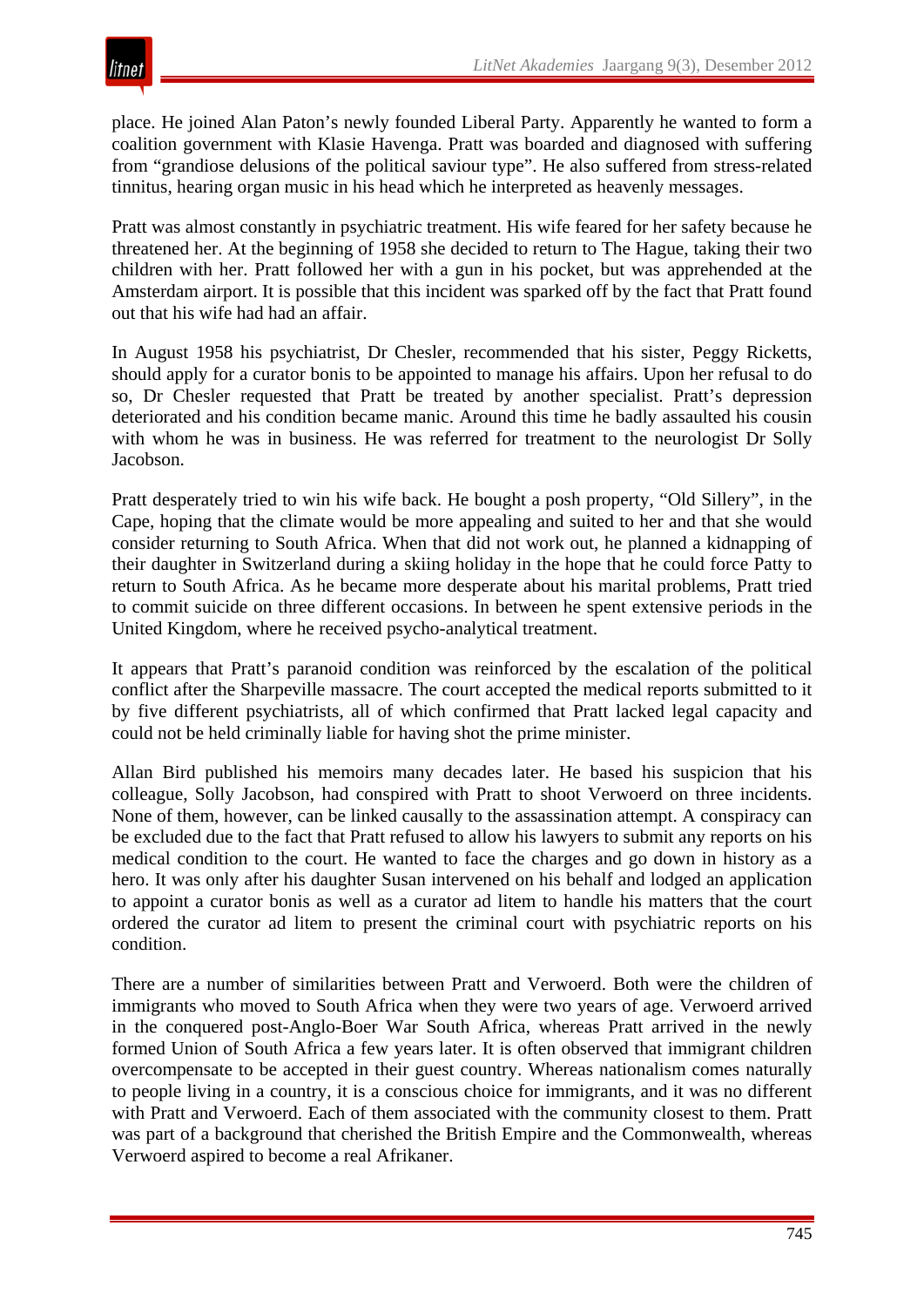

Another common denominator was psychology. Verwoerd did a doctoral thesis on psychology and became a professor of applied psychology, whereas Pratt was in need of psychological treatment all his life, trying to face his personal problems. Both thought they knew what would be best for South Africa, and this became the symbolic cataclysm of the attempted assassination. Pratt wanted South Africa to take her place among the nations of the British Commonwealth and, as he put it to Dr Hurst and in his speech in the dock, wanted to lay Verwoerd up so that Verwoerd could rethink the apartheid policy. Verwoerd wanted a republic and was later instrumental in South Africa's leaving the Commonwealth. He envisaged a kind of "internal decolonisation" for black people because he was convinced that segregation would lead to conflict and that apartheid was necessary to prevent that. The whole idea was doomed from the beginning, however, because black urbanisation and an integrated economy could not be stopped.

The assassination attempt by Pratt was neither a conspiracy nor a lone wolf type of planning of the assassination. According to him he had acted impulsively and on the spur of the moment. However, other statements made by Pratt contradict this claim.

His suicide in a mental institution on his 52nd birthday, shortly before parole was due to be considered, marks the end of a tragic life.

**Keywords**: David Beresford Pratt; Mary Hatrick/Pratt/Cumming; Sarah Leonarda ("Patty") van Heijningen/Pratt; Susan Pratt; L.A. Hurst; Austin McEwan Lamont; Solly Jacobson; Allan Bird; Issie Maisels Q.C.; Hendrik Frensch Verwoerd

## **1. 'n Paar inleidende gedagtes**

Onlangs het ek op 'n vergeelde gedenkalbum van Hendrik Frensch Verwoerd afgekom wat uitgegee na die aanslag van Tsafendas op sy lewe (Grobbelaar 1966). Hoewel die gedenkalbum mens toegang bied tot die politieke milieu van 50 jaar gelede, is dit terselfdertyd net 'n gedeelte van 'n groter prentjie. Mens sou ook die foto's van Peter Magubane daarnaas moes uitstal om 'n beter geheelbeeld te kan vorm. Die tragedie van Sharpeville, die noodtoestand wat gepoog het om die opstand van swart mense teen apartheid hok te slaan, en toenemende internasionale druk was net so deel van daardie werklikheid. Die beroemde fotograaf van die tydskrif *Drum*, na wie soms verwys is as "a one-man truth squad", het swart weerstand teen die apartheidsbeleid en hoe dit mense affekteer het, sensitief dokumenteer.

Om meer te wete te kom oor David Pratt is die album wel nuttig in soverre dit die dag waarop Pratt vir Verwoerd geskiet het, beeldstaaf. Dit wys hoe Verwoerd hande skud met hooggeplaastes tydens die Unie Skou, soos die Randse Paasskou destyds bekend gestaan het. Daar is foto's van hom tydens sy openingsrede. Op een foto staan Verwoerd langs die skoubekers wat later oorhandig sou word. Dan volg 'n reeks foto's wat in snel-modus geneem is en wys hoe hy sy gesig gryp en vol bloed neersak. Teen die einde is daar ook foto's wat die sluipmoord deur Tsafendas en die staatsbegrafnis dokumenteer.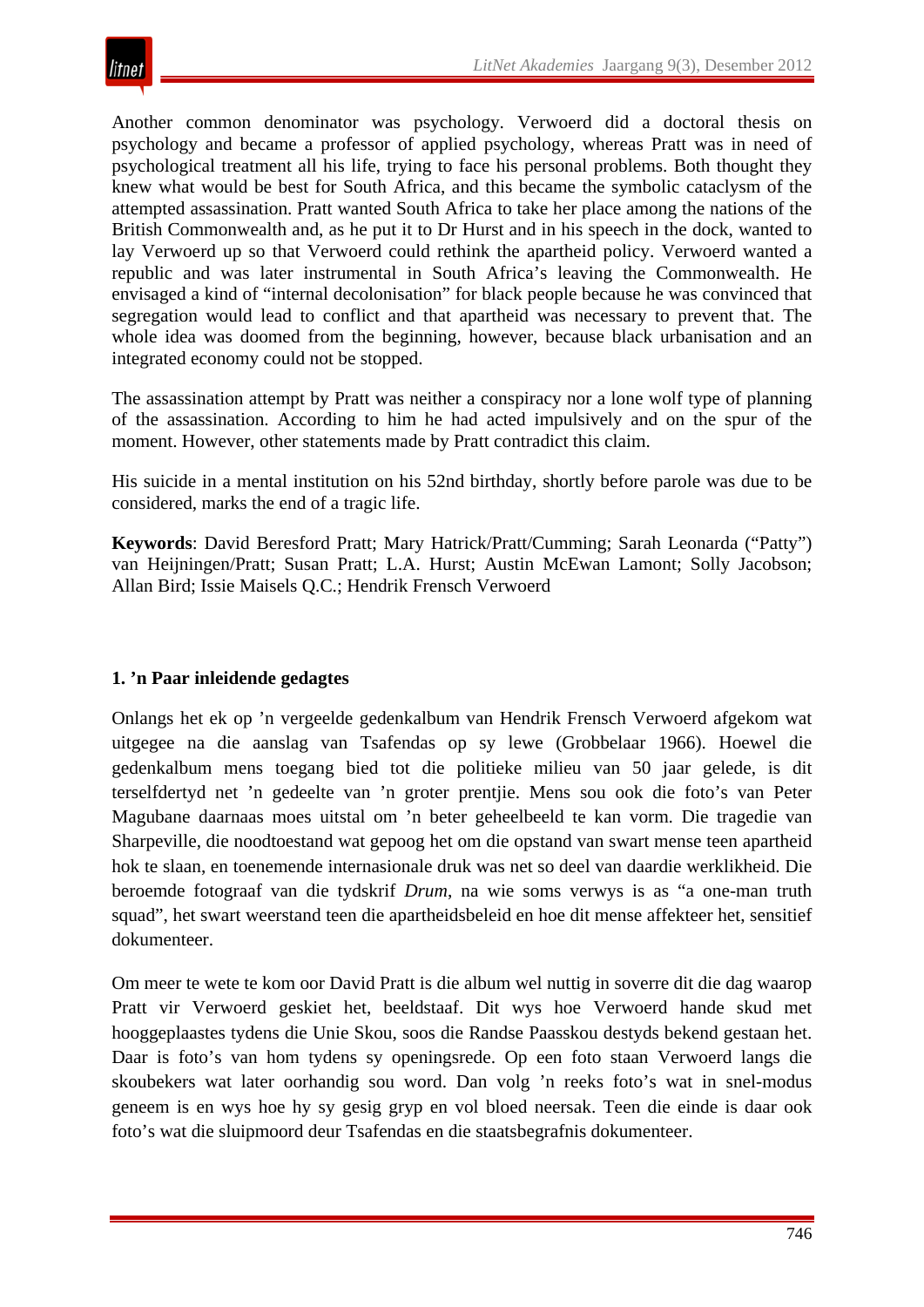



**Figuur 1. Verwoerd groet hooggeplaastes voor sy openingsrede by die Unie Skou**. **(Bron: P. Grobbelaar,** *Man van die Volk***, ble. 72-3)**

As regsgeleerde is mens seker altyd geïnteresseerd in sulke beroemde gevalle. As mens hedendaagse berigte lees oor die sluipmoorde van Pratt en Tsafendas, is dit opvallend hoeveel daar in die dade geprojekteer word deur die beriggewende protagoniste vanuit hulle eie heilsperspektief.<sup>1</sup> Die geskiedenis van die vroeë sestigerjare is taamlik toegegooi onder retrospektiewe beoordelings van die geskiedenis wat die historiese milieu as 't ware amper verdring.<sup>2</sup>

Daar is heelwat oor Tsafendas en sy moontlike motiewe geskryf (Van Wyk 1966; Van Woerden 2000; Adams 2011; Cooper s.j.), maar die meeste mense weet redelik min van Pratt.3 Die vraag kom outomaties op: Wat sou 'n Engelse sakeman en boer wat nie juis as 'n politieke aktivis opgeval het nie, daartoe gedryf het om die Eerste Minister tromp-op te loop en te skiet? Wou Pratt hom wreek op Verwoerd omdat laasgenoemde na bewering 'n verhouding met sy Nederlandse vrou gehad het? Of was hy kop in een mus met sy neuroloog, 'n oortuigde kommunis en hegte vriend van Joe Slovo? Het hulle die sluipmoord beplan met die hoop dat Pratt, gesteun deur sy neuroloog, as ontoerekeningsvatbaar vir die daad klassifiseer sou word soos die neuroloog se vennoot later beweer het? Wat het die rooi briefie met die moorddreigemente aan Verwoerd twee weke voor die aanslag daarmee te doen? Of was dit eerder 'n geval dat Pratt weens sy manies-depressiewe psigoses aan 'n verlossersindroom gely het en Suid-Afrika van die simbool van apartheid wou bevry?

Om die Pratt-sluipmoordpoging te ontleed, is destydse koerantberigte, dokumente in die Nasionale Argief en 'n aantal outobiografieë nuttig om meer uitsluitsel oor die motiewe vir die sluipmoord te kry, maar ook om 'n beter beeld van Pratt as mens te kan vorm. Die tipiese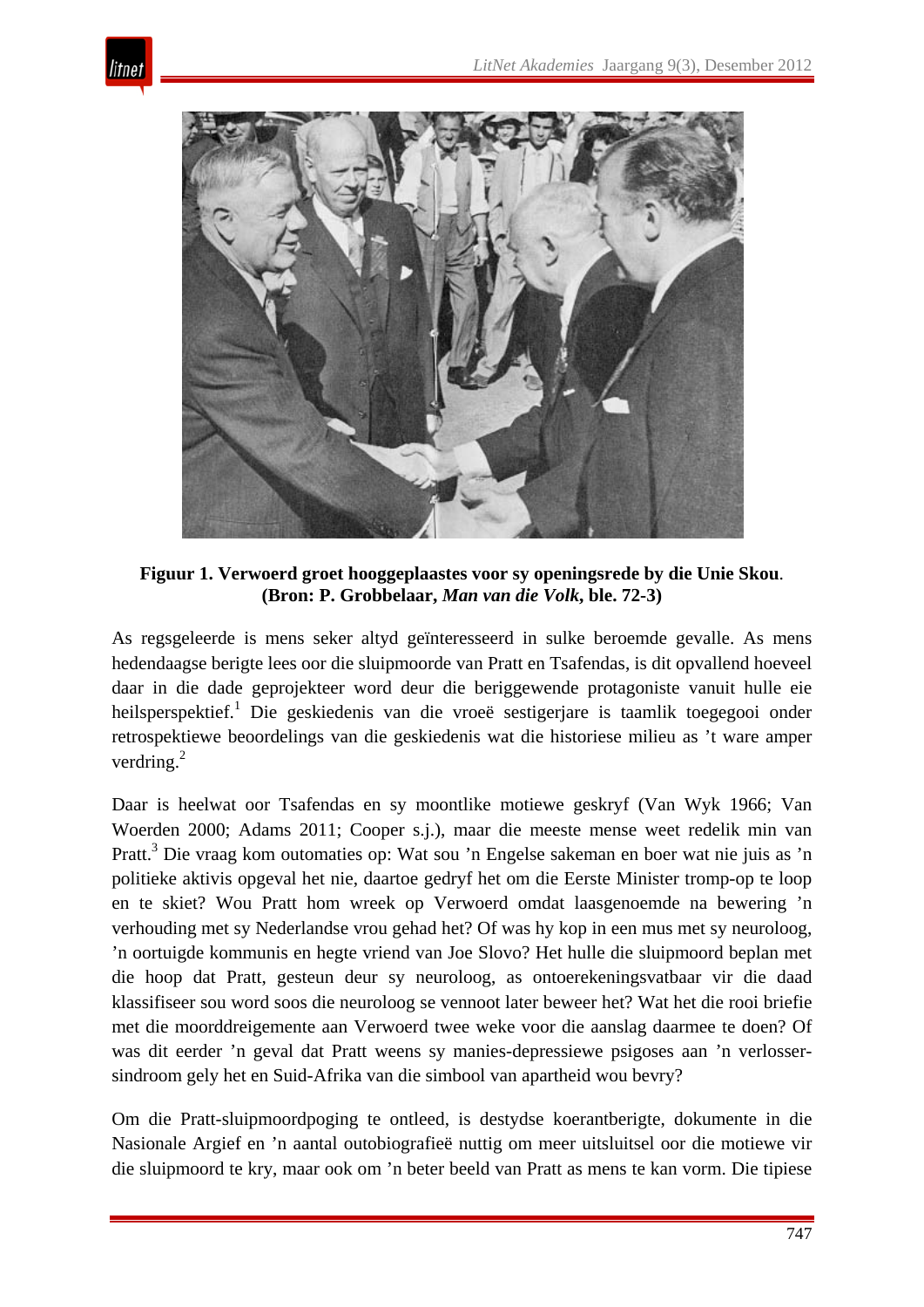metodiek wat regsgeleerdes benut om gevallestudies te ontleed, word aangewend om vas te stel watter bewering die mees waarskynlike is. Die bewyse word beoordeel volgens die maatstaf van 'n oorwig van waarskynlikheid.

Die dilemma is natuurlik ook hoe mens so 'n taak die beste aanpak. Een moontlikheid sou wees om die sluipmoordpoging as vertrekpunt te neem en dan Pratt se lewe terugskouend te laat ontvou deur getuienis in die hof. Die nadeel is dat dit hom dan van meet af binne 'n strafregtelike en psigiatriese konteks plaas. Ek gaan dus liewer sy lewe chronologies probeer herkonstrueer uit die beskikbare bronne, sodat die drama sy natuurlike gang neem.

## **2. Pratt se persoonlike agtergrond**

## *2.1 Britse afstamming, immigrasie en jeugjare*

Pratt was van Britse afstamming. Arthur Pratt en sy vrou Georgina, gebore Wills, het twee kinders gehad: David en 'n jonger suster genaamd Ethel Margaret ("Peggy").<sup>4</sup> David is op 1 Oktober 1909 in Croydon, Londen gebore.<sup>5</sup> Die Pratts het ná Uniewording, toe David twee jaar oud was, Suid-Afrika toe emigreer.<sup>6</sup>

Arthur Pratt was 'n gesiene en baie welvarende besigheidsman in Johannesburg. Hy het onder meer die lekkergoedfabriek Crispette Candy besit en was 'n aandeelhouer in R. and P. Company (Pty) Ltd (Reinhold en Pratt), wat die Cullinan-geboue besit het. Die kantoorgeboue was in die vyftigerjare £173 000 werd. Verder het hy aandele gehad in die Electricity Supply Commission, Rand Water Board, South African Iron and Steel Industries, Sidlew Investments en Hendon Investments.<sup>7</sup>

Die familie het in 'n luukse herehuis in Houghton Estate (Houghtonrylaan 49) gewoon. David is na King Edward VII Boys' High in Johannesburg gestuur.8 Op skool het hy akademies uitgeblink, maar het reeds opgeval weens sy antisosiale gedrag.<sup>9</sup> Pratt het van kindsbeen af al epileptiese aanvalle gekry. Hy het egter verskillende tye vir wanneer dit begin het, aan verskillende psigiaters aangedui. Hy het prof. L.A. Hurst vertel dat hy sy eerste epileptiese aanvalle op die ouderdom van agt gekry het,<sup>10</sup> en dr. Jacobson dat dit met twaalf begin het,<sup>11</sup> terwyl hy dr. Benjamin Chesler vertel het dat dit eers met adolessensie begin het.<sup>12</sup> Blykbaar het sy ma se suster, Edith Tingey, wat in Engeland gewoon het en deur Arthur Pratt finansieel ondersteun is,  $^{13}$  ook aan epilepsie gely.<sup>14</sup>

Na skool het sy ouers hom vir verdere studie na Engeland gestuur.<sup>15</sup> David het 'n graad in ouditeurskunde met lof behaal aan die Universiteit van Cambridge(Potgieter 1970:572-3). Hy was ook in 'n roeispan van die universiteit.<sup>16</sup>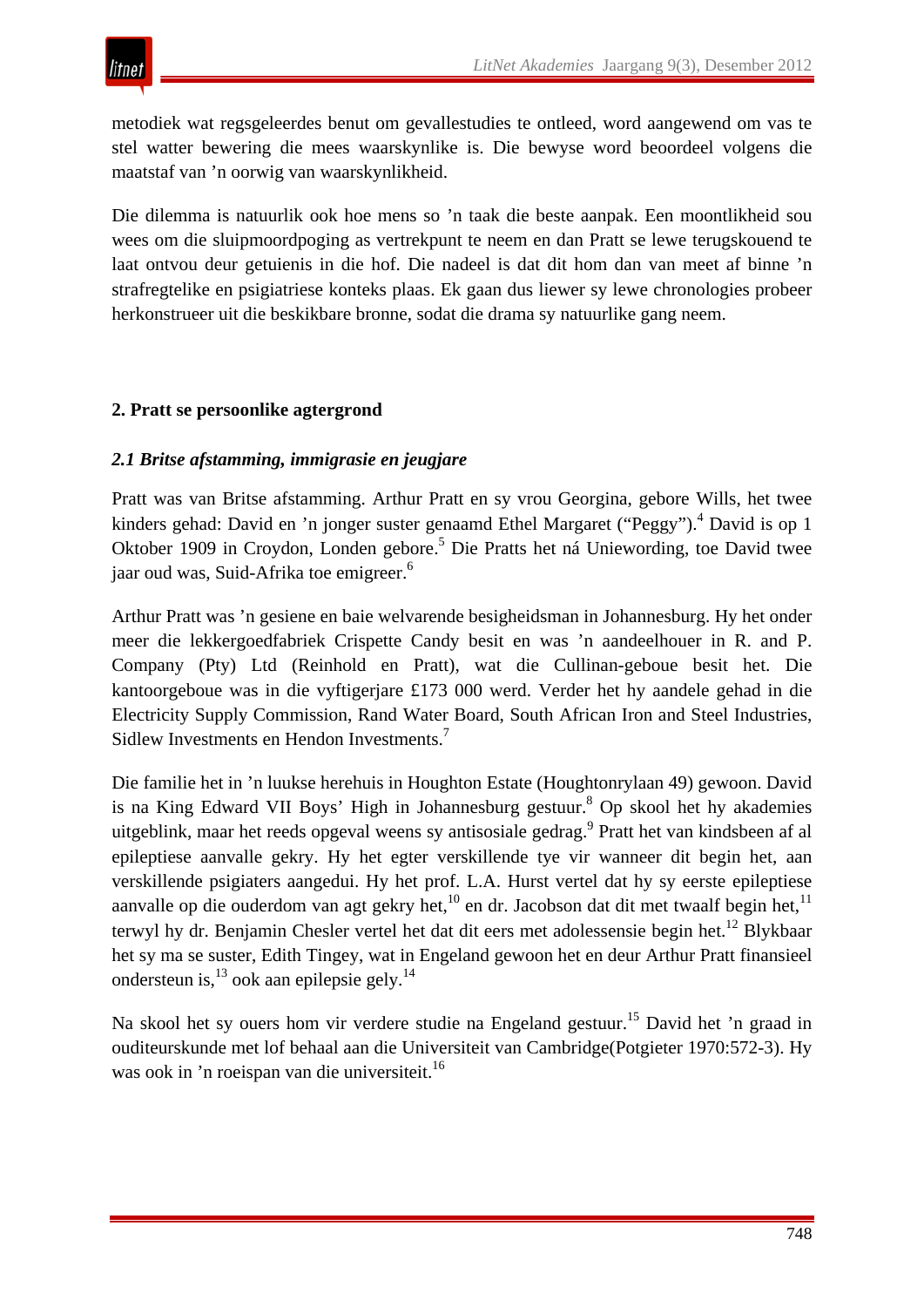# *2.2 Pratt, die sakeman en boer*

David Pratt was 'n welvarende sakeman.<sup>17</sup> Hy het verskeie persele en geboue besit en die lekkergoedfabriek van die familie bestuur. Daarbenewens het hy vier plase gehad, naamlik Moloney's Eye in die Magaliesberg, en drie verdere plase in die distrik Krugersdorp, naamlik Steenkoppie, waar hy ten tye van die egskeiding van sy eerste vrou gewoon het,<sup>18</sup> en Delarey en Rietfontein. Hy het 'n mangaanmyn op die plaas Steenkoppie bedryf.19 Op Moloney's Eye het hy 'n lieflike huis vir sy tweede vrou laat bou.<sup>20</sup> Hy het met 'n uitsoekkudde Ayrshirestoetbeeste geboer en het ook 'n melkery bedryf. Die kudde, waarmee hy baie skoubekers gewen het, het hy later verkoop omdat hy probleme ondervind het om sy sake behoorlik te behartig. Daar was 'n fontein op die plaas wat die reeks damme van die forelboerdery gevoed het. Hy het daagliks vars forelle aan restaurante in die stad gelewer. Pratt se chauffeur, Jan Hendricks, het hom elke oggend Johannesburg toe geneem om na sy sakebelange om te sien. $^{21}$ 

Frank Holland, 'n buurman van Pratt, het vertel dat Pratt baie goed was vir oumense en hulle gehelp het, ongeag of hulle Engels- of Afrikaanssprekend was, en dat hy vriende gehad het "in both sections of the white communities". Hoewel hy sjarmant kon wees, was hy nie "a good mixer" nie.22 Pratt het gereeld skenkings gemaak ten bate van Boys' Town in Magaliesberg en die Anglikaanse St. Peterskerk in Krugersdorp. Ook hulle kinderoppasser, wat terug is Yorkshire toe nadat sy tweede vrou hom verlaat het, het hy bedank met halfjaarlikse onderhoud.<sup>23</sup>

Die prentjie wat ontstaan uit verskillende voorleggings van psigiaters wat hom oor die jare behandel het en die uitgerekte onderhoudtwis met sy eerste vrou is dat Pratt ook 'n ander sy gehad het. Hy was 'n moeilike mens om mee klaar te kom: hy het 'n opvlieënde geaardheid gehad en kon by tye kleinlik, wispelturig en onverskillig wees.

# *2.3 Sy eerste huwelik met Mary Lindsay Hatrick*

Die 25-jarige David Pratt is op 6 Februarie 1935 getroud met die Britse joernalis Mary Lindsay Hatrick, wat twee jaar ouer as hy was.<sup>24</sup> Daar is twee kinders uit die huwelik gebore: Susan Diana op 9 Desember 1937 en David John op 13 Augustus 1940. Net voor Kersfees in 1941 het Arthur Pratt 'n groot deel van sy aandele oorgedra aan sy seun – "in consideration of the natural love and affection which he has for his son". In hierdie skenkingsooreenkoms het hy ook aandele oorgedra aan sy twee kleinkinders, Susan en David John.<sup>25</sup>

Pratt het hom aangemeld as vrywilliger in die lugmag vir die Tweede Wêreldoorlog.<sup>26</sup> Uit sy mediese dossier by die lugmag blyk dit dat hy weens epilepsie afgradeer is na die C-kategorie omdat hy medies ongeskik was vir die gevegsfront. Die lugmag het hom in Augustus 1940 laat opneem vir behandeling weens epilepsie – dieselfde maand as dié waarin sy seuntjie gebore is. Met sy ouditeursagtergrond is Pratt ingedeel om klerklike werk te doen.<sup>27</sup> Prof. Austin M. Lamont, 'n professor in psigiatrie aan die Universiteit van Pretoria, het later in die hof, na die aanslag op Verwoerd, Pratt soos volg beoordeel:<sup>28</sup>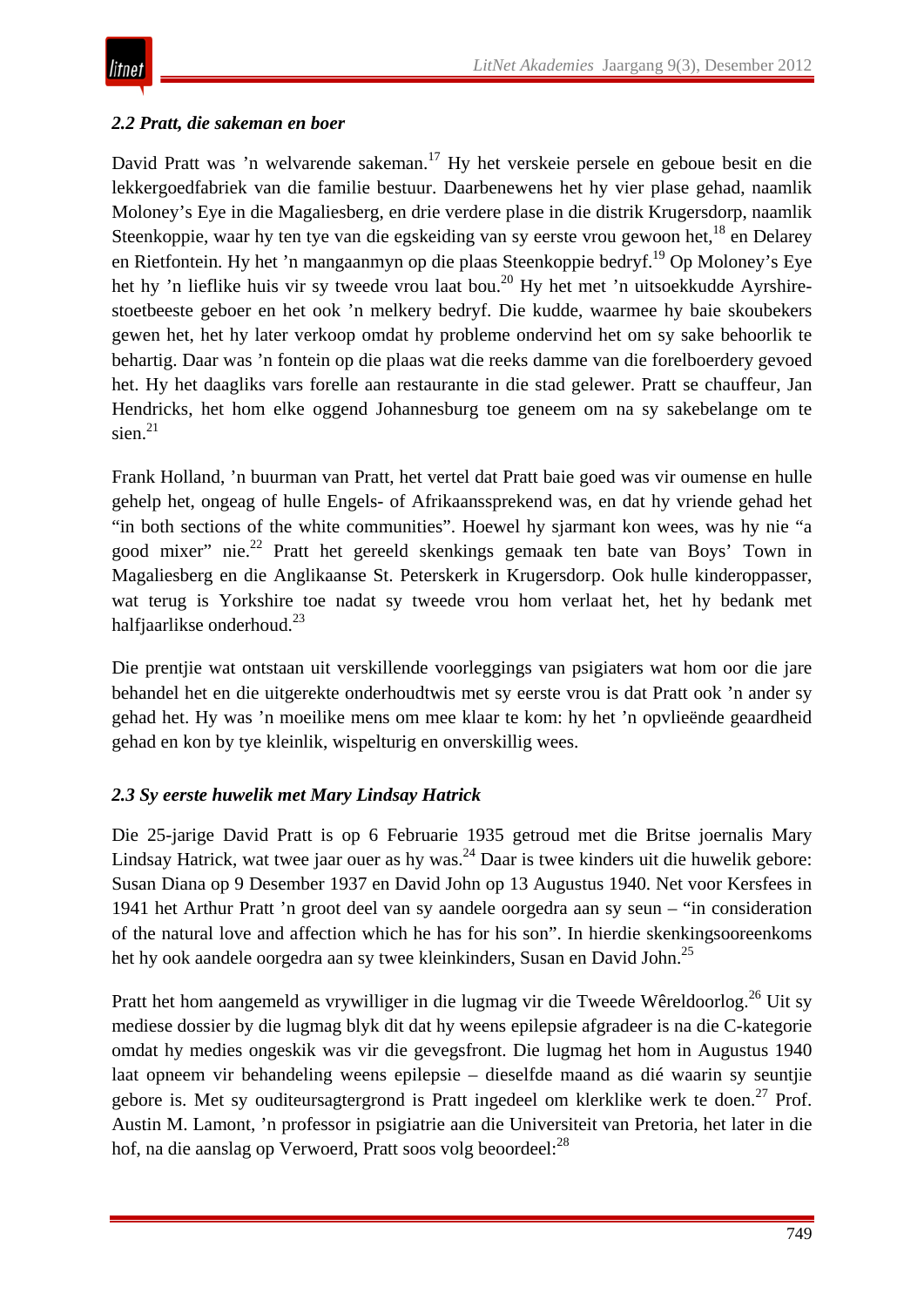

Bearing in mind that he always had a secure background of wealth, the period in the army is important as being the only period in the past 20 years when he had to conform to an orderly work situation. The story of the court martial and the second board (when he was declared totally unfit for all forms of service in October 1943) suggest that this chartered accountant met difficulty in adjusting to a clerical post in the army. It is suggested that without his wealth he would not have been able to break off deteriorating business and domestic relationships before landing in serious trouble.

Daar is dus reeds vroeë aanduidings dat 'n lewe saam met Pratt moeilik was. Nadat hulle seuntjie op vierjarige ouderdom, op 10 Maart 1945, oorlede is<sup>29</sup> het Mary hom verlaat. Sy was 'n tyd lank in Durban. Hy het talle briewe aan haar geskryf, en sy maak verskoning dat sy eers op 8 Mei 1945 geantwoord het. Die trant van die brief klink asof sy wou wegkom om na te dink oor haar lewe. Sy skryf:

I don't know what your feelings now are, but from your letters I somehow think you want to try making a go of things again. I'm convinced it won't work out for either of us. And that it is better to make a break now. It will be hard and lonely, especially at first, but honestly David, I think it will be best. I've given the matter a great deal of thought as I have led a very quiet life here. I've had plenty of time for thinking.

Sy skryf verder:

At this point, I do want you to know that neither Jack nor Sandra have attempted to influence me. I've come to the decision by myself. I simply announced when I arrived that we were parting, that was that.

Mary berig dat Jack aan die manuskrip oor sy "Grecian adventure" werk en dat sy dit vir hom tik. Sy laat deurskemer: "I feel I'm doing something useful at last." Die Jack waarna sy verwys, was klaarblyklik majoor Jack Gage. Hy het sy ervarings in Griekeland tydens die Tweede Wêreldoorlog neergepen. Dit het in 1950 as *The Greek Adventure* verskyn (Gage 1950). Die volgende adres was boaan die brief gedruk: Rathlin, 155 Goble Road, Durban.<sup>30</sup> Gage se pa was van Ierse afkoms en het na Suid-Afrika emigreer. Dit was blykbaar tradisie in die familie om hulle huise na die Ierse eiland Rathlin te vernoem.<sup>31</sup> Jack Gage was in 'n tweede huwelik getroud met die narkotiseur Helen Alexandra (Sandra) Hatrick, wat skynbaar aan Mary Hatrick verwant was. Beide Hatrick-dames het in 1935 getrou.<sup>32</sup>

In die brief vra Mary of David vir Susan saamgevat het na die Peace Decorations omdat sy so baie van vlae hou. Sy vra verder uit of Susan se hoes al beter geword het en sê dat die huis so leeg is sonder haar – waarskynlik 'n heenwys daarna dat Susan, toe sewe jaar oud, op skool was by St. Andrew's in Johannesburg. Dis opvallend dat sy niks sê oor die seuntjie wat skaars twee maande tevore dood is nie. Sy skryf bloot dat sy Pratt sal kontak sodra sy terug is in Johannesburg sodat hulle dinge kan uitpraat, en dat sy na die woonstel toe gaan, nie plaas toe nie. Sy latere egskeidingsdagvaarding gee haar adres aan as Osborneweg 42, Orange Grove, Johannesburg. Vermoedelik het sy reeds die woonstel betrek voordat sy Durban toe is omdat dit naby die skool was.33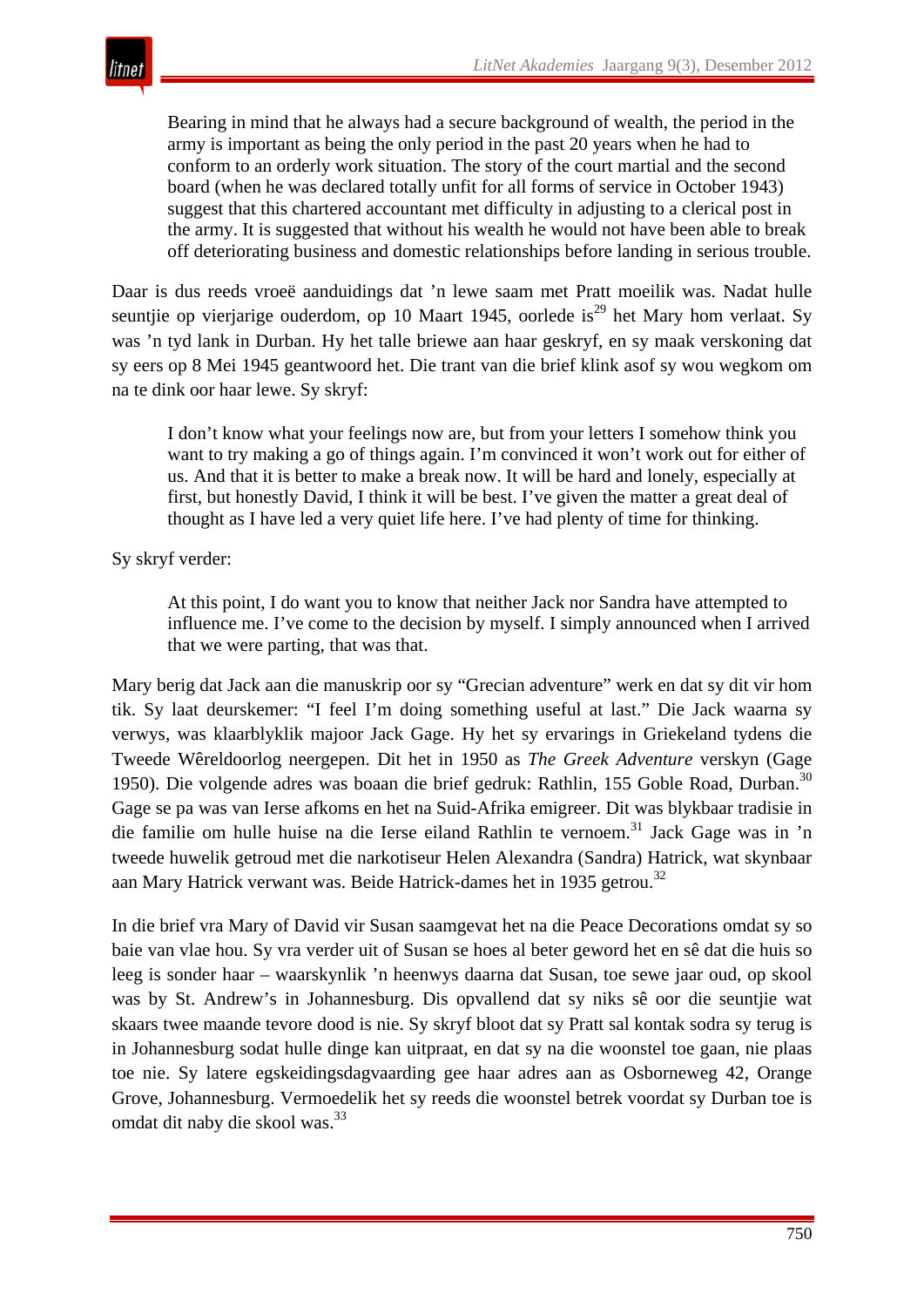Dit is nie duidelik waarom Mary vir Pratt verlaat het nie. Dit klink asof hulle verhouding verbrokkel het. Hulle dogter Susan het later, na die aanslag op Verwoerd en tydens haar *ex parte*-aansoek voor die Transvaalse Hooggeregshof, getuig dat so lank as wat sy haar kan herinner, haar pa ernstige psigiese probleme gehad het en sielkundige terapie ondergaan het.<sup>34</sup>

Op 20 September 1945 het Pratt se prokureurs Mary gedagvaar om die huweliksregte te herstel, en indien sy nie na hom sou terugkeer nie, hy die egskeiding sou instel.<sup>35</sup> Die advokaat wat Pratt se egskeidingsaak behartig het en hom ook later in die sluipmoordpogingsaak sou verdedig, was Issie Maisels. Die dagvaarding vir die egskeiding beweer dat Mary hom "onregmatig en kwaadwilliglik verlaat het" en geweier het om na hom terug te keer. $36$ 

Dit kan maklik die verkeerde indruk skep. Volgens die geldende reg was daar destyds net vier toelaatbare gronde vir 'n egskeiding: egbreuk, ongeneesbare kranksinnigheid oor 'n tydperk van sewe jaar, gevangeskap van minstens vyf jaar, of as die een party die ander "onregmatig en kwaadwilliglik" verlaat het (Hahlo 1969:358). Een van die partye moes dus altyd "die blaam dra" sodat 'n egpaar kon skei, selfs al het hulle vrywillig ooreengekom om te skei.<sup>37</sup>

Dit was ook hier die geval en word bevestig deur die bepalings van die egskeidingsooreenkoms.<sup>38</sup> Daarvolgens het beide ouers gesamentlike voogdyskap oor hulle dogter Susan gekry. Pratt sou £50 per maand onderhoud aan Mary betaal tot sy te sterwe kom of weer sou trou. Die bedrag het onderhoud vir Susan ingesluit. Sy sou na St. Andrew's gaan en in die kosskool bly en Pratt sou alle skoolonkoste dra. Die vakansies moes Susan afwisselend by die ouers deurbring. Sodra Susan mondig word, sou Mary se onderhoud tot £30 per maand afgeskaal word. Indien Pratt voor Mary te sterwe sou kom, sou sy óf £5 000 óf 20% van sy boedel erf, welke bedrag geringer was. Hierdie bedrag moes in trust vir Susan gehou word. Mary moes verder afstand doen van alle regte om intestaat te kon erf uit die boedel van haar oorlede seuntjie. Sy sou eers later agterkom dat Arthur Pratt in 1941 'n skenking aan haar kinders gemaak het. Kragtens die intestate erfreg sou sy aanspraak kon maak op die helfte van die skenking van Arthur Pratt aan John. Hulle is finaal geskei op 28 Februarie 1946. Pratt het alle regskostes van die egskeiding gedra, insluitende die £15 vir Mary se prokureurs.<sup>39</sup>

Volgens dr. Solly Jacobson het die egskeiding sy tol geëis. In 1945 en 1946 het Pratt se epileptiese aanvalle toegeneem. Hy het omtrent elke tien dae 'n aanval gekry. Pratt het daarna elektriese skokterapie ontvang, maar ook ná sy ontslag het hy aan fases van euforie en depressie gely.<sup>40</sup> In 1946 is Pratt VSA toe vir behandeling in Boston deur dr. Lennox, waar bevestig is dat hy sowel *petit mal*- as *grand mal*-aanvalle kry.41

# *2.4 Die uitgerekte onderhoudstryd*

Mary is later met 'n Johannesburgse prokureur, Gordon Wallace Cumming, getroud. Ook hulle was sosiaal gesiene, en al het hulle nie in Houghton gewoon nie, was Dunkeld net so 'n klein trappie daaronder. Aanvanklik het hulle eers by sy ouers gewoon, maar het later 'n eie huis in dieselfde buurt gekoop.<sup>42</sup>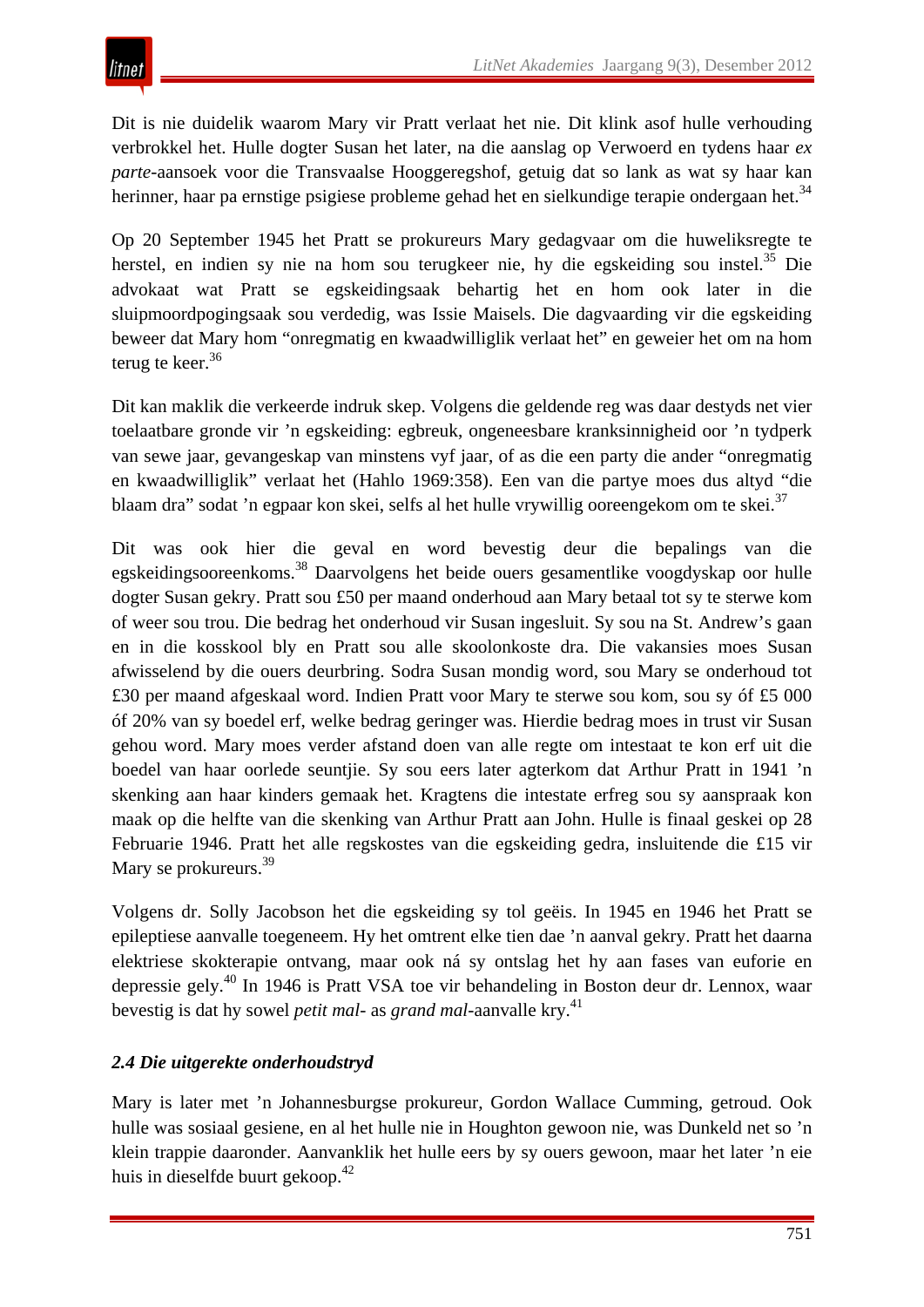Dat sy weer getrou het, het natuurlik die onderhoudsooreenkoms affekteer, omdat Mary oorspronklik net gesamentlike onderhoud vir haar en Susan toegeken is en sy dit outomaties sou verloor sodra sy weer sou trou. Hierdie swak-gekonstrueerde onderhoudsooreenkoms het tot ernstige twis tussen Mary en Pratt gelei. Die feit dat Pratt die skenking van aandele in Arthur Pratt se firmas aan Susan teenoor Mary verswyg het, het dinge ook nie verbeter nie.

Terwyl Pratt in 1948-1949 psigiatriese behandeling in die VSA ondergaan het, het hy hoegenaamd geen onderhoud vir Susan aan Mary betaal nie. Haar man moes dus inspring om in te staan vir Susan se onderhoud en skoolgelde.<sup>43</sup>

Die tydperk van 1949 tot 1953 word gekenmerk deur 'n konstante regstryd tussen die twee, waar hulle by tye net by monde van hulle prokureurs kommunikeer het. In September 1949 het Pratt regstappe ingestel vir uitsluitlike voogdyskap van sy dogter.<sup>44</sup> Na baie geheen-enweer is die aangeleentheid bygelê in 'n ooreenkoms tussen die partye in Augustus 1951, waar uitsluitlike voogdyskap vir Susan aan Mary toegeken is.

David Pratt het die veertienjarige Susan uit St. Andrew's gehaal en haar vir 'n jaar ingeskryf aan die eksklusiewe privaatskool Chateau Brillamont in Lausanne, Switserland.45 Mary was daarteen gekant. Dit lyk asof Pratt daarmee sy toekomstige skoonfamilie wou beïndruk. Die skoolgelde van Brillamont was dubbeld soveel as dié van St. Andrews, wat op daardie stadium £270 per jaar bedra het.

Op die ou einde het Mary toegegee en is die besonderhede in terme van 'n ooreenkoms neergelê. Die ooreenkoms het onder meer bepaal dat Susan oor Kersfees vir 'n skivakansie na Klosters kon gaan. Sy sou na afloop van die jaar, in Julie 1952, per vliegtuig of per boot terugkeer Suid-Afrika toe en die vakansie by haar ma deurbring. Indien sy baat sou vind by die eerste jaar, sou beide ouers besluit of sy vir 'n verdere jaar kon terugkeer na die Switserse privaatskool. Sy kon egter ook teruggaan na St. Andrew's toe op Pratt se onkoste. Na voltooiing van haar skoolopleiding sou sy geregtig wees om vir 'n jaar na 'n afrondingskool in Europa te gaan. Pratt sou die onkoste dra, en moes sy eksvrou £10 onderhoud per maand betaal vir die tye wat hulle dogter by haar met vakansie was. Mary kon vir haar klere koop met dien verstande dat sy dit moes afspreek met Pratt se verloofde en dat hy dan die onkoste binne twee weke sou vereffen. Die ooreenkoms het ook 'n bepaling gehad dat Susan nie saam met Pratt mag ry indien hy die bestuurder is nie. Hy kon wel met haar op sy Magaliesbergplaas rondry.46 Die rede vir die klousule was dat Pratt 'n paar keer epileptiese aanvalle gehad het terwyl hy bestuur het.

Pratt was op daardie stadium verloof aan 'n Nederlandse dame, Patty van Heijningen. Hulle is in Julie 1951 saam met Susan met die boot Europa toe, en het eers 'n besoek by haar ouers in Nederland afgelê. Na hulle troue in September 1951 het hulle Susan in Lausanne afgesien. In Desember 1951 het hulle haar weer in Switserland besoek. Volgens Patty het Susan van geluk gestraal om haar pa weer te sien, en toe hulle weg is, was sy baie hartseer.<sup>47</sup>

In die akte oor die onderhoudsaak is daar twee briewe van Susan aan haar pa terwyl sy in Lausanne was. Die eerste brief is kort voor Kersfees geskryf. Sy vertel dat sy vordering in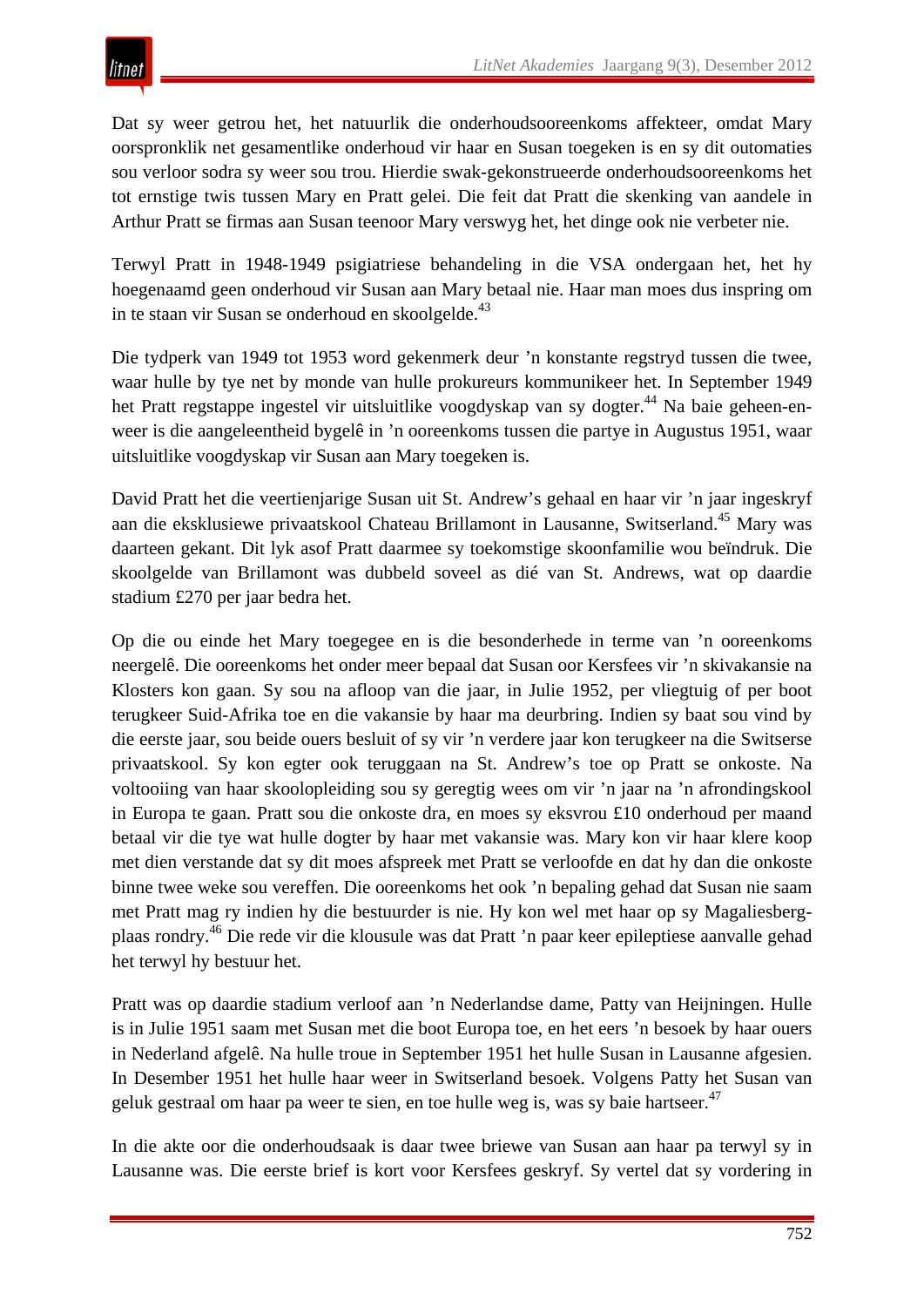Frans maak en het gevra dat haar pa haar bietjie sakgeld moet stuur om te kon reis, aangesien sy te min geld oorgehad het nadat sy Kerspersente gekoop het. Sy vertel dat die Indiese "prinses Indira Gandhi" ook Klosters toe sou kom, maar in die Duitse skool sou wees. Susan wou haar daagliks besoek en haar op Kersdag uitnooi.<sup>48</sup> Indira Gandhi, die latere Indiese premier, het aan die Ecole International in Genève studeer, maar in 1951 was sy 34 jaar oud en reeds getroud – kwalik 'n maat vir die veertienjarige Susan.<sup>49</sup> Dis moontlik dat Gandhi egter weer in Switserland was om gesondheidsredes.

In die lentetyd het Susan weer vir haar pa geskryf en hom bedank vir die £5 wat hy gestuur het. Sy sê dat sy vir hom en Patty op die plaas sal kom kuier as sy terug is, maar eers al haar vriende in Johannesburg wou sien.<sup>50</sup> Verder: "Daddy, please could you send me some summer clothes because I have grown out of mine and people are lending me skirts, blouses, dresses and shoes and I feel horrible."

Blykbaar het hy dit nie gedoen nie, hoewel jong meisies in hulle puberteit vinnig groei. Mary is in Mei 1952 oorsee en het die vyftienjarige Susan teen die einde van Junie in Lausanne ontmoet om haar terug Suid-Afrika toe te begelei. Al die klere in haar koffer was klere wat ander kinders vir haar gegee het. Blykbaar het dit Susan erg ontstem. Volgens Mary het sy en haar man Susan probeer oorreed om haar pa te besoek, maar sy het volstrek geweier.

Op die ou einde het sy ingestem om hom een Sondag in Julie te besoek.<sup>51</sup> Patty het getuig dat sy geskok was oor die antagonistiese houding wat Susan skielik teenoor haar pa ingeneem het. Volgens Patty het Susan en haar pa gestry en nadat sy 'n uur en 'n half gehuil het, het sy Susan op haar versoek na haar ma teruggeneem.52 In September sou sy hulle op die plaas besoek vir drie weke, maar na 'n paar dae het Pratt haar "sonder rede" terug geneem. Susan het beweer dat "her father and stepmother did not want her anymore and that her father had been 'horrid' to her".<sup>53</sup>

Die agtergrond van die struweling was dat Arthur Pratt kort tevore dood is en dat Pratt blykbaar 'n bevlieging gekry het dat Susan, as sy enigste erfgenaam, voorberei moes word daarop om die besigheid eendag oor te neem, en derhalwe "verantwoordelikheid en beskeidenheid" moes leer.<sup>54</sup> Hy wou haar dus na 'n kloosterskool in Krugersdorp stuur en het voorgegee dat hy nie Switserse valuta in die hande kon kry om vir 'n tweede jaar in Lausanne te betaal nie. Susan het gevra of dit makliker sou wees om Franse valuta te kry, omdat sy dan graag saam met van haar vroeëre Switserse skoolmaats na 'n kloosterskool in Neuilly, naby Parys, wou gaan. Pratt het egter gemeen dat sy "nog veels te jonk is" daarvoor.

Sy het verbete daarteen vasgeskop om Krugersdorp toe gestuur te word, en dus het Pratt navraag gedoen of daar dalk vir haar plek sou wees by St. Anne's Convent in Natal.<sup>55</sup> Susan wou egter intussen liewer teruggaan St. Andrew's toe, soos dit in die ooreenkoms bepaal was. Die probleem was dat die skool nie bereid was om haar weer toe te laat nie, omdat Pratt, voordat hy haar uit die skool gehaal het om haar Lausanne toe stuur, nie die skoolgeld- en kosskoolrekening vereffen het nie. Hulle moes regstappe instel om die geld uit hom te kry. Dit het baie mooipraat van Mary gekos voordat die skoolhoof ingestem het om Susan weer te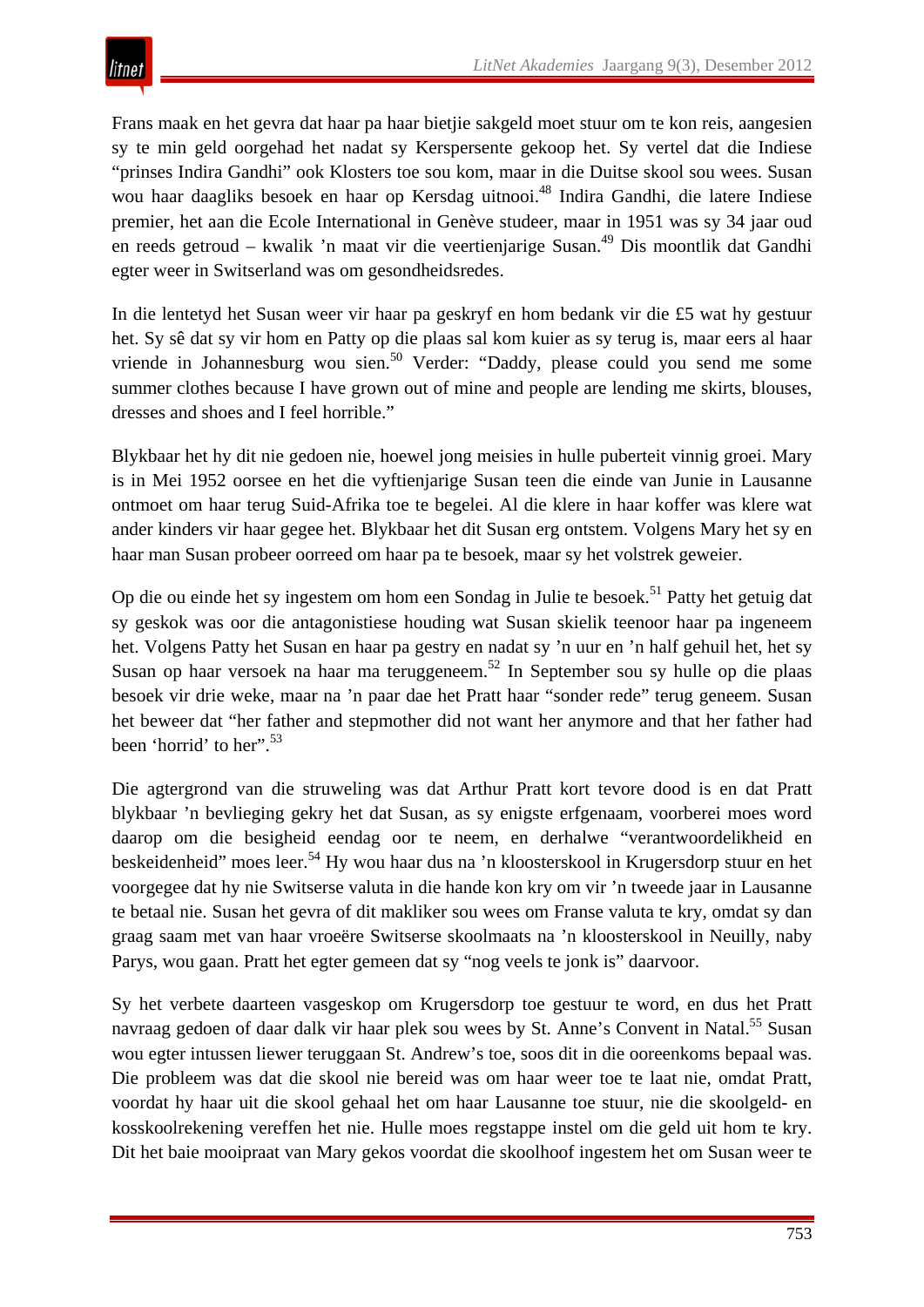aanvaar, en sy het ook net ingestem op voorwaarde dat Mary aanspreeklik sou wees vir alle kostes en dat hulle net met haar sou kommunikeer. 56

Pratt het dikwels nie die ooreengekome onderhoud stiptelik betaal of die skoolklere wat Mary gekoop het, aan haar vergoed nie. Om ander klere te koop, moes Mary eers die toestemming van sy vrou kry, maar in dié geval was dit bloot klere wat deur die skool voorgeskryf was. Ouma Pratt was boonop saam om die inkopies te doen. Pratt was dus duidelik daarop uit om skoor te soek. Mary het teenoor haar skoonfamilie gekla en gevra wat sy kon doen, maar hulle het ook maar net die skouers opgetrek.

'n Verdere aspek wat hulle verhouding versuur het, is dat Arthur Pratt voor sy dood vir Mary verseker het dat hy voorsiening gemaak het vir Susan. Die testament wat Arthur Pratt in 1951 opgestel het, het bepaal dat maandelikse onderhoudsbedrae aan sy vrou, die sekretaresse wat sy steunpilaar was, sy susters, sy vrou se suster en niggies van hom betaal moes word tot hulle dood. Negentig persent van die res van sy boedel moes gelykop verdeel word tussen sy seun en dogter. Uit die res het hy 'n trustfonds geskep wat £500 000 sterk was om die onderhoudskostes van die ander te dek. Indien David voor Arthur te sterwe sou kom, sou sy aandeel terugval in die trustfonds en dit moes deur 'n administrateur gebruik word om sy weduwee en al sy kinders te versorg. Indien die weduwee weer sou trou, moes die geld in die trustfonds alleen ten bate van die kinders administreer word, wat hulle by mondigwording gelykop sou erf. Susan sou dus nie direk op onderhoud uit die Arthur Pratt Trustfonds geregtig wees solank as wat haar pa gelewe het nie.<sup>57</sup>

Op grond van wat Arthur aan haar gesê het, het Mary na sy dood by die aktekantoor navraag gedoen of daar eventueel 'n skenking of ander nalatenskap vir Susan was. By dié geleentheid het sy gehoor dat daar in Augustus 1952 'n dividend van £807 aan Susan uitbetaal is. Dit het haar vermoede bevestig dat daar 'n aparte skenkingsooreenkoms moes wees en sy het as Susan se voog aangedring op insae in alle inkomste wat aan Susan toegestaan word. Op dié manier het sy van die 1941-skenking te hore gekom. Pratt het voorgegee dat hy die kostes vir die jaar in Switserland met die inkomste uit die dividende betaal het, maar dit kon nie die geval gewees het nie, omdat die dividend eers ná Susan se terugkeer verklaar is. Daarop het hy beweer dat hy self die uitgawes voorgeskiet het en geregtig was om die geld te hou. Mary het egter teëgekap deur daarop te wys dat sowel Susan se kaartjie Europa toe as haar skoolgeld nog deur haar oupa betaal was.<sup>58</sup>

Na baie heen-en-weer-kibbelry het Mary besluit om 'n hofbevel te kry wat Pratt sou verplig om genoegsame onderhoud uit Susan se eie fondse tot haar beskikking te stel. Nadat die hofdatum drie keer deur Pratt se prokureurs verskuif is, het hulle op die ou einde in Junie 1953 'n skikking aangebied. Daarvolgens is Mary finaal as enigste voog van Susan erken. Pratt moes redelike toegang tot sy dogter hê en Susan moes jaarliks 'n maand by hom deurbring tydens skoolvakansies. Dit is ook gereël dat £530, verdeel in vier kwartaallikse paaiemente, vooruit aan Mary betaal moes word om die kostes van die privaatskool en onderhoud te dek uit die fondse van die nalatenskap van haar oupa aan haar.<sup>59</sup> Op hierdie basis kon Mary ook vir Susan, nadat sy haar skoolopleiding uitstekend voltooi het, vir 'n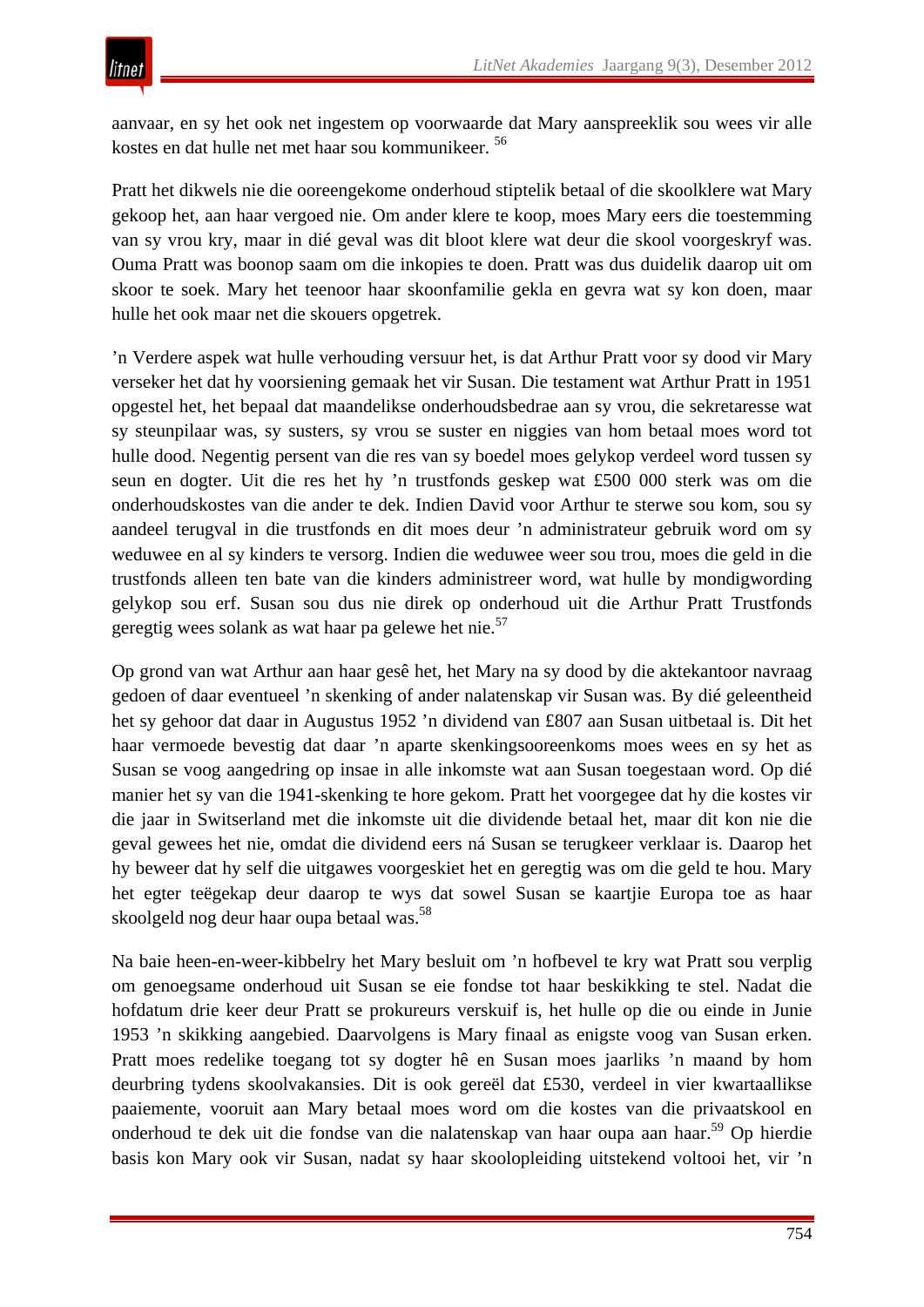afrondingsjaar Switserland toe stuur. Daarna het Susan in Londen as 'n model opgang gemaak.<sup>60</sup>

Mens sien dus dat David Pratt soos 'n bedorwe rykmanskind opgetree het wat gewoond was om sy sin te kry en baie selfgesentreerd en wispelturig kon wees. Hy het min verantwoordelikheidsin aan die dag gelê ten opsigte van sy onderhoudsplig.

## *2.5 Pratt se tweede huwelik, met Patty van Heijningen*

Pratt en Patty van Heijningen is op 15 September 1951 in Den Haag getroud.<sup>61</sup> Hoewel sy Patty genoem is, wys amptelike dokumente dat haar doopname Sarah Leonarda was.<sup>62</sup> Susan was hulle blommemeisie.63 Hulle het mekaar glo in 1946 op 'n skip terug na die Unie ontmoet, waarskynlik nadat Pratt in die VSA behandel is. Sy was 'n aanvallige blondine en dogter van 'n beroemde Den Haagse radioloog.<sup>64</sup> Twee jaar later, in 1953, is hulle dogter Georgina Francesca (genoem Marijke) gebore, en in 1956 hulle seun Charles David.65

Pratt se geestestoestand het ook húlle huwelik op die rotse laat beland. In teenstelling met Mary, kon Patty egter nie van Pratt skei nie, omdat sy 'n gelowige Katoliek was en die Katolieke Kerk nie egskeiding toegelaat het nie. Mens sien dus hoe sy tussen twee ekstreme posisies 'n balans probeer vind: pogings om hom te help enersyds, en terugdeinsing van 'n lewe saam met hom om haar kinders 'n normale lewe te gun, andersyds.

Pratt se psigiese probleme het in 1954 'n nuwe klimaks bereik. Dit is moontlik dat die voorafgaande stres in die onderhoudsaak wat uiteindelik in 1953 geskik is, die druk om met 'n jong vrou getroud te wees en boonop geseën te word met die geboorte van 'n baba op Oukersdag 1953, te veel vir die labiele Pratt was om te hanteer. Dieselfde het gebeur na die geboorte van sy seuntjie by sy eerste vrou in 1940. Die vraag is dus of daar 'n moontlike verband bestaan het tussen die geboorte van sy kinders en verhoogde stresvlakke wat tot epileptiese aanvalle of depressie gely het. Het Pratt dalk gevrees dat epilepsie oorerflik is en dat sy kinders ook onder die stigma daarvan sou moes ly?

Terwyl hy van sy plaas af op pad was Krugersdorp toe, het iets gebeur: "a wonderful state" soos "a light being turned on in a dark room". Die toestand het heeldag aangehou en teen sononder, beskryf hy, "I received my first intense feeling that it was neccessary to go out and give a message." Hy het dr. Geerling, 'n psigiater en neuroloog wat hom van tyd tot tyd behandel het, van hierdie ervaring vertel.<sup>66</sup>

Na hierdie euforiese belewenis het Pratt weer in 'n swaar depressie versink – iets wat tipies by manies-depressiewe persone voorkom. Dr. Geerling het hom in die Tara-kliniek in Johannesburg laat opneem, maar hy moes weens die volgende insident na Sanatoria oorgeplaas word. Hy het aan rusteloosheid en slapeloosheid gely en dr. Geerling het hom inspuitings gegee om te ontpan sodat hy kon slaap. Dit het egter blykbaar die teenoorgestelde uitwerking gehad:<sup>67</sup>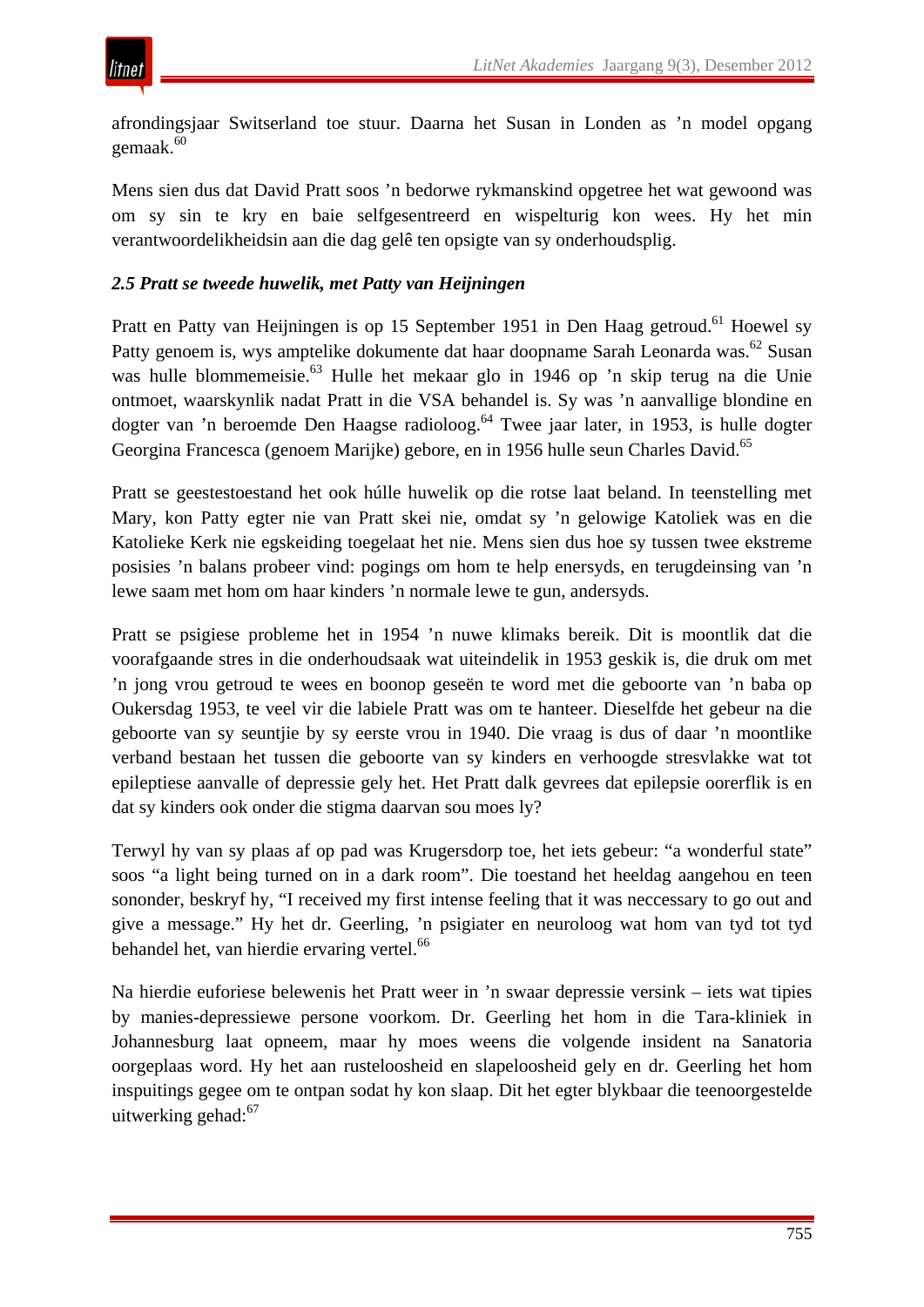Pratt became violent and smashed windows and had to be removed and locked up in Sanatoria. There he descended into what he described as a "Miltonian Hell", complete with fires, prongs and yells of anguish.

Sy toestand was emosioneel onvoorspelbaar – by tye eufories en dan weer broeiend, vyandig en aggressief. Pratt het "orrelmusiek gehoor" en "disembodied" gevoel. Die neuroloë het sy toestand met elektriese–skok-terapie probeer behandel.<sup>68</sup>

In moderne mediese terme sou Pratt se toestand waarskynlik gediagnoseer word as maniese depressie en epilepsie begelei deur tinnitus. Soos ook uit van die mediese verslae duidelik is, het spesialiste destyds nog sulke "orrelmusiek" as akoestiese hallusinasies beskou. Intussen is wetenskaplik bewys dat tinnitus die waarneming van nie-uiterlike akoestiese klanke is wat soos orrelmusiek kan klink. Dit is 'n biologiese simptoom van 'n ekstreme strestoestand wat voorkom as 'n begeleidende effek van angstoestande, slaaploosheid en depressie en het niks met hallusinasies te doen nie. Persone wat aan epilepsie ly, berig dat as hulle onder stres verkeer, hulle dikwels tinnitus kry, en dan 'n *grand mal*-aanval (Biesinger 2007; Feldmann 2002; Hocker 1997).

Blykbaar het Pratt sy tinnitus egter as 'n hemelse boodskap interpreteer. Hy het besluit om klavierlesse te neem "in the hope of being able to recapture for humanity the heavenly melodies he had heard during the days of experiencing the organ music".<sup>69</sup> Sy vrou het baie gely onder sy gewoonte om een keer per maand op 'n bepaalde dag die hele nag lank 'n enkele akkoord op die klavier te hamer (Maisels 1998:104).

In hierdie tyd het Pratt ook aan "grandiose delusions of the political saviour type" begin ly en het geglo dat hy uitverkore is vir Suid-Afrika se politiese verlossing.<sup>70</sup> Hy het homself in die rol van 'n Ou-Testamentiese profeet gesien wat hom in sak en as wou klee en al sy besittings wou weggee. By tye het hy homself as 'n tipe Christus-figuur beskou. Die psigiaters het sy toestand as morbied-religieus beskryf. Hy het dikwels by die rektor van die Anglikaanse gekerk gebieg en was ook geïnteresseerd in "yogism".71

Pratt was intens gekant teen nasionalisme. Malan en baie nasionaliste het apartheid as 'n oplossing beskou om die probleem van 'n groeiende swart oormag te hanteer (Giliomee 2012:46). Toe Alan Paton die Liberale Party (LP) in 1953 stig, het Pratt by die party aangesluit. Hy wou die regering uit die kussings lig en konstateer: "I decided to form a Coalition government." Prof. L.A. Hurst het Pratt se politieke missie op grond van die "boodskap" wat hy in 1954 ontvang het, soos volg beskryf: $^{72}$ 

He tells of how he proposed to approach three political leaders, one of whom was Mr. Havenga. One agreed, in principle, but when the second turned the proposal down, he decided not to approach Mr. Havenga, a fact for which he has subsequently blamed himself. Although questioning elicits the fact that he was not seeking cabinet rank, but that his role was that of "getting things going", I consider that this disclosure of his indicates a grandiose or megalomanic trend as having existed at the time, of the political saviour type, in his lack of appreciation of his lack of qualification and experience for his self-assigned role of political leadership.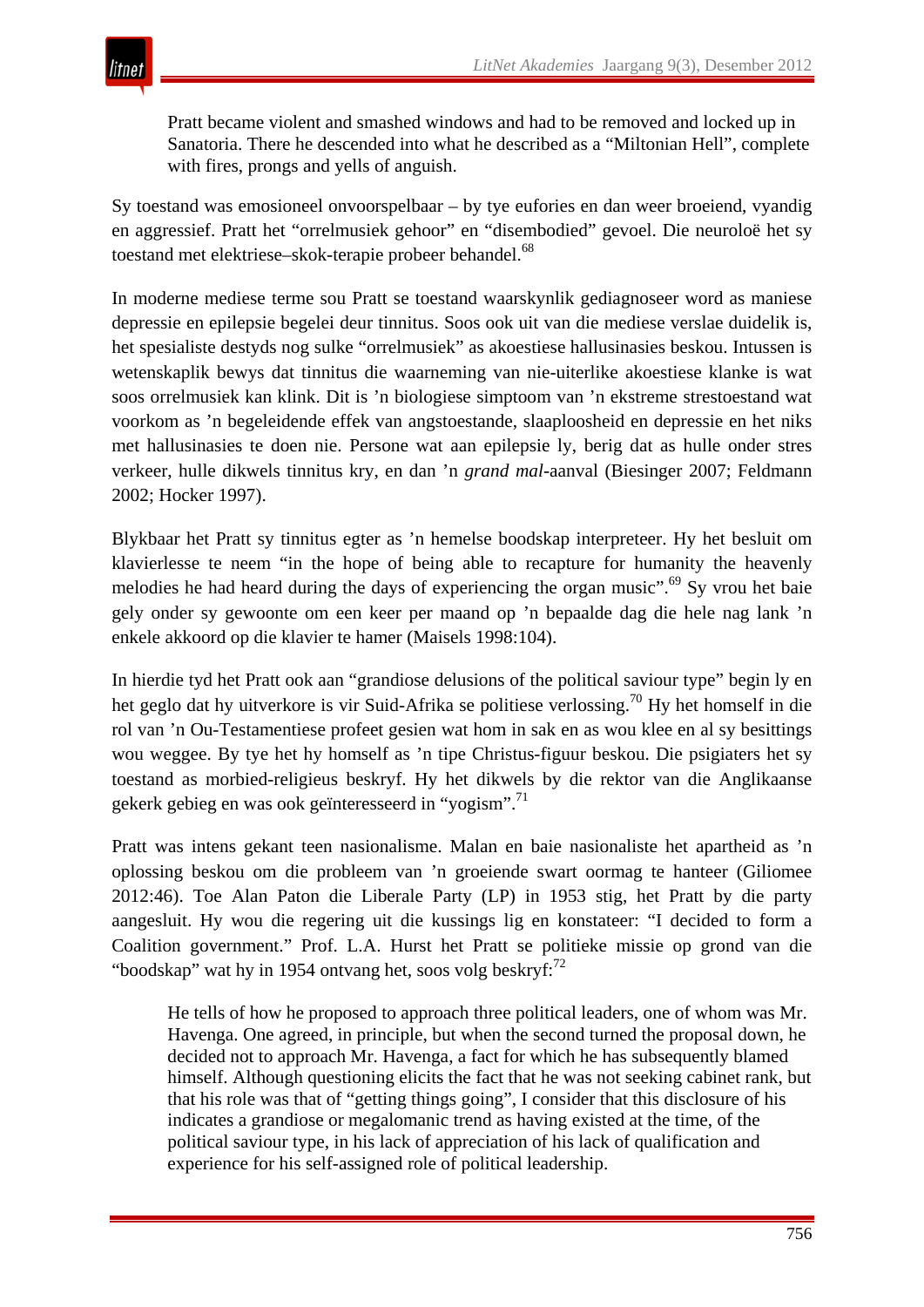Mens moet dus in gedagte hou dat Pratt werklik ernstige psigiese probleme gehad het, maar hy was ook intelligent en binne die konteks van politieke gebeure van 1954 was sy idee nie heeltemal absurd nie. Kortliks die volgende politieke agtergrond:

Klasie Havenga was 'n groot aanhanger van J.B.M. Hertzog en was minister van finansies in sy kabinet van 1929 tot 1934. Nadat Smuts vir Hertzog verdring het, het Havenga die pro-Hertzog Afrikaner Party in 1941 gestig. In die 1943-verkiesing het die party geen setels gewen nie, maar in Maart 1947 het Havenga 'n verkiesingspakt met Malan se Herenigde Nasionale Party (HNP) aangegaan. In die 1948-verkiesing het hulle net-net daarin geslaag om tesame 'n vyf-setel-meerderheid te behaal, egter met kwalik 40% van die kiesersteun weens die gelaaide stedelike kiesafdelings wat die platteland bevoordeel het. Die nege setels van die Afrikaner Party was dus deurslaggewend dat Malan aan bewind kon kom.

Jan Smuts het in 1950 met 'n soortgelyke idee aan die een wat Pratt in gedagte gehad het, gespeel. In die versameling van die *Smuts Papers* is korrespondensie opgeneem van hom met dr. E.G. Malherbe van die Verenigde Party (VP), waarin hy hom probeer oorreed het om 'n koalisie met Havenga se Afrikaner Party vir die 1953-verkiesing te vorm. Smuts het dit as uitsigloos beskou om Hofmeyr te loods as die VP se kandidaat vir die pos van premier in die 1953-verkiesing. Havenga was baie gewild onder Engelssprekendes, omdat hy 'n goeie minister van finansies was. In daardie tyd het Havenga self ook kontak met Malherbe opgeneem oor 'n moontlike koalisie, omdat hy ongemaklik was met Malan se politiek om die kieswette te verander wat die kleurlinge polities sou ontmagtig het. Malherbe het Smuts laat verstaan dat hy Havenga as nuwe eerste minister sou verkies, terwyl Smuts klaarblyklik vir Malherbe aan stuur van sake wou hê. Dus het die verhandelinge doodgeloop (Van der Poel 1973:229-33). In 1951 het die Afrikaner Party en die HNP toe saamgesmelt as die Nasionale Party (NP) (Giliomee 2003:492). In die 1953-verkiesing het hulle 94 setels behaal teenoor die 57 setels van die VP. Ná die 1953-verkiesing het die Kaapse Natte begin twyfel oor die wysheid om die bruin stem van die kieserslys te verwyder. Dit het al hoe onwaarskynliker geword dat die NP by die stembus verslaan sou word. Die VP het geen poging aangewend om groot getalle nuwe bruin kiesers te registreer nie (Giliomee 2012:47). Malan was verder aan die stuur van sake as eerste minister, hoewel hy al baie oud was. Dit was duidelik dat hy beoog het om in die loop van 1954, dus ten tye van Pratt se idees oor 'n koalisie, af te tree. Havenga was Malan se voorkeur-kandidaat as sy opvolger, maar die ekstreem-nasionalistiese "Jong Turke" van die Transvaal, wat Pratt maar alte goed geken het, het daarin geslaag om hulle kandidaat, Hans Strydom, aan die bewind te bring in Desember 1954 (Koorts 2010).

Hoewel daar dus nie sprake kon wees van 'n koalisie tussen Havenga en die VP of die nuutgestigte LP nie, is dit tog duidelik dat Pratt bewus was van die verdere swaai na regs wat verwag kon word as Strydom en nie Havenga nie vir Malan sou opvolg. Wat hom waarskynlik die meeste bedruk het, was dat Strydom ook die Britse Gemenebes van State wou verlaat – iets wat sekerlik teen die grein van baie Engelssprekende Suid-Afrikaners was.

Na sy ontslag uit die kliniek het sy vrou aangedring dat Pratt hom deur dr. Benjamin Chesler, 'n welbekende neuroloog, moet laat behandel. Die behandeling was relatief suksesvol, want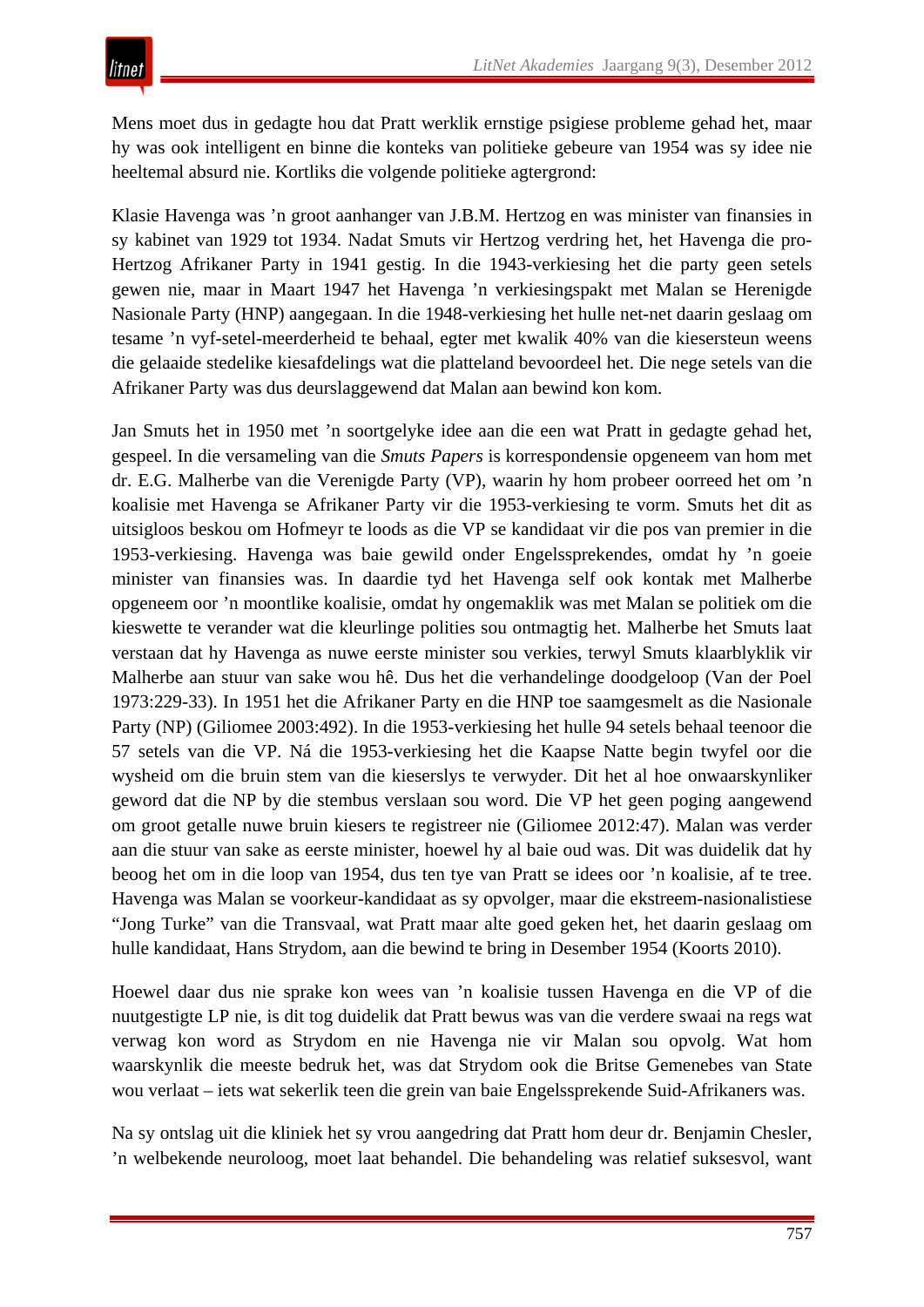Pratt se epileptiese aanvalle het afgeneem van een keer per maand na een keer elke drie maande.

Tussendeur het Patty vir Pratt probeer oorreed om Europa toe te emigreer.<sup>73</sup> Waarskynlik het sy gehoop dat 'n ander omgewing 'n positiewe uitwerking op sy toestand sou hê. Sy het hom selfs probeer oorreed om 'n Katoliek te word en het hom omgepraat om 'n pelgrimsreis na Lourdes te onderneem. Lourdes is een van die heiligste plekke vir Katolieke, veral vir mense wat hoop om genesing te vind van ongeneeslike kwale indien hulle in aanraking sou kom met die helende water van die fontein in nabygeleë grotte waar Moeder Maria in 1858 aan die Heilige Bernadette verskyn het. Die idee het Pratt blykbaar nie aangestaan nie. Hy het verkies om eerder na 'n stiergeveg te gaan kyk.74

In Januarie 1956 is hy weer eens opgeneem en behandel vir ernstige depressie. In November 1957 is hy opnuut opgeneem vir psigiatriese behandeling. Die behandeling het voortgeduur tot Januarie 1958. Hoewel dr. Chesler by ontslag beweer het dat hy in staat was om weer "sosiaal normaal te verkeer", het sy vrou hom verlaat en terug gekeer Nederland toe. Volgens Pratt se dogter Susan het Patty hom verlaat omdat hy haar gedreig het en sy bang was vir hom.75 Prof. Hurst het beaam dat sy ook van mening was dat Pratt se "craziness" nie goed vir haar kinders was nie.<sup>76</sup> Blykbaar het Pratt haar agterna gesit met 'n rewolwer in sy sak. Op haar versoek is hy in hegtenis geneem op die lughawe in Amsterdam.<sup>77</sup>

Sy psigiatriese behandeling is in April en Mei 1958 voortgesit, maar sy toestand het vinnig agteruitgegaan. In Augustus is Pratt opnuut in Clarendon-kliniek opgeneem tydens 'n maniesdepressiewe fase. Dr. Chesler het Pratt se suster, Peggy Ricketts, aangeraai om 'n *curator bonis* vir Pratt te laat aanstel om sy sake te behartig. Hy was van mening: "Pratt was not capable of satisfactorily managing his affairs."

Na sy ontslag het Pratt 'n uitval gehad met sy neef saam met wie hy in 'n besigheid was, en hom aangerand. Sy neef het nie 'n kriminele klag teen hom gelê nie – waarskynlik om die familie die skande te spaar.78 Pratt was taamlik arrogant en aanmatigend teenoor sy neef en het hom by tye sommer lukraak uit die firma ontslaan.

Ten spyte van al die aanduidings dat Pratt nie meer in staat was om sy privaatlewe en besigheid behoorlik te hanteer nie, het sy suster, namens wie hy ook die Arthur Pratt Trustfonds bestuur het, geweier om dr. Chesler se raad te volg. Daarop het Chesler hulle meegedeel dat hy nie bereid is om verder die verantwoordelikheid vir Pratt as sy pasiënt te dra nie. Hy het gevra dat Pratt in die toekoms deur 'n ander psigiater behandel moet word.<sup>79</sup>

Dr. Solly Jacobson berig dat Pratt daarna deur 'n algemene praktisyn, dr. Dudley Jacobs, na hom verwys is. In November 1958 het hy 'n elektro-enkefalogram van Pratt gedoen en gevind dat dit ekstreem abnormaal was. Volgens hom was Pratt psigoties en het hy aan idiopatiese epilepsie gely. <sup>80</sup>

Pratt se buurman in die Magaliesberg het vertel dat hy tevergeefs probeer het om sy familie oor te haal om terug te keer Suid-Afrika toe.<sup>81</sup> Pratt sou later in sy rede van die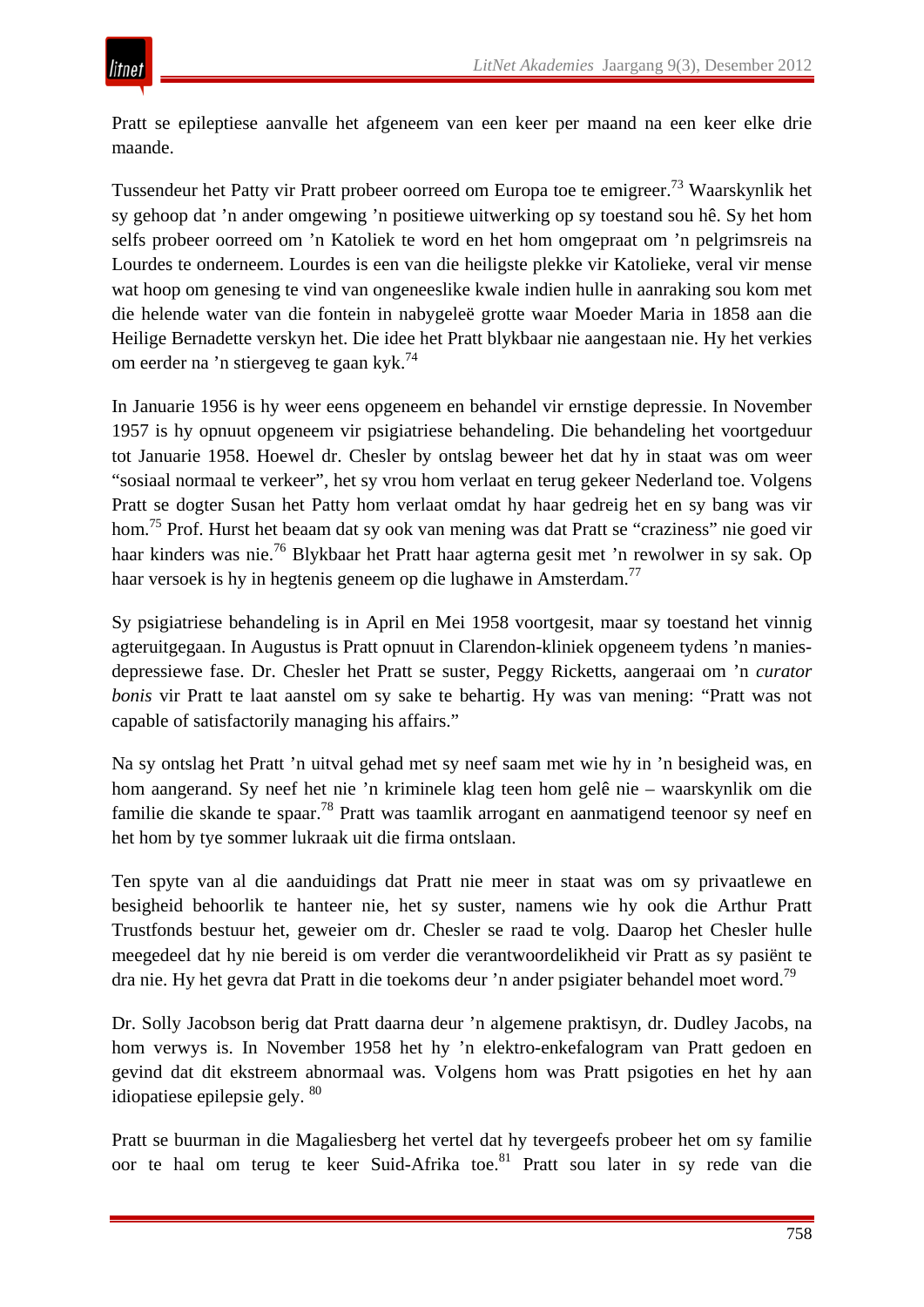beskuldigdebank vertel dat hy Suid-Afrika nooit sou kon verlaat nie, omdat sy hele lewe hier was. Hy het selfs die plaas Old Sillery in Constantia gekoop met die hoop dat Patty bereid sou wees om in die Kaap te kom bly. Dit was blykbaar afgespreek dat Patty en die kinders hom oor die somervakansie sou kom besoek. Net voordat die skip in Desember 1958 sou vertrek, het sy egter 'n telegram gestuur waarin sy hom meedeel dat sy nie meer kom nie.<sup>82</sup> Oënskynlik het vertwyfeling daaroor dat sy nie meer kom nie, weer Pratt se stresvlakke opgejaag. Terwyl hy in die Kaap op pad was na sy vriend dr. Lee, het hy 'n "aura" gekry – die aankondiging dat 'n epileptiese aanval in aantog was, maar kon gelukkig nog betyds van die pad aftrek.

Tot watter ekstreme stappe hy bereid was om oor te gaan, berig 'n verslaggewer van *The Star* uit Londen. In September 1959 is hy Europa toe om psigoterapie in Londen te ondergaan, maar ook om die ontvoering van sy dogtertjie voor te berei. Deel van sy plan was om sy familie vir 'n skivakansie Switserland toe te lok en dan sy dogtertjie te ontvoer. Hy het waarskynlik in die waan verkeer dat hy Patty op hierdie manier onder druk kon plaas om terug te keer Suid-Afrika toe as hy eers die kind daar het. Mickey Wood vertel dat Pratt beweer het dat hy voogdyskap oor die kind het en skilder lewendig wat Pratt beplan het:<sup>83</sup> "He was to visit the family at Klosters and then, after gaining their confidence, take the little girl up to a certain spot near the ski slopes. I was to be in a helicopter and to come down, help them into the aircraft and fly off."

Volgens Wood het Pratt 'n paar keer per week hard geoefen in sy Londense "stunt man" studio om teen Desember behoorlik fiks te wees om die ontvoering suksesvol deur te voer. Pratt is daarna met sy familie Switserland toe om te gaan ski. Wood moes hom volg met een van die "tough guys" van sy agentskap. Pratt het egter vanuit Switserland 'n telegram gestuur en die ontvoering stopgesit omdat sy familie agterdogtig geraak het. Die ontvoering is uitgestel tot Pratt se volgende Europese besoek.<sup>84</sup>

Teen die einde van Januarie 1960, voordat hy terug is Suid-Afrika toe, het Pratt 'n nuwe testament, wat ook sy laaste sou wees, laat opstel. Bo aan die testament gee hy sy adres aan as die Auberge de Kieviet, 'n stylvolle hotel in Wassenaar, net noord van Den Haag. Dit is deur die notaris Van Nes in Woerden beklink. Net soos sy pa het hy ook nie sy vrou direk laat erf nie.<sup>85</sup> Indien hy te sterwe sou kom, moes onderhoud aan Patty uit die trustfonds, wat vir die kinders administreer moes word tot hulle mondig was, betaal word. Daarna sou die kinders verplig wees om onderhoud aan haar te betaal.<sup>86</sup>

Na sy terugkeer uit Europa het Pratt weer in depressie verval.<sup>87</sup> Van die Kaap is hy eers na sy plaas in die Magaliesberg, maar kon nie tot ruste kom nie:  $88$ 

I ran away to the South Coast, as Mrs. Spiller has told you. I was down there for a few days, and she was worried about me. [...] Then I returned, for I had difficulties with the Manganese Company, factory, and other things, which had to be attended to, for it had been my intention to return to London – not to live, but to continue this psychoanalytic treatment which I had been taking. [...] It was then also, that I very nearly made my last suicide attempt, which Father Ormund talked me out of.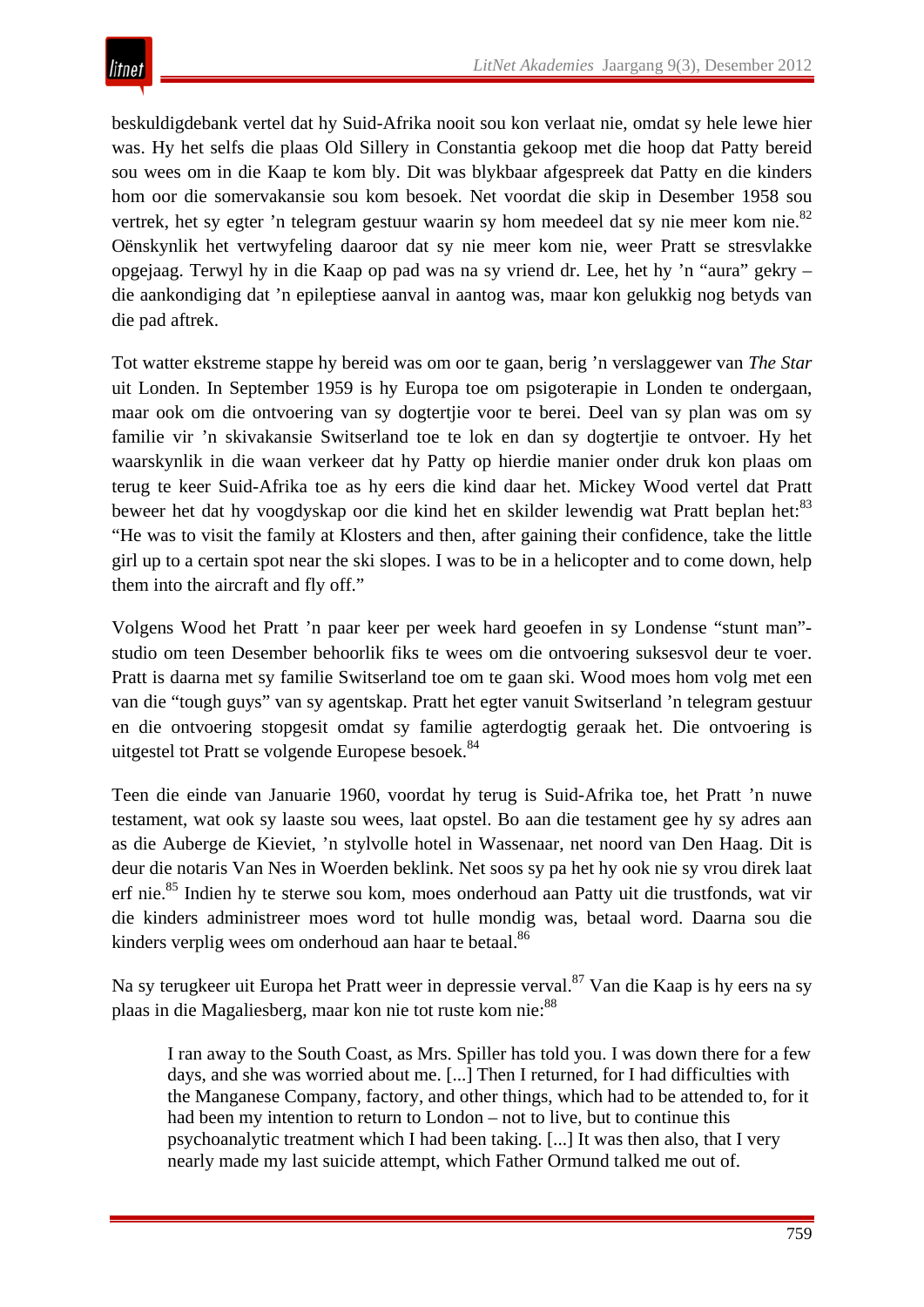Hy het talle dramatiese afskeidsbriewe geskrywe aan verskeie persone en het gesê dit sou beter wees as hy sterf, want dan sou Patty dalk met die kinders terugkom Suid-Afrika toe en hulle in die Kaap vestig, waar die klimaat aangenamer as in Den Haag was. Hy wou nie dat sy kinders "in die vreemde" grootword nie, maar as hulle nie in Suid-Afrika wou bly nie, moes hulle ten minste in Engeland grootword.<sup>89</sup>

Dat hy inderdaad ook probleme met sy talle besighede gehad het, word bevestig deur die *grand mal* epileptiese aanval wat hy bietjie meer as 'n maand voor die sluipmoordpoging gehad het. Die aanval is ontlont deur 'n argument met die bestuurder van die mangaanmyn. Hulle was te perd op die plaas toe hy die "aura" kry wat die aanval voorafgaan. Hy het van sy perd afgeval en stuiptrekkings gekry. Die bestuurder het hulp ontbied en hom ingeneem Johannesburg toe, waar dr. Jacobson hom behandel het. Laasgenoemde het die datum van die aanval as 2 Maart 1960 noteer.<sup>90</sup>

By sy terugkeer in Suid-Afrika was Pratt geskok oor die eskalering van die politieke konflik. Hy het intense skudgevoelens gehad omdat alles skeefloop en het dit daaraan toegeskryf dat hy nie "die boodskappe van 1954" reg oorgedra het nie.<sup>91</sup> Hy het vertel dat elke keer voordat hy 'n selfmoordpoging kon deurvoer, iets gebeur het wat die daad verydel het. Hy het dit daaraan toegeskryf dat hy "nie die noodlot kon ontkom nie" en dus sy "opdrag moes uitvoer". 92

Terwyl hy in Engeland was, het hy drie keer toesprake gehou vir die Britse Liberale Party op Hyde Park Corner in Londen.<sup>93</sup> Hy was nog oorsee toe die Britse premier Harold Macmillan op 3 Februarie 1960 sy beroemde "winde van verandering"-toespraak voor die Suid-Afrikaanse parlement in Kaapstad gelewer het, maar op pad terug het hulle skepe gekruis. Hy het gevoel dis sy missie om Suid-Afrika daartoe te lei om sy plek in die groter wêreldgemeenskap in te neem soos Macmillan propageer het en om Suid-Afrika van apartheid te bevry.<sup>94</sup>

Mens sien dus weer eens hoe hy – nes in die geval van die koalisieregering wat hy in 1954 wou inisieer – sy persoonlike probleme met sy politieke verlossingsmissie verdring. Dit is 'n tipiese manier waarop persone wat aan maniese depressie ly, 'n oplossing probeer vind: hulle eksternaliseer hulle werklike probleme en visualiseer hulleself in 'n heroïese rol waar hulle alles suksesvol kan hanteer.

# **3. Die sluipmoordpoging**

#### *3.1 Die toenemende konflik en geheimsinnige moorddreigement in rooi*

Die magverskuiwing binne die NP na die Transvaal in 1954 het die tradisioneel meer gematigde Kaapse politici se posisie enorm verswak. Verwoerd, destyds minister van naturellesake, het koue water gegooi op Eben Dönges se visie van 'n dinamiese ontwikkeling van die tuislande met voldoende infrastruktuur en die vestiging van 'n lewensvatbare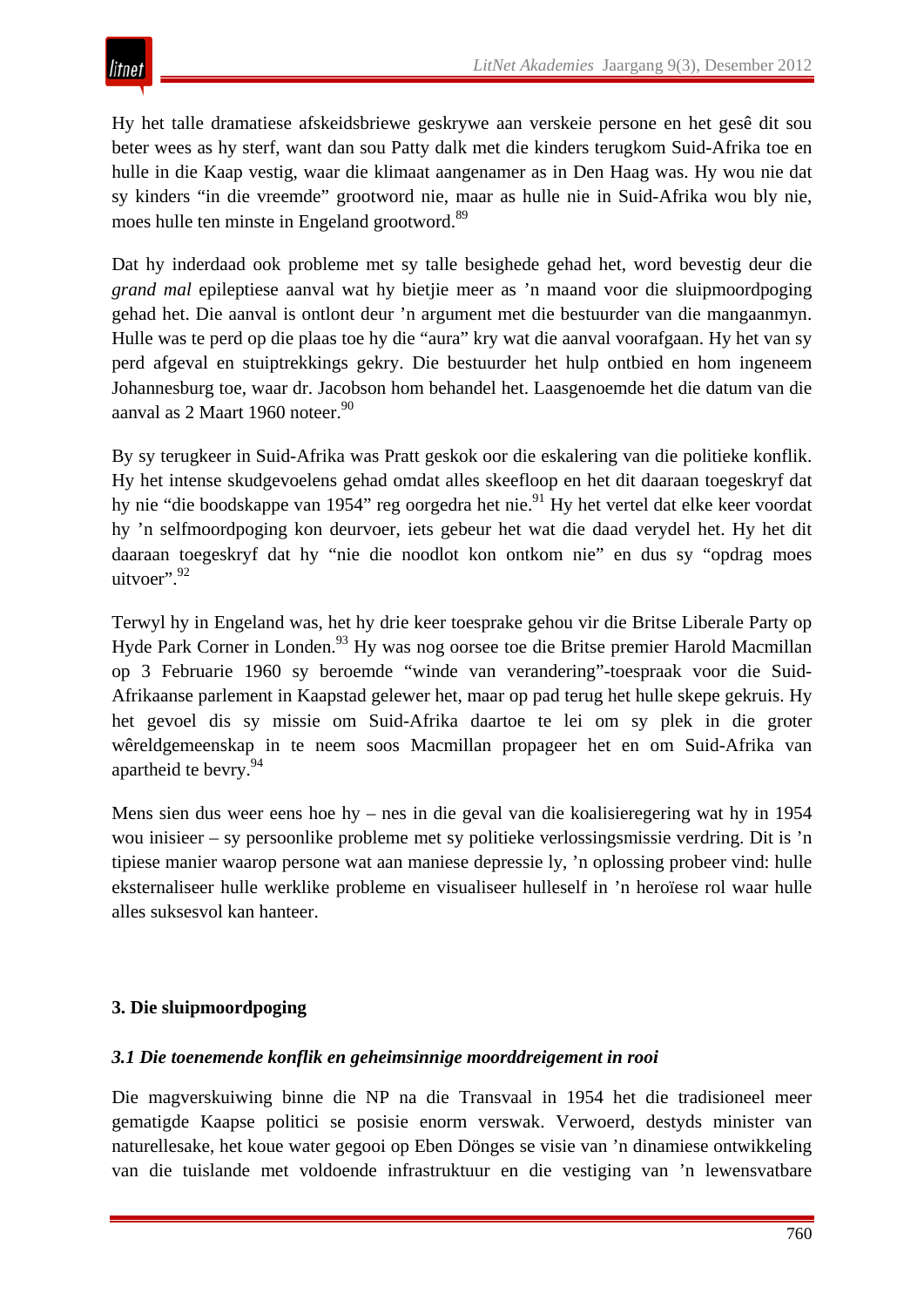ekonomie soos aanbeveel is deur die Tomlinson Kommissie (Giliomee 2012:4-41, 48, 65). Die leiersverkiesing van 1958, na Strijdom se dood, was die Kaapse Natte se laaste kans om hul dominante posisie te herwin. Drie kandidate was ter sprake: Verwoerd, Eben Dönges en C.R. Swart van die Vrystaat. Verskeie Kaapse Natte was so teen Verwoerd gekant dat hulle oorweeg het om van die NP weg te breek as hy aan bewind sou kom en wou 'n alliansie met die VP onder sir De Villiers Graaff sluit. Hulle kandidaat, Dönges, is egter deur Verwoerd verslaan en die Kaapse leiers het mettertyd voor Verwoerd kapituleer (Giliomee 2012:48-20).

Nadat Verwoerd eerste minister geword het, het politieke desentralisasie met die tuislandbeleid momentum gekry. Verwoerd het 'n tipe interne dekolonisering geloods om nasionale selfbeskikking vir die verskillende swart nasies moontlik te maak. Hy het gehoop dat dit die groeiende swart nasionalisme sou tevrede stel soos die dekoloniseringpolitiek van die Britte en die Franse (Giliomee 2012:44; Beinart en Dubow 1995:16; Davenport en Saunders 2000:408). Die beleid was egter van die begin af gedoem. Teen 1951 was daar reeds 2,4 miljoen stedelike swartes, 'n kwart van die totale swart bevolking. 'n Omkering in swart verstedeliking was dus onrealisties. Die verskerping van instromingsbeheer en die toepassing van paswette het eerder politieke opstand gestimuleer (Giliomee 2012:57-64; Marx 2012:235-49). Die eensydigheid van die beleidskepping en die feit dat Verwoerd nie bereid was om selfs met gematigde swart aktiviste te onderhandel nie, was waarskynlik die grootste struikelblokke (Giliomee 2012:43, 53, 57; Marx 2010:60–2).

Teen hierdie agtergrond is dit duidelik dat Pratt se paranoïese toestand verder versterk kon word deur die eskalering van die politieke konflik na sy terugkeer: op 21 Maart 1960 het die Sharpeville-tragedie plaasgevind. Die ANC-leier, Albert Luthuli, het sy pas verbrand en mense gevra om weg te bly van die werk af. Op 30 Maart het die regering 'n noodtoestand verklaar, waarna 11 700 persone in hegtenis geneem is. Op 8 April, die dag voor die sluipmoordpoging, het die regering die ANC en PAC verban.

Die dag na die aanslag het *The Star* berig: "[T]he attempt at murder did not come as a bolt from the blue. It was announced."<sup>95</sup> Op 26 Maart 1960, vyf dae na Sharpeville, was daar 'n republikeinse saamtrek op Meyerton, waar 80 000 mense verwag is en waar Verwoerd die gasspreker sou wees. Vroeër die dag het 'n veiligheidsbeampte 'n rooi briefie aan hom gegee. Daarop het enkele woorde gestaan: "Today we kill Verwoerd" (Grobbelaar 1966:71). Hy het die boodskap gelees, die papiertjie weer toegevou en in sy baadjiesak gesit. Verwoerd het daarna nog in 'n oop motor deur die strate gery voordat hy na die byeenkoms is.

In daardie dae was rooi skryfpapier baie ongewoon. Of die rooi kleur gevaar moes versinnebeeld of as kenteken van die "Reds" (Kommunistiese Party) gedien het, is nooit opgeklaar nie. Die oorsprong van die geheimsinnige brief kon ook nie vasgestel word nie.

# *3.2 Die sluipmoordpoging*

Op Saterdag 9 April 1960 het Verwoerd die Unie Skou op die ou skouterrein van Milnerpark geopen. Sy toespraak was ter viering van die vyftigste bestaansjaar van die Unie van Suid-Afrika.<sup>96</sup> Dit was 'n groot byeenkoms met oor die 30 000 toeskouers. Hoewel die opstand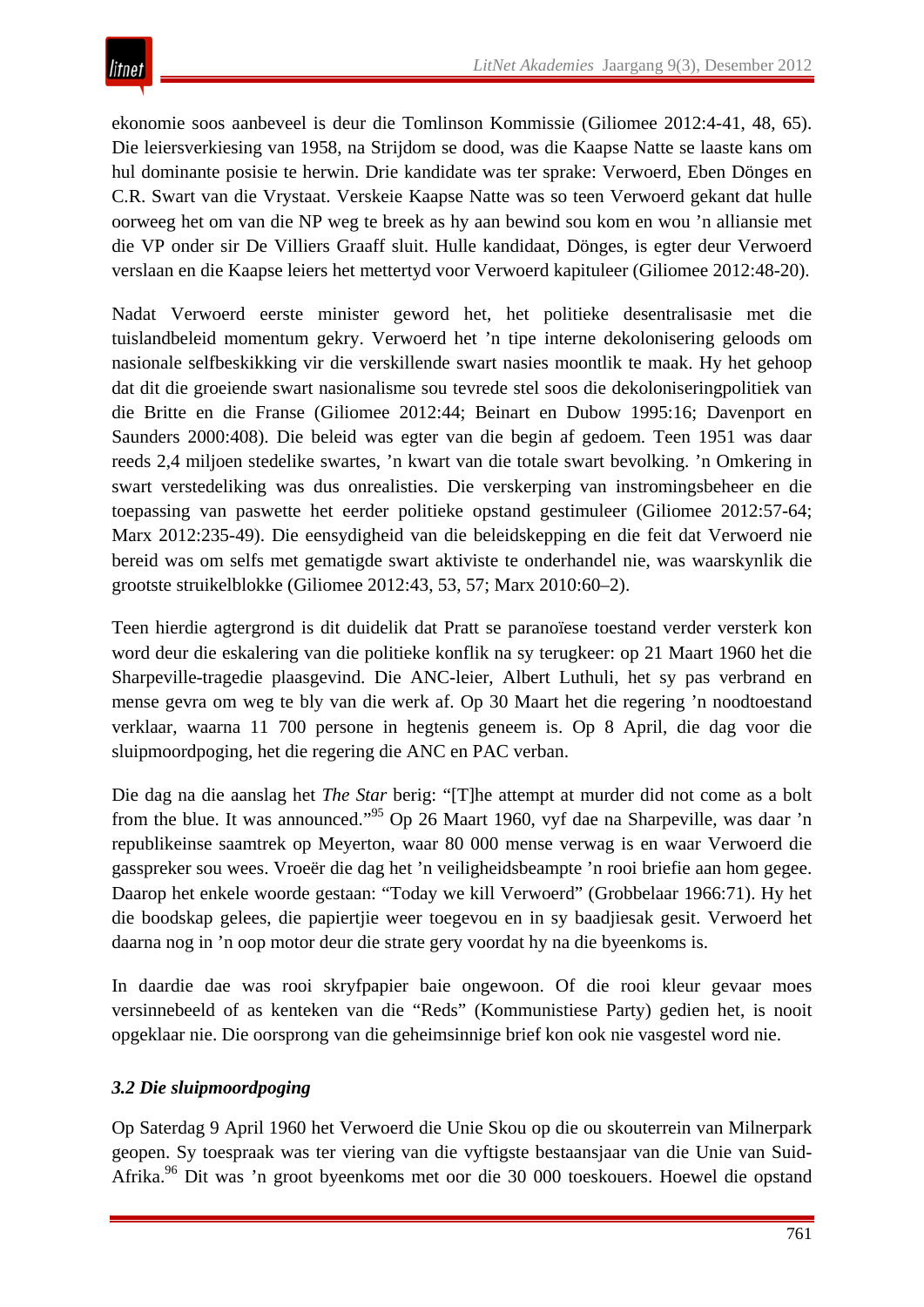

teen apartheid al hoe meer toegeneem het, was Verwoerd eerder daartoe geneig om die xenofobiese vrese van wit Suid-Afrikaners tot bedaring bring.97



# **Figuur 2. Dr. Verwoerd tydens die openingsrede van die Uniefeestentoonstelling in Milnerpark, Johannesburg (Bron: P. Grobbelaar,** *Man van die Volk***, bl. 73.)**

Dis teen hierdie agtergrond dat Pratt besluit om die sluipmoord uit te voer. Dis interessant om te sien hoe die perspektiewe van beriggewers verskil en hoe hulle berigte inkleur vir 'n bepaalde effek. *Time* skilder die gebeure baie dramaties:<sup>98</sup>

He [Verwoerd] took his seat beside his wife Betsie, not noticing David Pratt, a wispy, 54-year-old Transvaal farmer in green tweeds, who clambered briskly up the concrete steps behind the Prime Minister, flashing his exposition-committee-man's lapel badge to get past the husky detectives.

Mounting a photographer's chair to get closer to the Prime Minister, the stranger spoke, and Verwoerd turned to shake the hand of a presumed greeter. Instead he stared at the point-blank muzzle of a .32 automatic. Pratt fired twice, and South Africa's Prime Minister lay on the concrete aisle, blood spurting from two holes in his cheek and ear. His wife flung her arms around him, crying, "What's happened? What's happened?" Then she fainted. Verwoerd's personal bodyguard, Major Carl Richter, was a few feet away when, belatedly, he realized what had happened and fainted too.

Seized by astonished guards, Pratt was hustled through the angry crowd, crying "God help me!"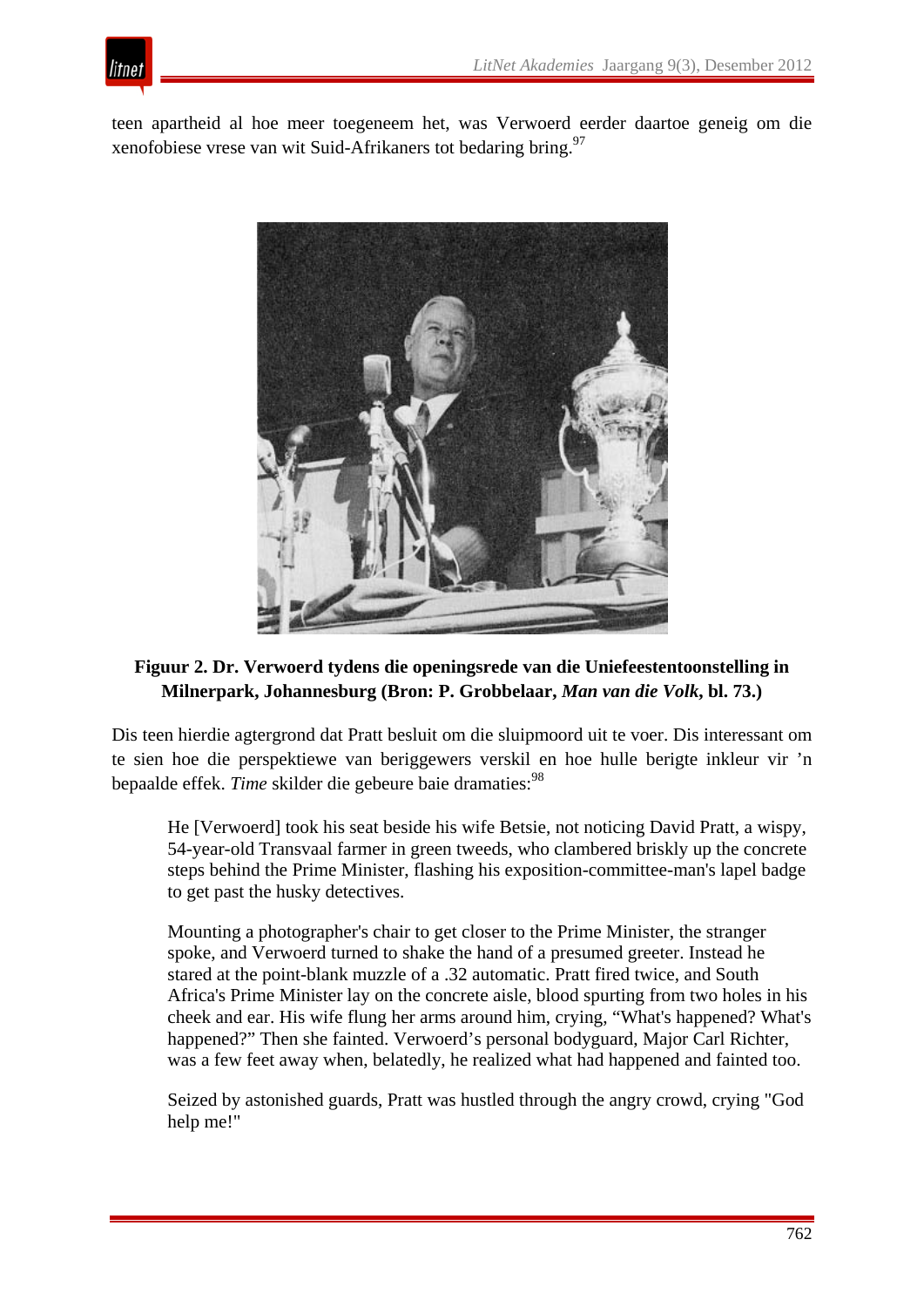

Die kort oorsig wemel van foute: Pratt was 50 jaar oud en het 'n 0.22-pistool gebruik.<sup>99</sup> Betsie Verwoerd het ook nie flou geval nie; senator Schabort het haar nog later eenkant toe geneem.100



**Figuur 3. Verwoerd gryp sy kop nadat hy geskiet is. (Bron: P. Grobbelaar,** *Man van die Volk***, bl. 74)**

Terwyl *Time* Pratt uitbeeld as 'n held wat teen apartheid geveg het, weerspieël Grobbelaar (1966:72) se weergawe die patriotiese tydgees:

Kalm en bedaard nader 'n man die afskorting vir die eregaste. Hy haal 'n rewolwer uit sy sak. "Verwoerd!" roep hy, of dalk was dit tog: "Doktor Verwoerd!" Die Eerste Minister kyk. Iets klap. Stilte. Toe klap dit weer. Mense storm vorentoe. Glimlaggend gooi David Beresford Pratt die rewolwer tussen die bekers in op die tafel. Hy word oorrompel. Die gereg tree in.

Bloeiend lê die Eerste Minister in sy stoel terwyl gewillige hande hom steun. Die skote het hom in die regterwang en -oor getref.

Ander koerantberigte skilder minder emosioneel en presies wat gebeur het. Nadat Verwoerd die openingsrede gelewer het, het hy saam met die hoofbestuurder van die skou, Charles James Laubscher, en ander persone na die finale beoordeling van vee in die arena gaan kyk. Intussen was daar 'n afkondiging dat die pers, radio- en televisiestasies hulle mikrofone van die hooftafel moet verwyder. Daarna het Verwoerd en Laubscher teruggekeer na die erepaviljoen toe. Terwyl Laubscher nog 'n paar woorde met iemand gewissel het, het Pratt op die erepaviljoen getree en Verwoerd se naam geroep.101 Toe hy omdraai, het Pratt, wat skaars 'n meter van hom gestaan het, die eerste skoot gevuur. Die magasyn van Pratt se pistool was vol. Voordat hy die sneller kon getrek om die tweede skoot te vuur, het luitenant-kolonel Georffrey Marchant Harrison, die president van die Witwatersrandse Landbou-Unie, sy hand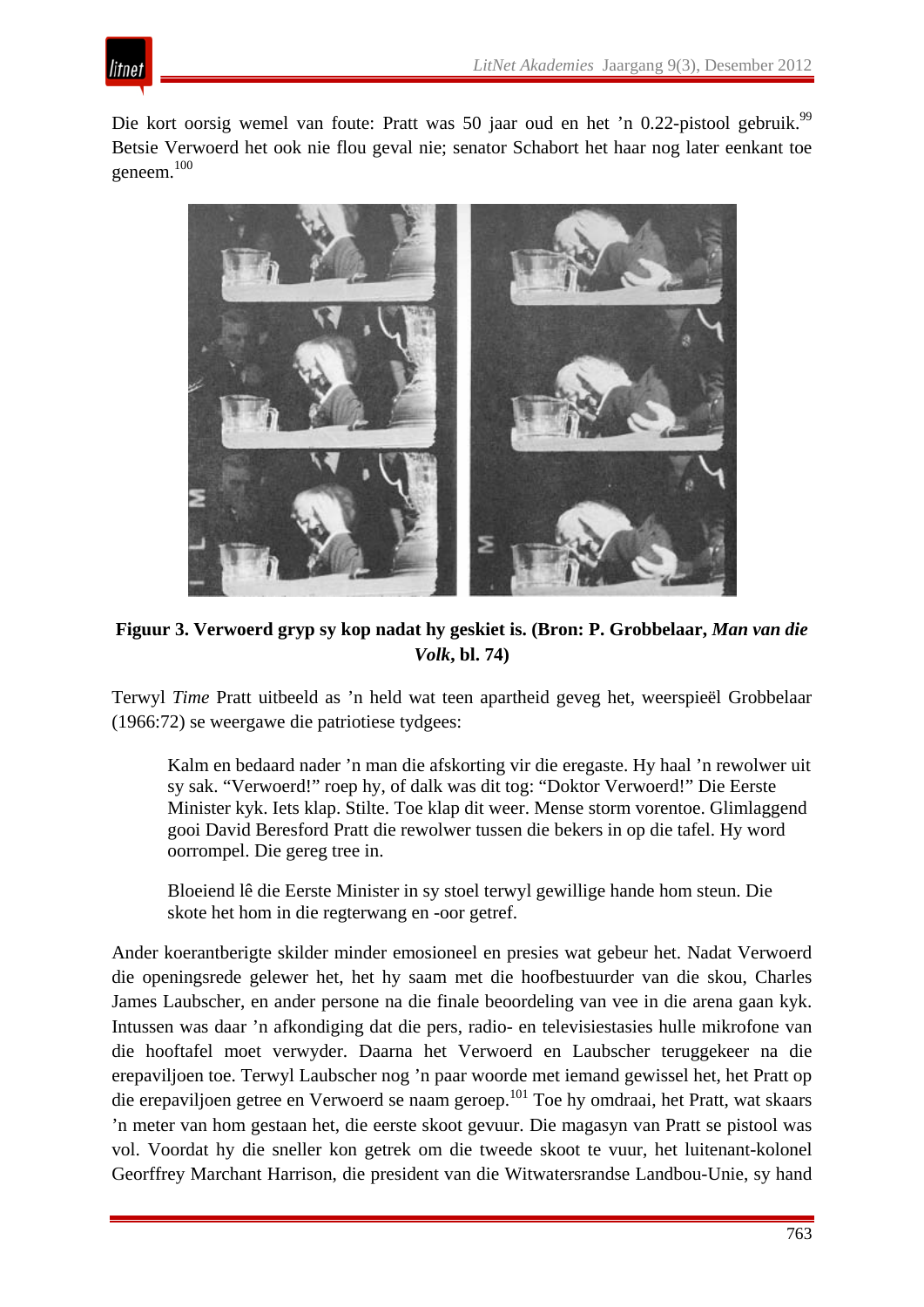

gegryp en die koeël afgelei om 'n noodlottige treffer te verhoed. Senator C.C. Schabort, 'n vriend van Verwoerd, was ook op die erepaviljoen en dadelik byderhand. Pratt is oorrompel en in hegtenis geneem. Die eerste skoot het Verwoerd in die wang getref en die tweede in die oor. Harrison het waarskynlik Verwoerd se lewe gered.<sup>102</sup>



**Figuur 4. Pratt word in hegtenis geneem. (Foto:** *Dagbreek en Sondagnuus* **Bron: Voorblad van** *Die Transvaler***, Maandag 11 April 1960.)**

Laubscher het bevestig dat die skou-organiseerders ekstra lyfwagte gereël het om Verwoerd te bewaak omdat hulle 'n aanslag gevrees het. Hulle het egter nie gedink dat iemand 'n aanslag op die erepaviljoen sou uitvoer nie. Pratt kon deurkom omdat hy die kans benut het om op die paviljoen te klim toe die persmanne hulle mikrofone verwyder het. <sup>103</sup>

Verwoerd is onverpoosd met 'n ambulans na die nabygeleë Johannesburg Hospitaal geneem, waar hy deur die neuroloog dr. Teddy Kerr behandel is. Volgens Kerr het die patroon aan die regterkant van die nek, net onder die skedel, ingedring en die skedel deurkruis, maar in die proses alle belangrike are, senuwees, die skildklier, die slukderm en lugweë gemis. Die tweede koeël het die oordrom deurboor. Sy bevinding was: "Only a miracle could have saved him. Had a larger calibre weapon been used, he would have been a goner"

Die politici wou Verwoerd na die Volkshospitaal in Pretoria laat verskuif. Daar is gevrees dat die aanslag die argwaan tussen Boer en Brit weer kon laat opvlam. Dr. Kerr het dr. Mauritz Lombard van Pretoria, 'n eertydse student wat onder hom in neurochirurgie spesialiseer het, as bemiddelaar betrek. Verwoerd is toe eers twee dae later na Pretoria oorgeplaas (Bird 1992:206). Nadat sy toestand gestabiliseer het, is die twee koeëls wat sy verhemelte deurboor en sy kaak gebreek het, verwyder. Vier top Afrikaanse spesialiste, naamlik professore H.W. Snyman (internis), F.S. Oosthuizen (radioloog en president van die Mediese Raad), C.H. Derksen (chirurg), en F.H. Hofmeyr (oor-neus-en-keel-spesialis), het oor sy toestand gewaak.104 Hoewel daar aanvanklik vrees bestaan het dat Verwoerd doof sou wees in die een oor, het hy volkome herstel.<sup>105</sup>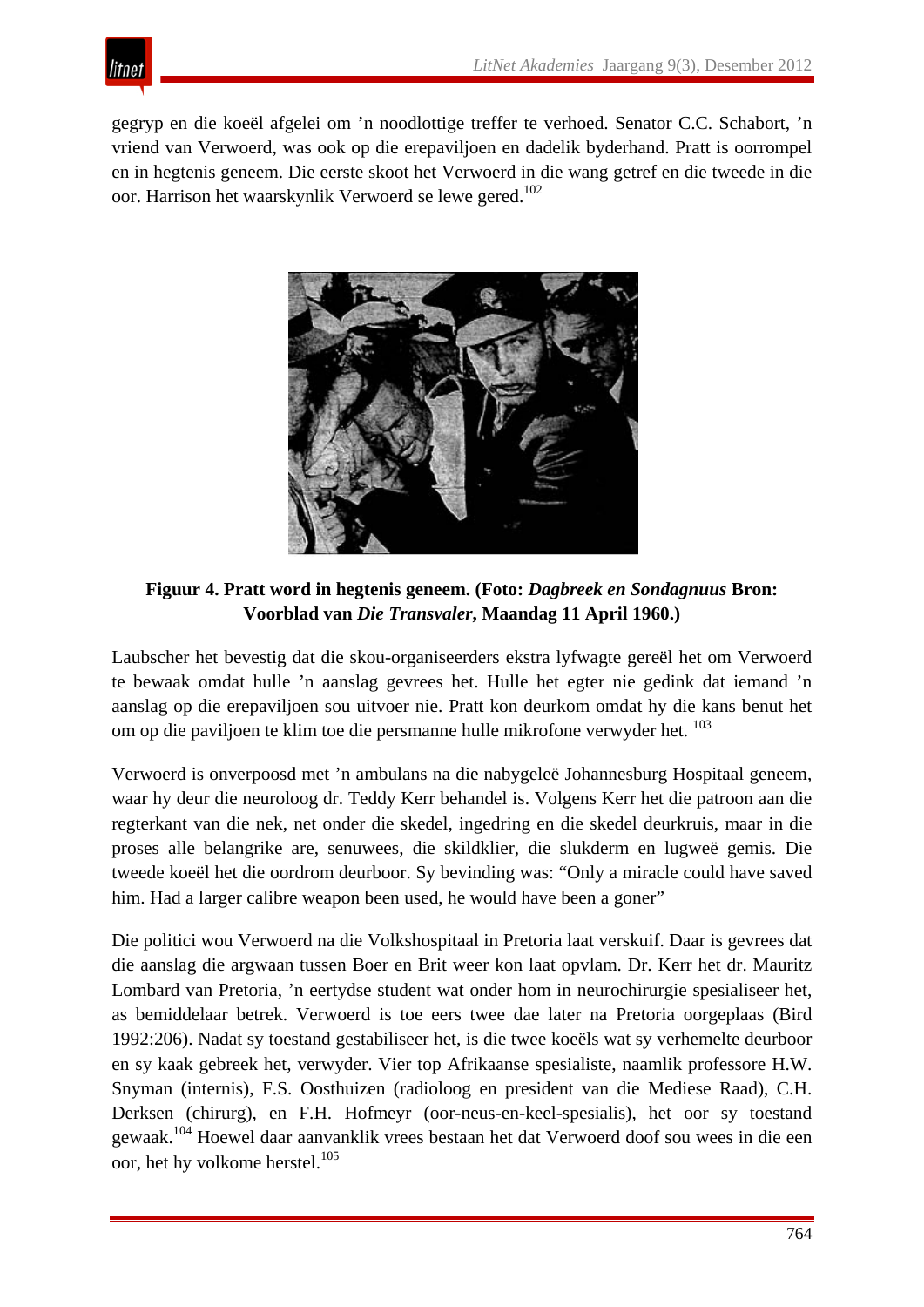# *3.3 Reaksie op die sluipmoordpoging*

Volgens koerantberigte was Suid-Afrika in 'n skoktoestand na die aanslag. Die Volksraad het eenparig hulle meegevoel uitgespreek. Selfs sir De Villiers Graaff, leier van die opposisie, het die aanslag bestempel as 'n "lafhartige daad wat heeltemal onbekend op die Suid-Afrikaanse politieke toneel is".<sup>106</sup> Intussen het daar lorrievragte blomme en beterskapkaartjies in Afrikaans en Engels by die hospitaal opgedaag.

Pratt se vrou, wat steeds in Nederland was, het by vriende van die sluipmoordpoging gehoor.<sup>107</sup> Sy neef, S.D. Pratt het dadelik Pratt se weduwee-suster, Peggy Ricketts, wat in die Kaap gewoon het, verwittig. Sy was baie ontsteld en het opgevlieg Johannesburg toe.<sup>108</sup> Haar seun, wat op die elite Anglikaanse privaatskool Michaelhouse<sup>109</sup> was en vir die Paasnaweek saam met 'n maat by Pratt op die plaas gekuier het, het sy eie weergawe van die gebeure in 'n brief aan sy ma neergepen. Issie Maisels (1998:107) vertel wat in die brief gestaan het:

The following sentence then appears: "Of course the climax of the Show came when Uncle David had a go at Verwoerd." [...] He then describes that Verwoerd finished his speech and the judging of the champions began. Just before the final animal was judged, the letter continues, he saw Uncle David walking into the arena and standing and joking with some of the exhibitors. He said that the animals started leaving the arena and he suddenly heard two bangs going off like crackers. He says he jumped up and saw Dr Verwoerd collapsing. He said he had a horrible feeling that it was Uncle David who had shot Verwoerd although he didn't know at that stage who had done it. [...] He came to the conclusion that Uncle David had shot Verwoerd in a moment of blind insanity.

Ruth Pilkington, 'n sekretaresse van 'n skoubeoordelaar, het net agter die eregaste gesit en het ook 'n gedetailleerde ooggetuie-berig neergepen. Sy vertel dat 'n Indiër-kelner senuweeagtig gevra het of dit 'n wit man of swart man was wat Verwoerd geskiet het. Op haar antwoord dat dit 'n wit man was, het hy 'n sug van verligting geslaak.<sup>110</sup>

Die buiteland het met gemengde gevoelens reageer. Daar het ondersteunende telegramme ingestroom vanuit die VSA, Groot-Brittanje, Oostenryk en Australië.111 Daar is selfs vars tulpe per lugvrag uit Nederland gestuur.<sup>112</sup>

Die Britse eerste minister, Harold Macmillan, is dadelik van die gebeure in kennis gestel en het 'n boodskap van meegevoel en spoedige herstel gestuur. Die Amerikaanse president, Dwight Eisenhower, was baie bekommerd oor die aanval en het sy ambassadeur in Suid-Afrika gelas om spyt te kenne te gee oor die "laakbare aanval" op dr. Verwoerd.<sup>113</sup>

In Londen het die gevoelens gewissel van afsku tot verbystering. Mense was bevrees dat die pendel van geweld wat ná die Sharpeville-skietery en die noodtoestand ontketen is, verder kon eskaleer.<sup>114</sup> Britse kommentators, hoewel geskok deur die aanslag, het egter vas gestaan by hulle kritiek teen apartheid en het gewaarsku: "Violence could only breed violence."<sup>115</sup>

Ook die Anglikaanse aartsbiskop van Kaapstad, dr. Joost de Blank, het apartheid skerp veroordeel en gewaarsku dat die fronte verder kon verhard.<sup>116</sup>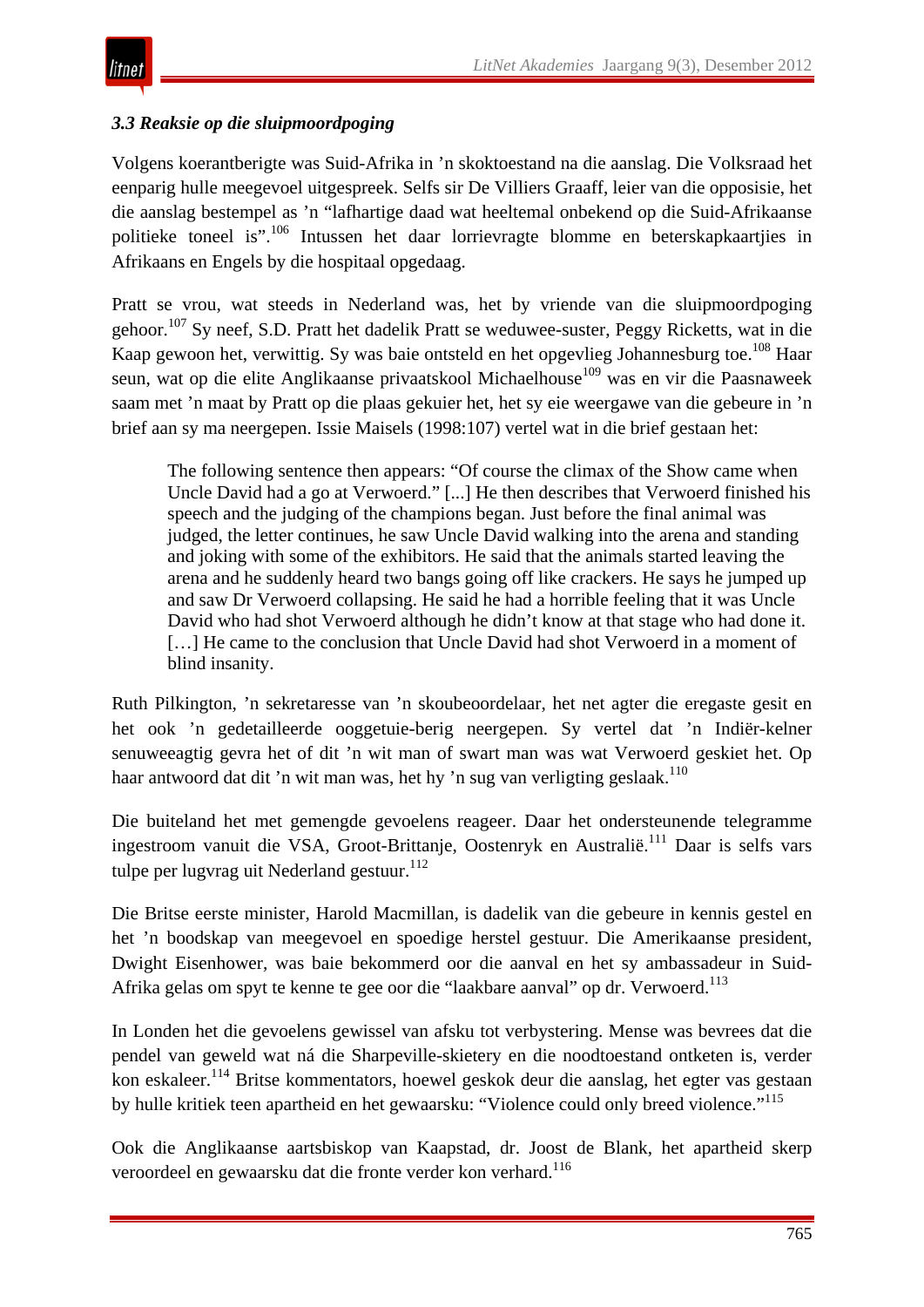Intussen is 'n geregtelike kommissie van ondersoek oor die Sharpeville-voorval geloods,<sup>117</sup> maar die regering het onversetlik gebly oor die dra van pasboeke en het geweier om die noodtoestand op te hef.<sup>118</sup> Klopjagte is in Soweto uitgevoer om wapens van "opstandige naturelle" af te neem.<sup>119</sup>

Op 12 April 1960 is 'n program in Engeland gebeeldsend waarin Verwoerd en sir De Villiers Graaff vrae beantwoord het van vier onafhanklike waarnemers wat tien dae in Suid-Afrika was. Verwoerd het gemeen dat die pasboeke nodig is weens toenemende migrasie en verstedeliking, en dat die agitasie deur kommuniste aangeblaas word.<sup>120</sup>

## **4. Die verhoor van Pratt en getuienis van psigiaters**

## *4.1 Die ondersoek van poging tot moord – geen sameswering*

Voor die verhoor begin het, het die polisie die leidraad oor die rooi briefie opgevolg, maar kon geen verband tussen die doodsdreigemente van twee weke tevore en Pratt vind nie. Hulle kon ook nie enige leidrade dat 'n politieke groep by die beplanning van die aanslag betrokke was, vind nie.<sup>121</sup> Hoewel Pratt 'n lid van die Liberale Party was, en 'n militante groep na die Sharpeville-skietery 'n gewapende arm gestig het, die National Committee of Liberation (NCL), is daar geen bewyse dat Pratt by hierdie groep betrokke was nie, of dat hulle in die sluipmoordpoging betrokke was nie.122 Ook die gematigde groepering rondom Alan Paton, wat teen geweld gekant was, sou nie Pratt se aanslag op Verwoerd goedgekeur het nie.

#### *4.2 Voorlopige verhoor in Julie 1960*

Pratt het nie op die eerste hofdag na die Paasnaweek in die landdroshof verskyn nie. Hy is aanvanklik aangehou kragtens die noodregulasies. Pratt het eers op 20 en 21 Julie 1960 vir 'n voorlopige verhoor in die hof verskyn. Die rede waarom die eerste verhoordatum van Pratt vir so lank na die skietery vasgestel is, was dat die prokureur-generaal wou wag om te sien hoe die oor-operasie van Verwoerd verloop en of hy sy gehoor verloor. Indien hy weens die skietwonde of die operasie binne die bestek van 101 dae na die aanslag sou sterf, moes die aanklag van poging tot moord in 'n aanklag van moord verander word. Die getuies wat vir die voorlopige verhoor gedagvaar was, het die burgemeester van Johannesburg, Alec Gorshel, asook Laubscher, Harrison, hoofkonstabel Koekemoer, Pratt se chauffeur, en die medici wat Verwoerd opereer het, ingesluit. Verwoerd self moes nie in die hof verskyn nie.<sup>123</sup>

Hoewel haar vriende haar afgeraai het om die voorlopige verhoor by te woon, was Susan Pratt tog in die hof op haar pa se versoek. Sy het baie las van die pers gehad. 'n Joernalis van 'n oorsese koerant het selfs in 'n boom voor hulle huis weggekruip en langs haar afgespring toe sy op die sypaadjie verbystap. Die koerante het gewedywer om Susan, wat as model in Londen opgang gemaak het, en haar klere te beskryf.<sup>124</sup>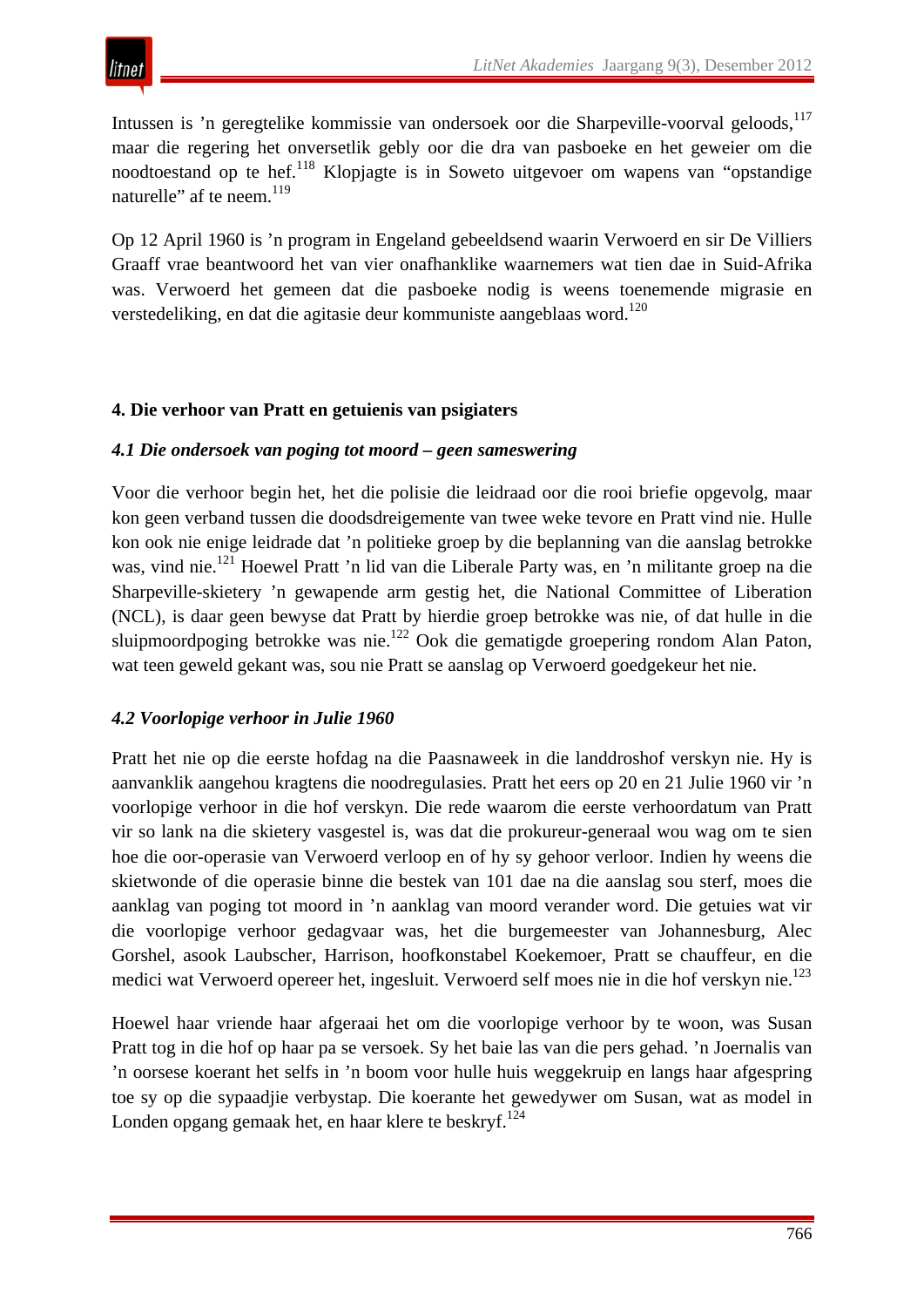



**Figuur 5: Susan Pratt. (Bron:** *Sunday Times***, 11 September 1960)**

Pratt se bruin chauffeur, Jan Hendricks, is op sy beurt 'n paar dae tevore deur 'n wit polisieman op die plaas aangerand.<sup>125</sup>

## *4.3 Die* **ex parte-***aansoek van Susan Pratt*

Pratt is deur die prokureursfirma Dryden en Myburgh, wat Issie Maisels as advokaat aangewys het, verteenwoordig. Maisels het reeds in die voorlopige verhoor namens Pratt opgetree. Hulle kon egter nie hond haaraf maak om Pratt te oorreed om psigiatriese getuienis ten opsigte van sy toestand aan die hof voor te lê nie.

Derhalwe het Susan die hof op 2 September, skaars 'n week voor die verhoor sou begin, genader met 'n *ex parte*-aansoek om 'n *curator ad litem* vir Pratt aan te stel daar hy nie in staat was om self behoorlik instruksies te gee ten opsigte van sy verdediging nie.<sup>126</sup> Die rede waarom sy so lank getalm het, is dat sy gehoop het dat Patty sou terugkeer uit Nederland om dit self onder hande te neem.<sup>127</sup> Patty het 'n maand voor die verhoor teruggekeer en adv. Marincowitz opdrag gegee om haar man te verteenwoordig. Hoewel sy vir Maisels belowe het om voor die hof oor Pratt se psigiese toestand getuienis af te lê, het sy tien dae voor die verhoor teruggevlieg Nederland toe (Maisels 1998:104).

Mediese verslae van dr. Chesler, dr. Jabobson, prof. Hurst en dr. Friedman, deur wie Pratt die aand van die aanslag op Verwoerd opgeneem is in die mediese laboratorium, is op 6 September aan die hof voorgelê. Dit het eenduidig bevestig dat Pratt psigies versteurd is en nie in staat om sy verdediging self te hanteer nie. Op 7 September het regter Theron die aansoek toegestaan en adv. William McEwan as *curator ad litem* aangewys met die opdrag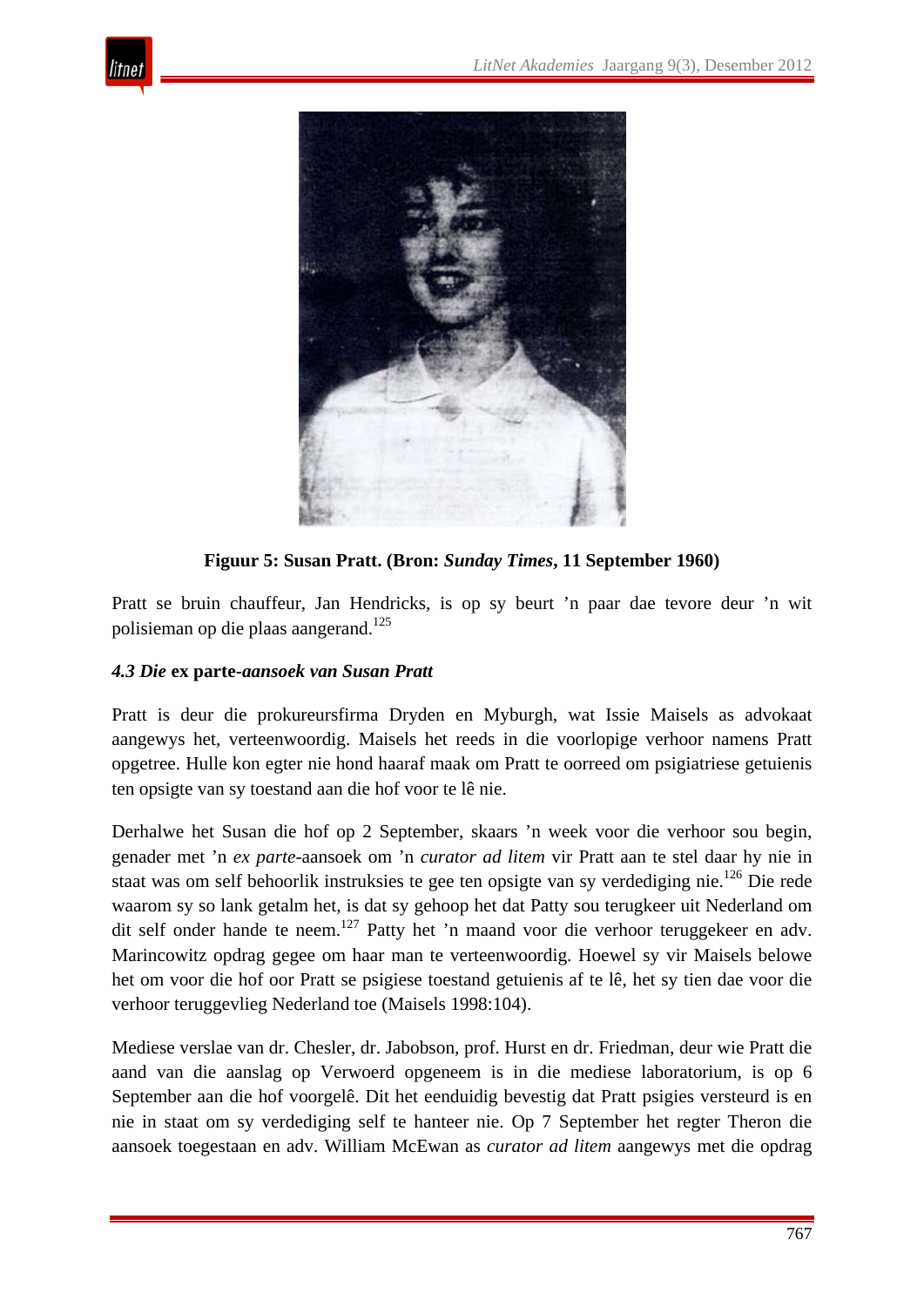om toe te sien dat Pratt se regspan hom behoorlik verteenwoordig. Die *curator ad litem* moes ook die psigiatriese verslae aan die prokureur-generaal stuur.<sup>128</sup>

Pratt het intussen Dryden en Myburgh se mandaat teruggetrek en Benno Tennet as sy nuwe prokureur aangewys. Die eerste wat Maisels daarvan gehoor het, was toe Tennet hom die Saterdagmiddag verwittig dat hy nou Pratt se prokureur is en dat die *Sunday Times* hulle saam wou afneem. Maisels wou egter nie saam met hom poseer nie en tydens die verhoor was hulle verhouding soos vuur en swael. Tennet het volgens hom net die kalklig gesoek en geen ervaring van sulke strafsake gehad nie (Maisels 1998:103-4).

Op die Sondag voordat die verhoor sou begin, het Maisels vir Pratt in die tronk besoek om die verdediging finaal met hom te bespreek. Maisels (1998:104) beskryf Pratt se asemrowende ontsnappingsplan, wat mens nogal herinner aan sy "stunt man" ontvoeringsplan van vroeër:

Handling the warder half a crown, Pratt commissioned him to procure a copy of the *Sunday Times*, and then indicated that my colleagues should wait outside the interview room. With urgent confidentiality he proposed that, at the trial, I should create a diversion during my opening address, upon which he would leap from the dock and escape through an open window. A car would be waiting outside to carry him to Lanseria airport, from where, he said, he had chartered a plane to Swaziland.

As gerespekteerde advokaat kon Maisels hom natuurlik nie op so 'n gewaagde avontuur inlaat nie.

#### *4.3 Die verhoor en psigiatriese beoordeling van Pratt*

Die verhoor van Pratt het op 12 September 1960 begin.<sup>129</sup> Maisels het 'n formele aansoek aan die hof gerig dat Pratt weens epilepsie strafregtelik as ontoerekeningsvatbaar verklaar moes word in terme van die Wet op Geestesgebreke.<sup>130</sup>

Voor die verhoor begin het, het hy die prokureur-generaal in sy kantoor gespreek om hom mee te deel dat hy beoog om die aansoek te rig. Die prokureur-generaal, adv. R.W. Rein, het laat blyk dat hy die aansoek nie sou teenstaan nie.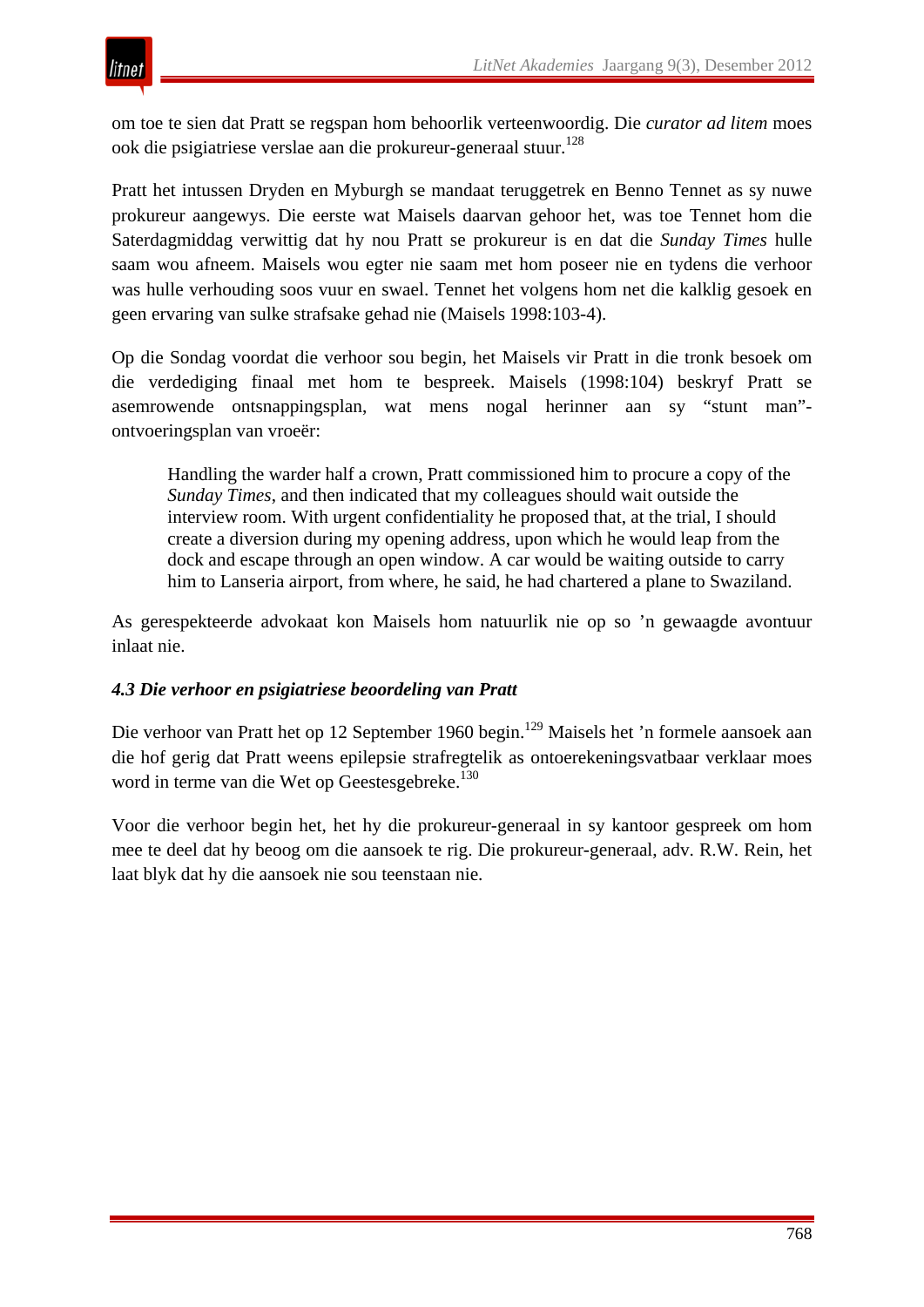





**Figuur 6. Issie Maisels Q.C. in later R.W. Rein Q.C. (Bron:** *Sunday Times,* **11 jare September 1960)**

By die geleentheid het Rein sy kommer uitgespreek oor 'n skinderstorie wat die rondte in Pretoria gedoen het, nl. dat Verwoerd kwansuis 'n verhouding met Pratt se Nederlandse vrou sou gehad het. Maisels (1998:103) herinner hom goed: "I recall laughing at the absurdity of this rumour. He [Rein] wanted me to give him an undertaking not to raise this fairy tale – to which, of course, I agreed."

Aan die begin van die verhoor het die prokureur-generaal, wat self die saak behartig het, die volgende verklaring uitgereik (Maisels 1998:103): "I [...] wish to state that neither the accused nor his wife, Mrs Sarah Leonarda Pratt, has ever met the Prime Minister and that neither of them had ever had any dealings with the Prime Minister."

Die Amerikaanse nuustydskrif *Time* het ook die storie opgehaal dat Patty Pratt 'n verhouding met 'n ander man gehad het: "Last year, after his Dutch wife left him for another man, [Pratt] arrived at Amsterdam's airport with a gun in his pocket and proclaimed his intention of killing her."<sup>131</sup> Hierdie berig is natuurlik nie korrek nie, in soverre as wat Pratt se vrou hom nie 'n jaar tevore verlaat het nie, maar reeds in Januarie 1958. Dis inderdaad absurd dat Verwoerd, wat nou werklik 'n getroue man en goeie familievader verpersoonlik het, 'n verhouding met Pratt se mooi jong vrou sou hê.

Die vraag wat egter ontstaan, is of daar nie tog 'n vuurtjie was waar daar 'n rokie getrek het nie. Dis opvallend dat Patty vir Pratt verlaat het net na sy ontslag uit die kliniek, hoewel dr. Chesler van mening was dat hy weer sosiaal normaal kon verkeer. Terselfdertyd het Pratt vir Cornelius Zietsman, wat van 1943 tot 1957 vir hom gewerk het, skielik ontslaan.<sup>132</sup> Daar moes een of ander rede wees waarom Pratt iemand wat so lank getrou vir hom gewerk het, plotseling ontslaan het, dat sy vrou dan boonop op die vlug slaan, terwyl hy haar met 'n rewolwer agterna sit. Miskien het die onhoudbaarheid van 'n lewe saam met Pratt, die lang tye wat hy in psigiatriese klinieke deurgebring het, die eensaamheid op die plaas en 'n simpatieke oor van Zietsman, wat al so lank vir Pratt geken het en terdeë bewus was van sy toestand, haar in sy arms gedryf. Pratt het, soos later gesien sal word, gemeen dat sy vrou in 1957 'n goeie pak slae moes gekry het.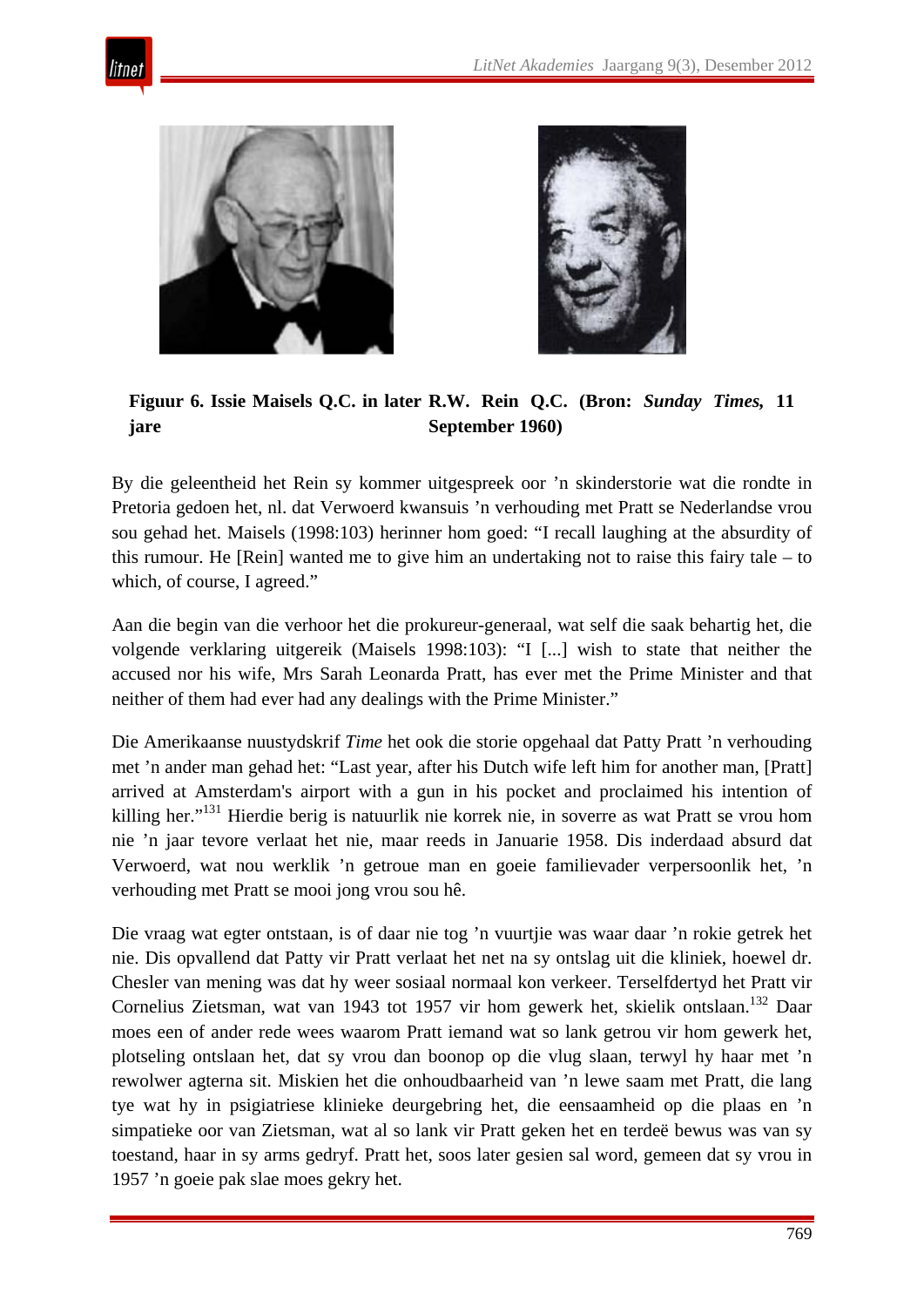

Indien Patty geweet het dat Zietsman boonop getuienis sou aflê in die kriminele saak teen haar man, en bewus was van die gerugte wat in omloop was, kon dit ook verklaar het waarom sy skielik terug is Nederland toe, hoewel sy vir Issie Maisels belowe het dat sy in die hof sou getuig oor Pratt se gewoonte om op 'n bepaalde nag 'n enkele akkoord op die klavier te hamer. Dit sou 'n taamlike skandaal gewees het as so iets op die lappe moes kom. Patty was baie besorg daaroor om haar kinders te beskerm. 'n Joernalis van die *Sunday Times* het op 11 September 1960 berig: $^{133}$ 

At a press conference before her return to Holland, Mrs. Pratt told me that the two children did not know about the shooting of Dr. Verwoerd. She did not think it would be right to tell them about it now.

Hy berig ook dat sy beplan het om terug te keer Suid-Afrika toe en dat sy na die forelboerdery op die plaas gaan kyk het.

Mrs. Patricia Pratt, who had been estranged from her husband […] will return to the Union from Holland in the near future to live here with her two children [...] This step follows a reconciliation between Mrs. Pratt and her husband which took place when she visited him in the Pretoria Central Prison where he is awaiting trial.

Die berig is nie heeltemal korrek nie, in soverre dit die indruk skep dat daar geen kontak tussen Pratt en sy vrou was sedert sy hom verlaat het nie. Soos ons gesien het, het hy wel sy familie in Nederland besoek, en hulle was ook saam op 'n skivakansie. Patty Pratt het ook nie later teruggekeer na die plaas toe nie en het Pratt ook nie weer besoek nie. Die perskonferensie moet waarskynlik beoordeel word in die lig daarvan dat sy ter wille van haar kinders normaliteit wou suggereer.

Die hofsaak het groot opspraak verwek en sitplek in die hof vir die internasionale pers en plaaslike joernaliste moes gerantsoeneer word, omdat daar nie vir almal plek was nie.<sup>134</sup> Dit is tot die laaste oomblik geheim gehou wie die voorsittende regter sou wees.<sup>135</sup> Regterpresident Rumpff het persoonlik die saak aangehoor.

Zietsman het getuig dat Pratt dikwels epileptiese aanvalle gekry het, en dat hy drie keer by was terwyl Pratt bestuur het en 'n aanval gekry het. Mev. Noel Spiller, Pratt se vennoot in 'n drankwinkel in Ramsgate, het ook getuig dat sy sulke aanvalle van Pratt belewe het. Richard Kumalo, wat op die mangaanmyn gewerk het, het bevestig dat Pratt kort tevore weer 'n epileptiese aanval gehad het. $136$ 

Die verslae van die verskillende psigiaters is aan die hof voorgelê en onder kruisverhoor nader toegelig. Dr. Jacobson en dr. Chesler het getuienis afgelê oor die tyd wat Pratt by hulle onder behandeling was.

Dr. J. Friedman, die senior distriksgeneesheer by die mediese laboratorium in Johannesburg, het Pratt die aand na die sluipmoordpoging ondersoek. Hoofkonstabel Koekemoer, wat eers die kriminele saak by die polisie opgeneem het, het Pratt na die laboratorium geneem. Dit het dr. Friedman opgeval dat Pratt "quite unconcerned about his crime" was. Toe hy hoor dat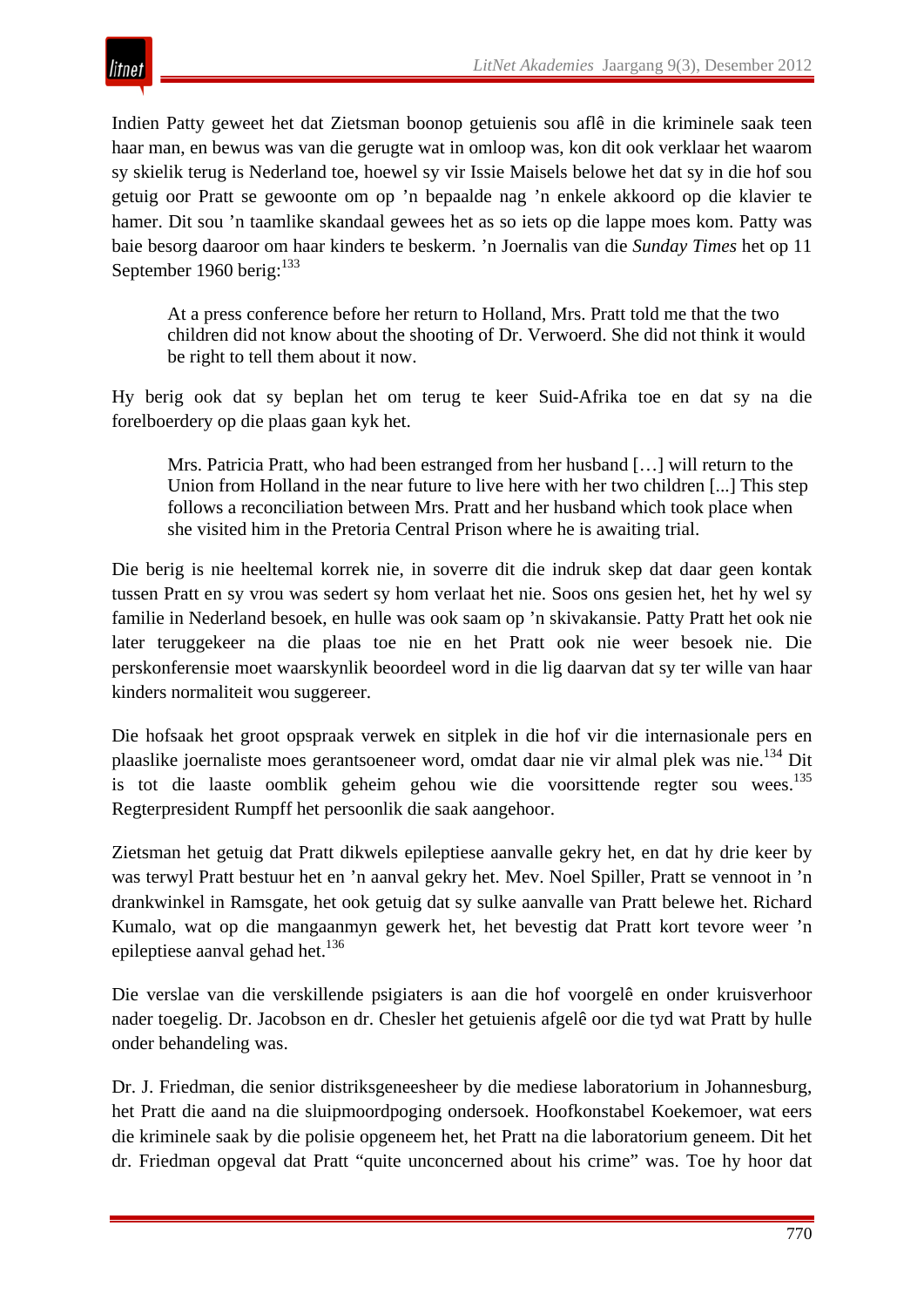Pratt aan epilepsie ly, het hy dadelik vir prof. Hurst ontbied om ook 'n psigiatriese ondersoek te doen. Hoofkonstabel Koekemoer, wat die saak moes ondersoek, was by beide ondersoeke aanwesig.137

Prof. Hurst was aan die mediese skool van die Universiteit van die Witwatersrand verbonde en hoofpsigiater aan die Johannesburgse Hospitaal en Tara-kliniek. Hy het breedvoerig verslag gedoen oor Pratt se toestand. Volgens hom het Pratt die aand vertel dat hy die vorige dag gesien het hoe ongeveer honderd mense in 'n vangwa gebondel is. Pratt het hom afgevra: "What the hell will be happening next?" Op daardie stadium was hy nie bewus dat die amptelike opening van die skou die volgende dag sou plaasvind nie. Hy het dit eers die aand in die koerant gesien. Die volgende oggend het Pratt 'n baie sterk gevoel gehad dat iemand iets moes doen "and it better bloody well be me, feeling as I do about it". By die skou het hy na verskillende items gekyk, en toe na die Eerste Minister se toespraak geluister. Hy was nie beïndruk nie, en die gevoel het al hoe sterker geword dat hy iets moes doen.

Pratt het aan prof. Hurst uiteengesit dat indien die skare ten minste vir Verwoerd sou boe, dit al vir hom genoeg sou gewees het. Hy het na die finale beoordeling gaan kyk, en gedink: "I shall not kill this man, but lay him up for a month or more, to give him time to think things over." Hy het toe besluit dat as hy iets wil doen, hy dit dadelik moes doen, en het toe na die erepaviljoen gestap en Verwoerd geskiet. Pratt kon onthou dat iemand sy arm weggestamp het en dat 'n tweede skoot afgegaan het, maar daarna het sy geheue hom in die steek gelaat. Sy tyd-oriëntasie was ook aangetas.<sup>138</sup> Hy het prof. Hurst verder vertel dat hy homself opgeoffer het ter wille van die land. Prof. Hurst het dit só saamgevat:139

Pratt clearly recognises that his action is wrong in the eyes of the law but justifies it in terms of his political saviour-martyr grandiose delusion. His regret is for himself and his business associates.

Hurst het dit uitgesluit dat Pratt die daad gepleeg het binne die konteks van 'n epileptiese aanval, maar het gemeen "the intention to maim was formed under the sway of a delusional trend, [which] in my opinion, absolves Pratt from criminal responsibility."<sup>140</sup> Hy het voorgestel dat regter Rumpff vir Pratt vir observasie na 'n psigiatriese kliniek stuur soos die wet voorskryf voordat 'n finale beslissing gevel word.

# *4.4 Pratt se toespraak vanuit die beskuldigdebank*

Nadat die psigiaters hulle getuienis aan die hof voorgelê het en enkele punte onder kruisverhoor opgeklaar is, het Maisels sy betoog net voor die middagpouse gesluit. Hy het geen begeerte gehad om Pratt self getuienis te laat aflê nie. Sonder om dit met hom te bespreek het Pratt egter gevra om die hof te mag toespreek. Regter-president Rumpff, wat deurgaans uiters hoflik was, het voorgestel dat hy dit eers met sy verdediger en die *curator ad litem* moes bespreek. Pratt het egter voet by stuk gehou en die *curator ad litem* het aangedui dat hy nie daarteen gekant is nie.

Pratt het 'n taamlik lang rede gehou waarin hy sy lyding beskryf het. Wat vir hom belangrik was, is dat "mind abnormality in E.C.T. does not in itself represent insanity".<sup>141</sup> Hy het die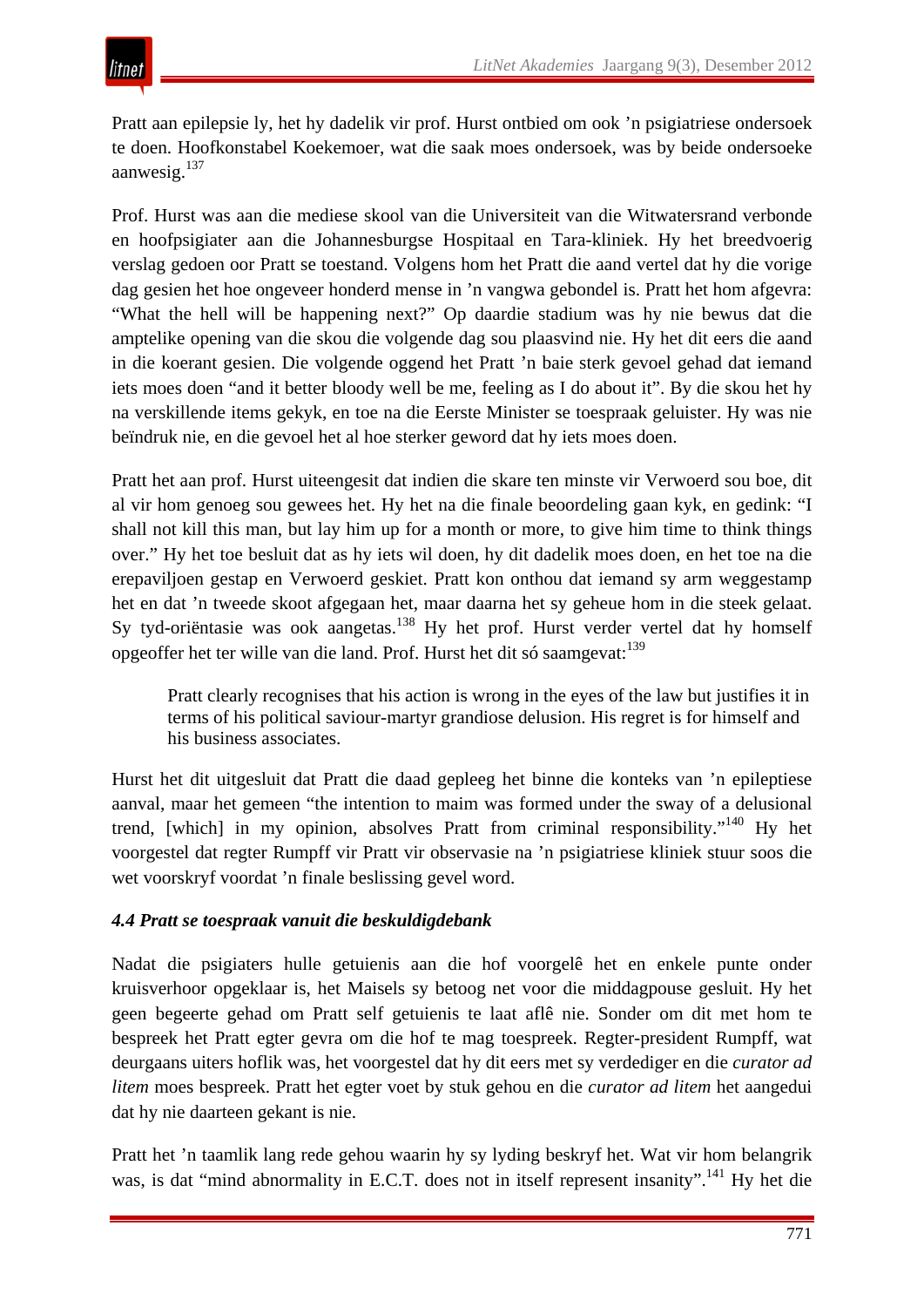mening uitgespreek dat sedert hy psigoterapie in Londen gekry het, hy besef het dat hy noodgedwonge met epilepsie moes saam lewe, maar dat daar hoop bestaan om iets aan die depressies te kon doen.

In sy eie toespraak kom sy desperaatheid oor sy huwelikslewe en die toespitsing van die konflik in Suid-Afrika ook duidelik na vore. Hy het dit verweef met sy skuldgevoelens dat hy nie gehoor gegee het aan die "boodskappe" van 1954 nie. Nadat die noodtoestand op 30 Maart 1960 afgekondig is, het hy en ene mnr. Zulman van die Durban Confectionary gesien hoe verskeie persone in vangwaens gestop is en in hegtenis geneem is. Dit het sy skuldgevoelens verhoog.

Hy het ook vertel dat hy dikwels 'n wapen gedra het weens die onsekere tye, veral as hy geweet het dat hy saans laat sou tuiskom. Baie mense het dit op daardie stadium gedoen. Daar was twee jong seuns oor die Paasnaweek by hom. Een van hulle was sy suster se seun wat op 'n elite-kosskool in Natal was. Hulle het besluit om die Saterdag na die skou toe te gaan, en omdat hy nie seker was hoe laat hulle sou terugkeer plaas toe nie, het hy versigtigheidshalwe sy rewolwer in sy sak gesteek. $142$ 

Hy konstateer duidelik dat hy definitief nie beplan het om Verwoerd te skiet nie, en dat hy eers 'n paar uur tevore gehoor het dat Verwoerd die openingsrede sou hou. Pratt vertel hoedat hy na die finale beoordeling van die stoetbeeste in die arena gekyk het. Op daardie stadium was die Eerste Minister en sy geselskap ook daar. Dit moes net na Verwoerd se openingsrede gewees het. Hy skilder die voorloop tot die aanval:

I got into the cattle ring – they were judging the Gold Cup at the time – to talk to some friends, and while there I remembered an accident that had taken place, years ago, to me, while clipping an animal, in which my whole cheek was damaged – smashed in – and I was laid up for some time. And the thought that if I hit the Prime Minister on the identical spot, and maimed him for the same period of time that I was maimed, it would at least give him an opportunity to reconsider some of the things that had been taking place.

It was sufficient, this feeling, to deaden my anti-assassination feelings against the urge to shoot and on that I went up and shot. And that, really, is all there is to it.

If it had been my intention to kill him, I could have emptied every bullet in the chamber immediately into his head. There were five or six bullets, I think.

Wat mens in gedagte moes hou, is dat Verwoerd se lyfwagte by hom was in die arena. Dis waarskynlik waarom Pratt sy kans afgewag het tot Verwoerd weer plaasgeneem het op die erepaviljoen. Pratt betoog egter dat hy net een skoot wou afvuur, en dat die tweede skoot afgegaan terwyl hy oorweldig is en waarskynlik die ernstiger wond veroorsaak het.

Nadat hy Verwoerd gewond het, het hy 'n groot bevryding gevoel en het die las wat sedert 1954 op hom gerus het, van hom afgeval. Hy het ook gesê dat die laaste vyf maande in aanhouding honderd maal gelukkiger was as die laaste ses jaar van sy lewe.<sup>144</sup>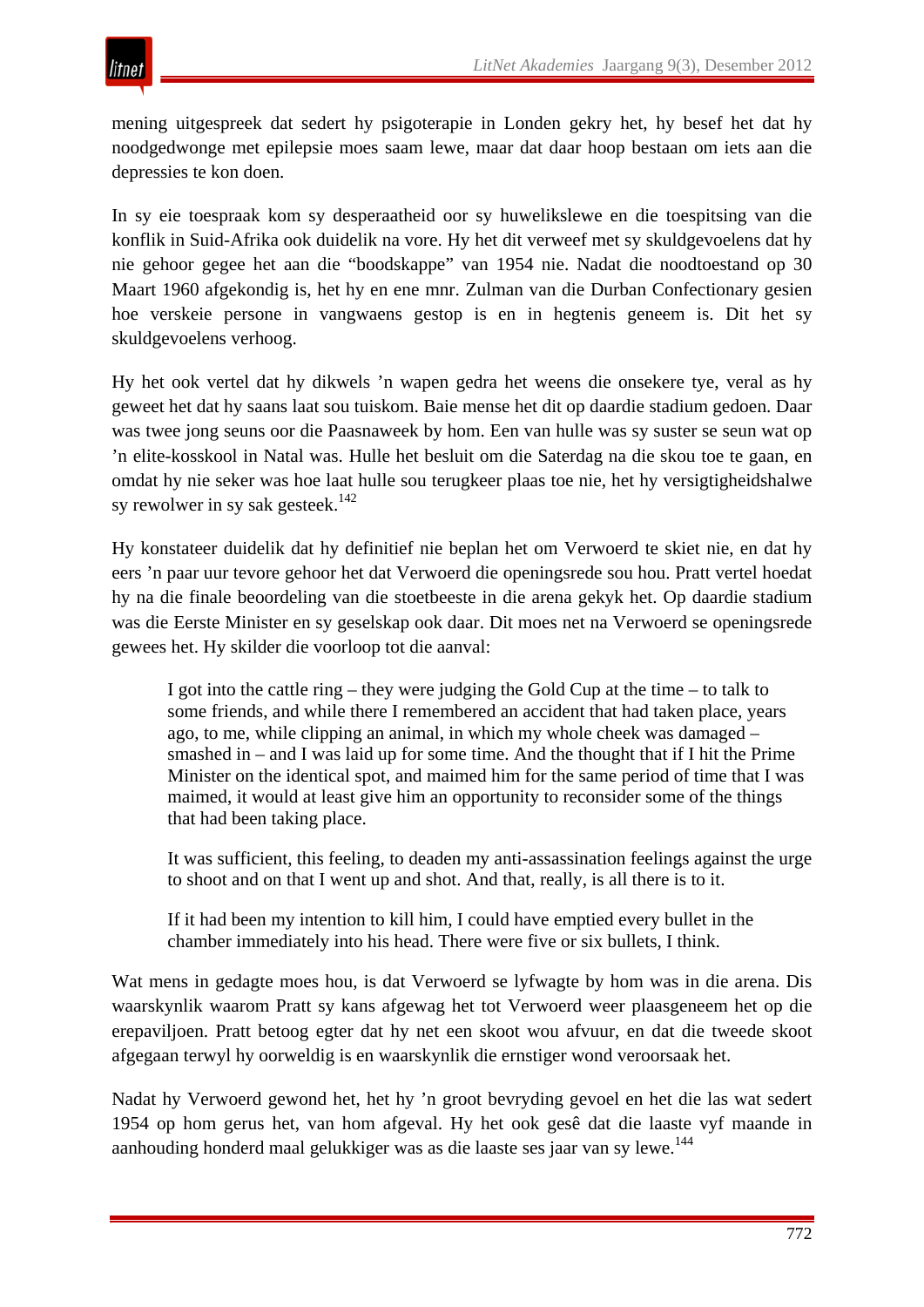

Eers het hy gevoel dat die oomblik toe hy Verwoerd geskiet het, die belangrikste in sy lewe was, maar noudat hy uiteindelik die platform het om sy boodskap aan Suid-Afrika oor te dra, voel hy dis die werklike hoogtepunt van sy lewe. Daarna het hy voortgegaan om 'n roerende politieke rede te hou. Hy het gevoel dat Suid-Afrika sy regmatige plek onder die nasies in die wêreld moes inneem en homself nie verder moes isoleer nie. Hy het die mense aangespoor om 'n "great and glorious future" aan te gryp en 'n beleid te volg soos Harold Macmillan bepleit het: "Rule by merit and not pigment of skin":<sup>145</sup>

South Africa has to throw off the slimy snake of apartheid which is gripping its throat. Practical apartheid, obviously, cannot go immediately. The principle of apartheid has to be flung off [...] and then it is up to the coloured section of the population how rapidly the practical section is put into effect.

Regter Rumpff het hoflik reageer en die hof tot 26 September verdaag sodat Pratt se gedrag vir twee weke deur 'n psigiater gemonitor kon word en daaroor aan die hof verslag gedoen kon word voordat 'n finale beslissing gevel word.

## *4.5 Professor Lamont se verslag en die finale uitspraak van regter Rumpff*

Die superintendent van Weskoppies, prof. Austin M. Lamont, het 'n uitvoerige verslag opgestel. Prof. Lamont het aan die Universiteit van Glasgow gekwalifiseer en was 'n gesiene neuroloog.

Hy het sy verslag begin met 'n heenwys op 'n tatoeëermerk wat Pratt op sy regtervoorarm laat aanbring het. Dit het bestaan uit twee gekruiste swaarde met 'n *P* vir *Pratt* en 'n *V* vir *Verwoerd*. Links en regs daarvan was twee datums: 9.4.1960 en 12.9.1960. Dit was die tyd wat hy verhoorafwagtend was. Pratt was eufories oor sy tatoe. Pratt het prof. Lamont vertel dat die skoot op Verwoerd al die spanning wat in sy lewe oor die laaste ses jaar vanaf 1954 opgebou het, meteens ontlaai het.

Pratt het uit sy tronkdagboek voorgelees dat die herstel van Verwoerd vergelykbaar was met die wederopstanding van Christus en dat hy self die rol van Judas Iskariot speel:<sup>146</sup> "He stated that he had always had 'a sneaking regard for Judas in view of his important contribution to the basis of the Christian religion'."

Hoewel hy belowe het dat prof. Lamont die dagboek kon lees, het hy dit die volgende dag opgeskeur en in die toilet afgespoel. Pratt was onbeskof en minagtend en het by tye dreigend teenoor van die verpleegpersoneel opgetree. Hy het ook aan vervolgingswaan gely en die verpleegsuster moes eers van sy tee proe voordat hy bereid was om dit te drink.<sup>147</sup>

Die hegte verweefdheid van Pratt se emosionele versteurdheid met die feit dat sy vrou hom verlaat het, word baie duidelik uit die verslag. Tydens 'n onderhoud met die psigiaters het Pratt gesê die verpleegpersoneel se optrede was "a sort of exaggeration of my wife's behaviour from 1957 onwards". 'n Paar dae later moes hy toegee dat sy vrou, wat in Nederland was, geen invloed op die personeel kon uitoefen nie, maar het nogtans gemeen: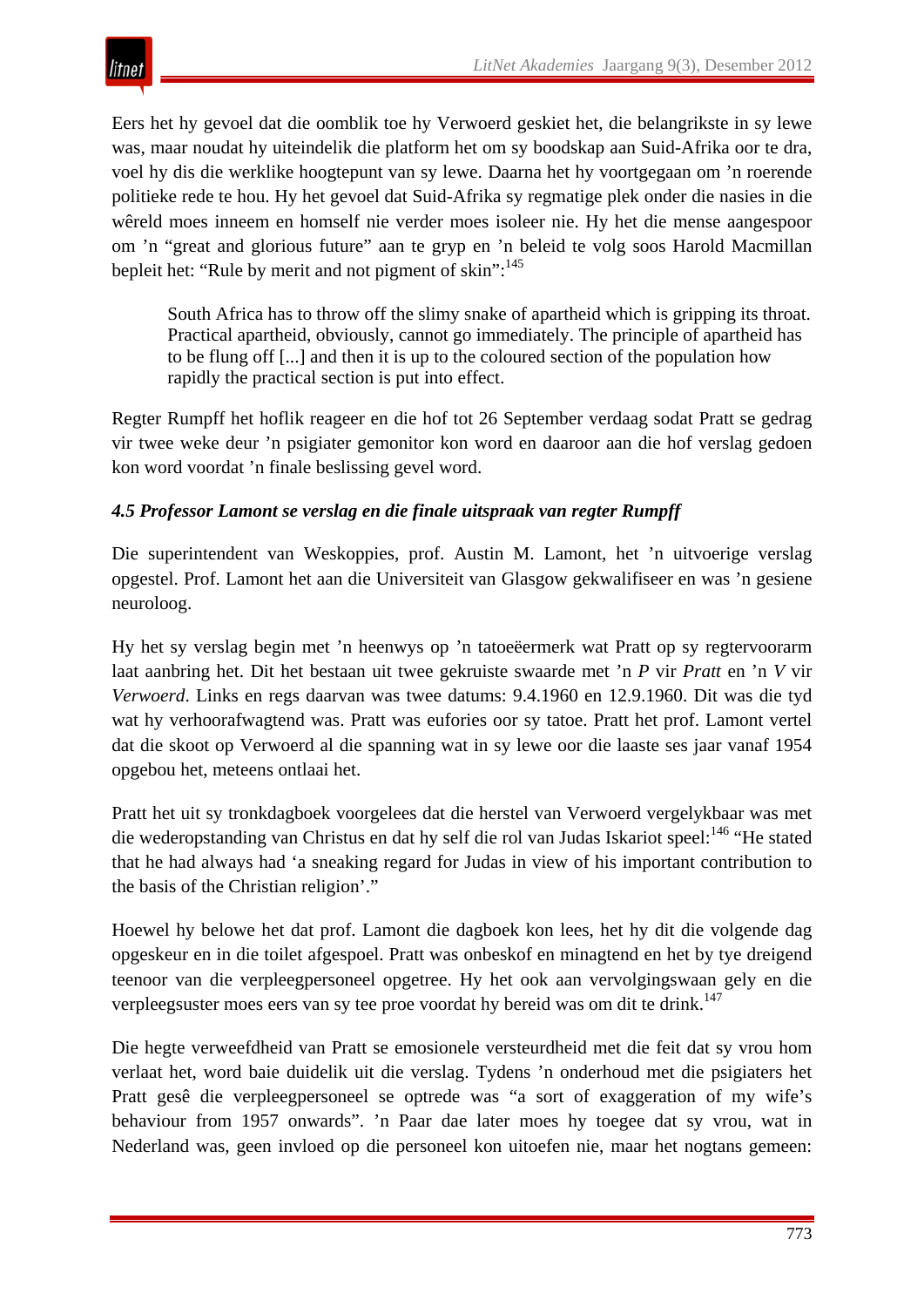"[M]y wife needs a good hiding."148 Een van die manlike verpleegpersoneel, wat 'n sterk Nederlandse aksent gehad het, was al genoeg om Pratt suspisieus te maak.<sup>149</sup>

Pratt was verder baie vies oor die publisiteit wat die koerante aan prof. Hurst se verslag gegee het. Hy het gemeen dat "al die onaangenaamheid" vermy kon gewees het as hy en dr. Verwoerd 'n geselsie kon hê. Hy het hoegenaamd geen begrip vir die erns van die aanslag op Verwoerd getoon nie. Prof. Lamont het sy toestand soos volg beskryf:<sup>150</sup>

The suspicion, peevishness and egocentricity [...] are typical of the so-called epileptic temperament. Further features of the condition are the compulsive interfering with those round about him, irritability, restiveness and the adoption of threatening attitudes. All these attributes together with his impulsiveness and moodiness could lead to unpredictable behaviour [...] [That is] an attempt on the part of the patient to cope with his environment at a psychotic level.

Prof. Lamont het eenduidig tot die slotsom gekom dat Pratt psigies versteurd was in die sin soos bedoel deur die Wet op Geestesgebreke.

Regter Rumpff het in reaksie daarop vir Pratt as 'n psigiatriese pasiënt verklaar. Pratt is van Weskoppies oorgeplaas na die Oranje Hospitaal in Bloemfontein, omdat dit die enigste psigiatriese kliniek was waar daar voldoende veiligheid was om te verhoed dat hy kon ontsnap.

In later jare is regter Rumpff dikwels afgemaak as 'n regter wat te positivisties was, maar in hierdie saak het selfs Maisels (1998:105-6) hom lof toegeswaai en gesê: "[T]he judge president conducted the proceedings in an exemplary fashion."

Die vraag wat vandag egter by 'n mens opkom, is of die Wet op Geestesgegebreke van 1916 nie toe al heeltemal verouderd was nie. Die definisie van kranksinnigheid in die wet het nie tred gehou met vordering wat die mediese wetenskap op die gebied gemaak het nie. Uit die getuienis van dr. Jacobson kon mens aflei dat hy nie epilepsie sou klassifiseer as 'n vorm van kranksinnigheid nie. Vandag kwalifiseer epilepsie nie eers meer om ontoerekeningsvatbaarheid te legitimeer nie. Onlangs het 'n Duitse hof 'n persoon wat aan epilepsie ly en desondanks voortgegaan het om te bestuur, wel wetende dat hy in 'n ongeluk betrokke kon raak tydens 'n onverwagte epileptiese aanval, skuldig bevind aan manslag op grond van growwe nalatigheid. Sy motor het tydens 'n aanval buite beheer geraak en vier voetgangers is in die ongeluk dood. Hy is gevangenisstraf van drie en 'n half jaar opgelê en sy rybewys is vir vyf jaar ingetrek.<sup>151</sup>

Indien hierdie maatstaf ook vir Pratt gegeld het, sou die hof moes toets of hy die daad tydens 'n epileptiese aanval gepleeg het. Dit was nie die geval nie, en derhalwe sou epilepsie nie ter sake gewees het om toerekeningsvatbaarheid te bepaal nie. Die vraag sou eerder wees of Pratt as ontoerekeningsvatbaar beskou kon word tydens 'n maniese-depressiewe fase. As mens die getuienis voor die hof moes beoordeel, sou die hof waarskynlik nogtans tot die gevolgtrekking gekom het dat hy nie toerekeningsvatbaar was nie.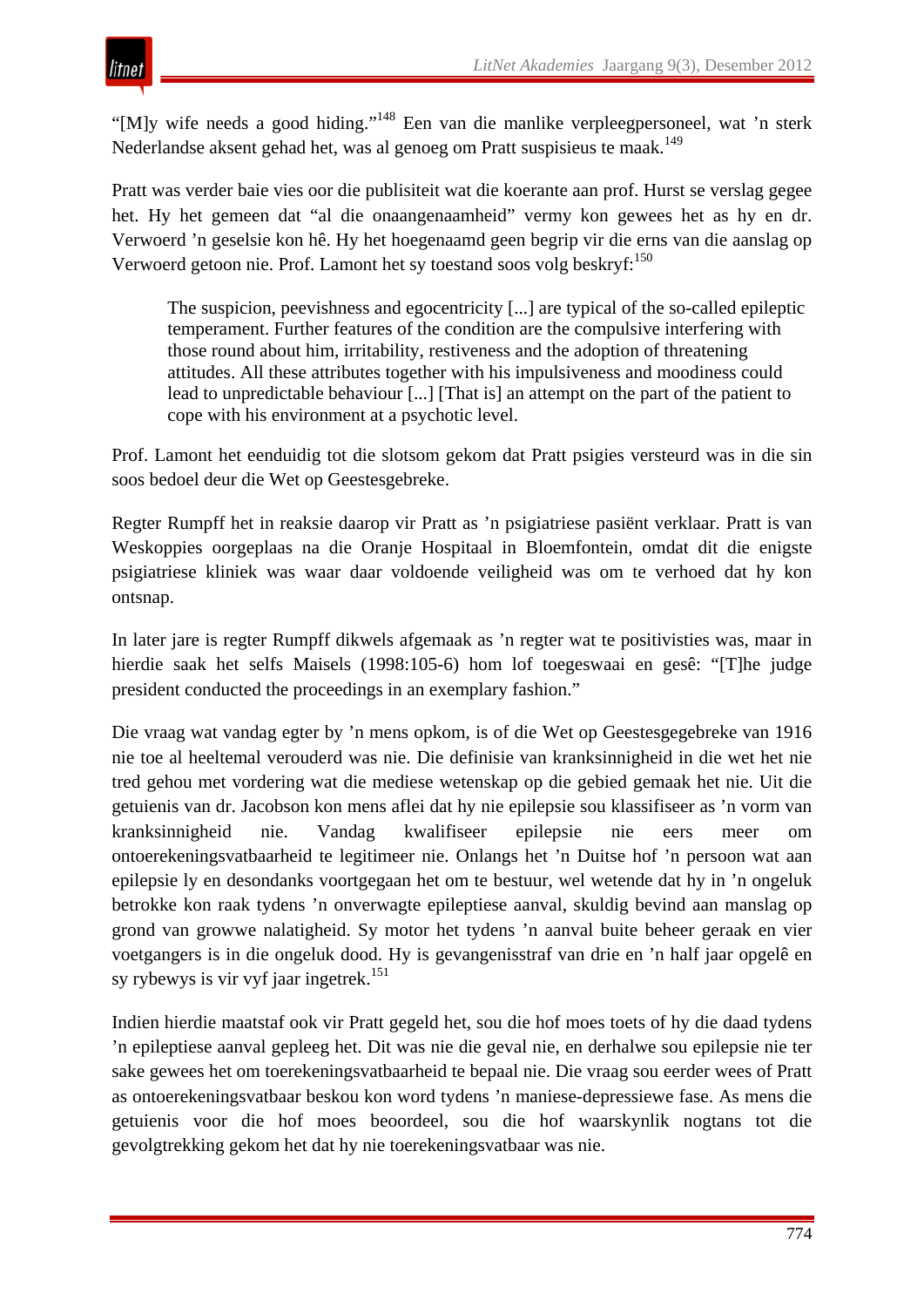

## *4.6 Pratt se appèl en selfmoord*

Pratt wou van die begin af nie sy prokureurs toelaat om getuienis aan die hof voor te lê oor sy psigiatriese rekord nie. Pratt was bereid om 'n offer te bring en het daarmee bedoel dat hy bereid was om strafregtelike aanspreeklikheid vir die daad te aanvaar. Tydens die kruisverhoor van prof. Lamont op 26 September het hy sy kop instemmend geknik toe Lamont dit so interpreteer het.<sup>152</sup>

Klaarblyklik het dit eers na die uitspraak by hom ingesink dat hy vir 'n onbepaalde tyd in 'n gestig opgesluit sou word. Op 28 September 1960 het hy vanaf die Pretoria-tronk appèl aangeteken teen die uitspraak van regter Rumpff. As begronding het hy aangevoer dat hy nie geleentheid gegun was om Lamont se getuienis te weerlê nie. Verder het hy beweer dat sy verdediging met die prokureur-generaal gekonkel het en verhoed het dat "volle getuienis" voor die hof geplaas word. Die hof het hoflik teruggeskryf dat sy skrywe nie 'n geldige appèl is nie en dat hy die beoogde appèl met sy *curator ad litem* moet bespreek. Die hof het ook daarop gewys dat sowel sy advokaat as die *curator ad litem* geen vrae vir prof. Lamont gehad het nie en dat alles regtens korrek was.<sup>153</sup>



# **Figuur 7: David Pratt buite die Oranje Hospitaal (Bron:** *Sunday Times***, 8 Januarie 1961)**

Pratt is op 29 September 1960 oorgeplaas na die Oranje Hospitaal in Bloemfontein.<sup>154</sup> Sy vriend, die joernalis Desmond Blow, het hom in Januarie 1961 in die tronk besoek en vir hom gerookte forelle gevat. Hy het berig dat Pratt in 'n ernstige depressie verval het omdat hy nie oorgeplaas kon word na 'n Pretoriase hospitaal toe nie en omdat sy vrou hom nie besoek het nie. Pratt was ook ontevrede dat sy kamer reeds om vyf in die middag gesluit word, aangesien dit hom die geleentheid ontneem om astronomie te bestudeer.155 Hy was glo ook in 'n argument betrokke met 'n ander pasiënt, wat hom toegetakel het, 'n blouoog gegee het en sy valstande stukkend geslaan het. Toe twee mediese assistente hom na 'n tandarts in die stad geneem het om sy valstande te herstel, het hy probeer ontsnap, maar is weer gevang.<sup>156</sup>

Dr. Jacobson het hom gereeld besoek en was baie bekommerd oor sy depressiewe toestand. Hy het die owerhede genader met 'n pleidooi om Pratt vry te laat, maar hulle het gemeen dat hy minstens 'n jaar lank in die inrigting moes bly voordat parool oorweeg kon word (Bird 1992:208).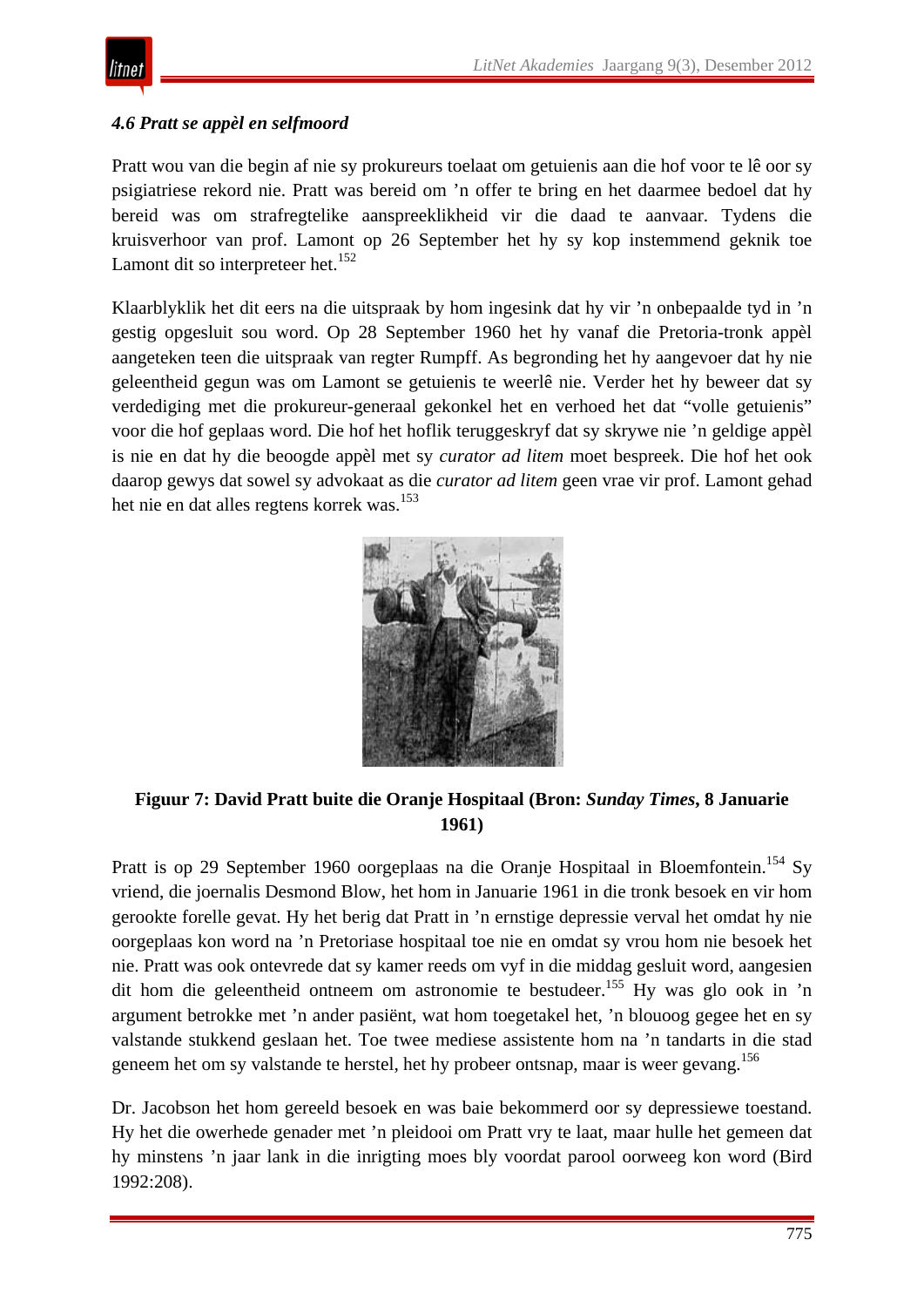Presies 'n jaar nadat hy in die Oranje Hospitaal opgeneem is, het hy op sy 52ste verjaardag selfmoord gepleeg deur homself in 'n toilet op te hang. Die oorsaak van dood word aangegee as "verwurging met drukking op die sinus corotical, obstruksie van die lugweë" en sy psigiese toestand as "epileptiese psigose".157

## **5. Allan Bird se agterdog oor 'n sameswering tussen Pratt en Jacobson**

Solly Jacobson se vennoot, prof. Allan Bird, beweer dat Jacobson vir Pratt én Tsafendas behandel het en hulle kon gemanipuleer het om die Eerste Minister uit die weg te ruim. In die geval van die Pratt-aanslag vermoed hy selfs dat daar 'n sameswering tussen hulle kon gewees het. Bird het geen direkte bewyse vir sy vermoede nie en het sy agterdog hoofsaaklik op drie insidente gegrond.

In sy memoires vertel Bird dat Jacobson in 1953 as derde vennoot in die neurologiese praktyk van hom en Andrew Watt opgeneem is. Bird was ook professor aan die mediese skool van die Universiteit van die Witwatersrand. Jacobson het in Engeland gespesialiseer. Hy het geen doekies omgedraai daaroor dat hy 'n toegewyde lid van die Kommunistiese Party was nie. Hy was heg bevriend met Joe Slovo en het selfs vir Bird as 'n lid van die party probeer werf (Bird 1992:203, 218). Nadat hulle derde kollega, Andrew Watt, in 'n ongeluk dood is, het Bird en Jacobson uitmekaar gedryf – deels omdat hulle werklas toegeneem het en deels omdat Jacobson die bietjie tyd wat hulle sosiaal kon verkeer, eerder vir sy politieke aktiwiteite opsy gesit het. Jacobson was 'n vurige teenstander van Verwoerd se "granietapartheidbeleid".

Die eerste insident wat Bird (1992:204–5) geskok het en wat in sy geheue bly vassteek het, beskryf hy só:

On one fateful occasion, together for some social event such as a birthday and chatting about the ugly turn the country's politics were taking, Solly, obviously under great tension blurted out: "If Verwoerd goes on like this, HE IS GOING TO GET A BULLET."

These were the actual words he used, and because of their gravity, fixed themselves in my memory. I asked him to explain and he came out with a comment like: "Verwoerd is a mad man and is dragging the country to ruin."

Die tweede insident wat Bird se agterdog gewek het, was die paniekerige optrede van Jacobson en Issie Maisels die aand na Pratt se aanslag op Verwoerd. Bird was toevallig in die Johannesburg Hospitaal om 'n noodgeval te behandel toe Verwoerd ingebring is en het eerstehandse inligting oor die skietwonde van sy kollega Teddy Kerr gekry. Bird (1992:207– 8) het reeds geslaap toe die telefoon langs sy bed gelui het.

It was Solly Jacobson. He was calling me to tell me that one of his patients, David Pratt, had shot the Prime Minister while he was opening the Rand Easter Agricultural Show at Milner Park that afternoon. The reason he was calling was because he feared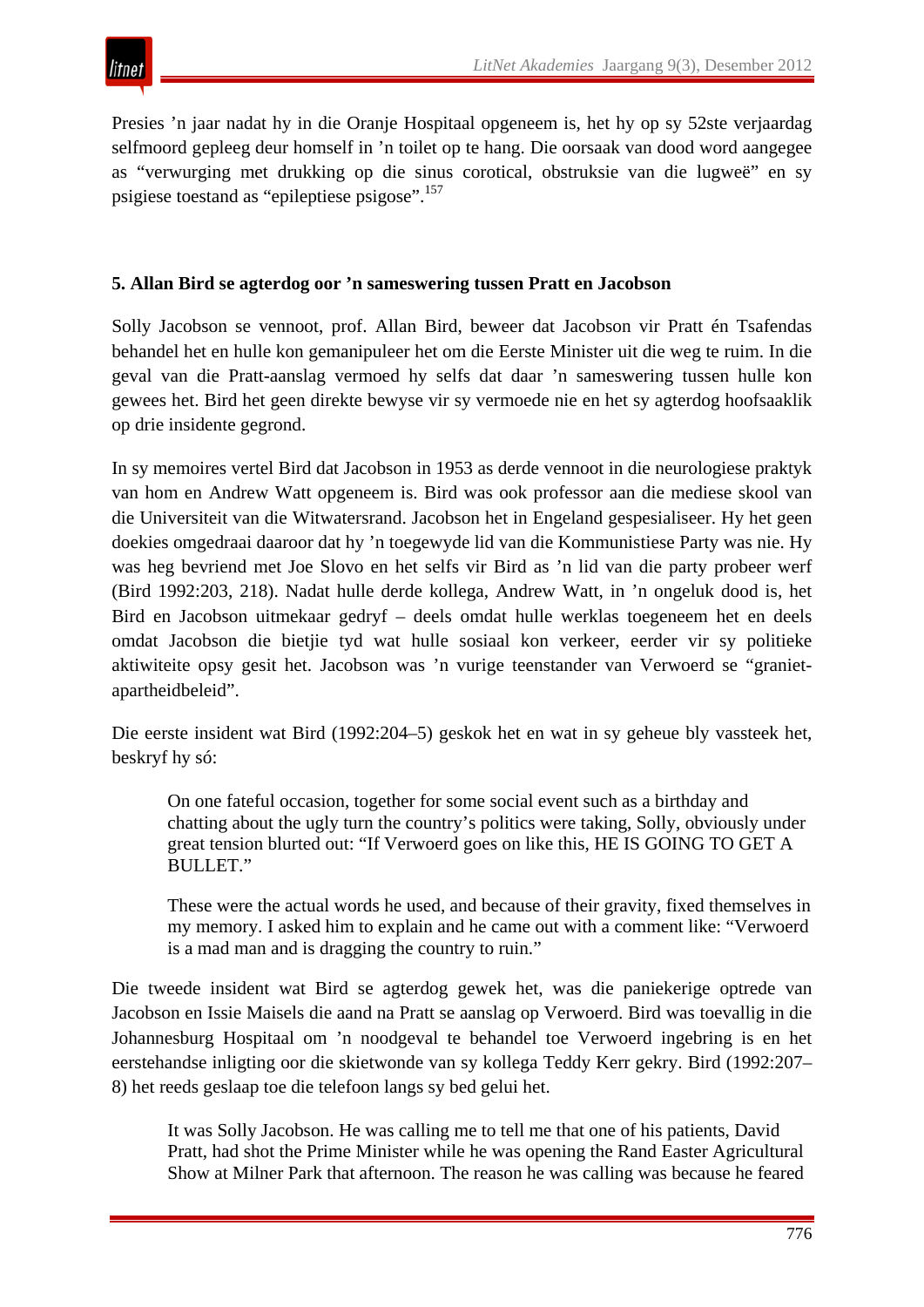

that the assailant, who had been taken to the Police Forensic Laboratory for examination, might be undergoing physical torture to extract from him why he had carried out the deed.

Solly wanted me to go to the lab to establish what was happening to Pratt. "Why should I have to go to the lab? He is not my patient, and I have never even set my eyes on him. If you consider it so important that someone should go and see what is going on, why don't you go yourself? After all, you know him and he is your patient."

This futile discussion seemed to go on for several minutes and then Solly brought up a new point. "Issie Maisels is with me and he thinks it would be better that you should go." Maisels was a leading advocate and had been an acting judge. He was a close associate of Jacobson. When he heard that I was demurring, he came on the line himself and asked me to go to the lab, saying it would be better for all concerned – but I would not budge. Finally we said good night, but there was not much sleep for me that night …

The next morning, Sunday, found Jacobson and myself back to routine and seeing our hospital patients. Jacobson looked washed out and weary and gave me a wan smile. "What the hell was going on last night?" I half-jokingly asked him. "In the end Issie and I went down to the laboratory."

"And?"

"There was nothing wrong going on. In fact they were treating Pratt very kindly."

Die derde insident waarop Bird (1992:204-5) sy agterdog baseer, het na Pratt se selfmoord plaasgevind:

[...] Jacobson came to see me at home. He was distraught. Between sobs he told me that Pratt had hanged himself in a toilet at the hospital and he blamed himself for what had happened.

As I was trying to console Solly, he told me that Pratt's original suicide attempt was brought about by Verwoerd's plans to introduce laws to impose apartheid through Parliament. But after treatment with psychotherapy and anti-depressant drugs, Pratt began to think more logically. Jacobson pointed out to him that, if he had died from the overdose, he would have achieved nothing towards curtailing apartheid. I gathered that between them they worked out a plan for Pratt to shoot Verwoerd. As he suffered from epilepsy, according to the Mental Disorders Act of 1916, he was insane and would not have to stand trial.

Bird (1992:214-5) het vir brigadier Johan Coetzee van die Veiligheidspolisie probeer oorreed om Solly Jacobson te laat uitlewer om aangekla te word vir medepligtigheid aan die twee aanslae op Verwoerd.

As mens na die meriete van die drie gronde van agterdog kyk, is daar nie enige kousale verband wat werklik die vermoede bevestig dat Jacobson vir Pratt opgestook het om Verwoerd te vermoor nie.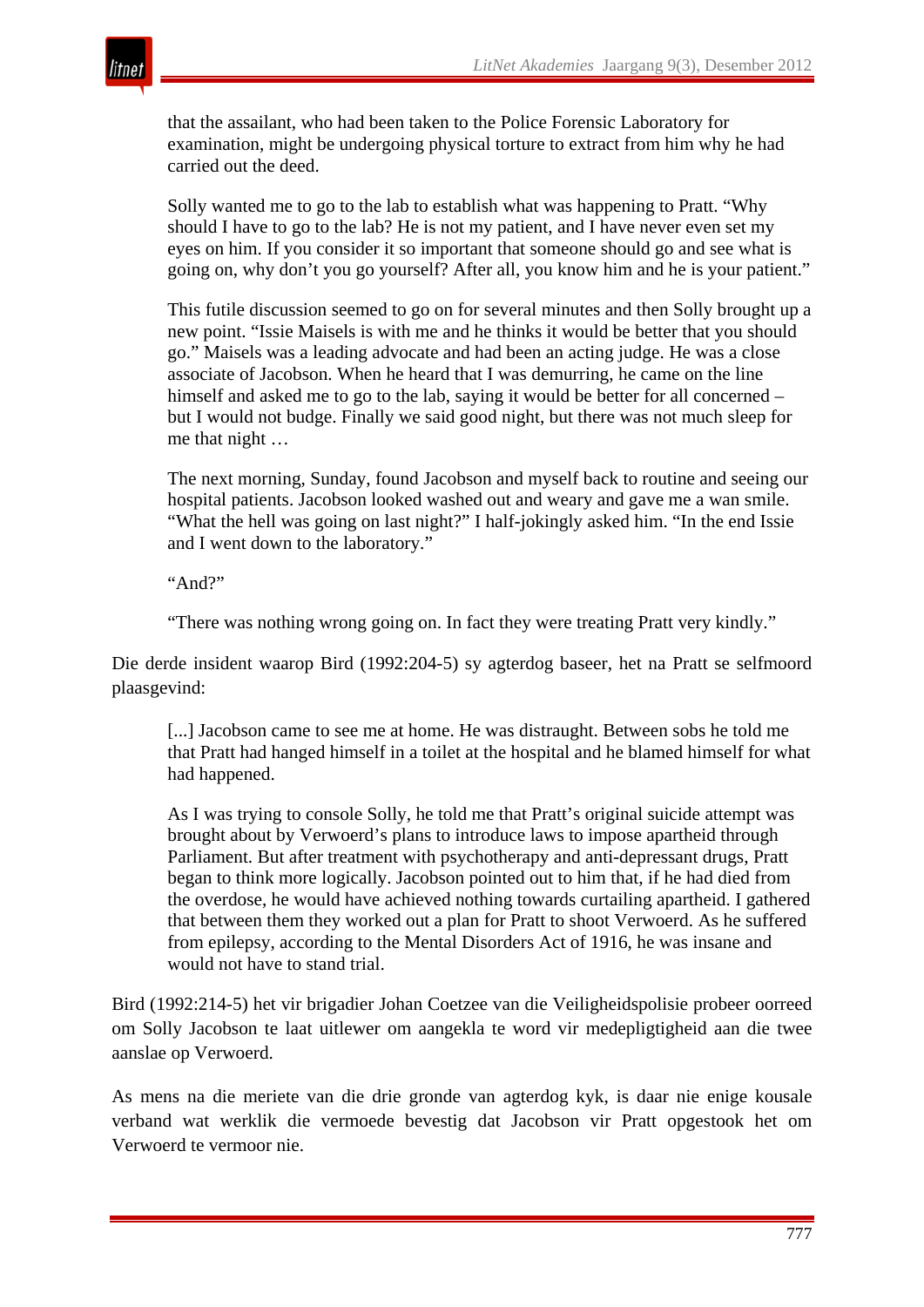Daar was waarskynlik heelparty mense wat Verwoerd in die destydse troebel omstandighede van toenemende geweld sou wou doodgemaak het, soos mens ook uit die rooi dreigbrief kan aflei. Verwoerd het dikwels die gemoedere laat opvlam. In 1941, toe hy nog redakteur van *Die Transvaler* was, het twee gemaskerde en gewapende mans hom ook een nag oorval. Hulle wou hom 'n les leer oor sy uitgesprokenheid teen Hitler en fascisme. Klaarblyklik was hulle lede van die Ossewabrandwag se paramilitêre vleuel, die Stormjaers, wat tevore ook Frans Mentz van die Nasionale Party 'n afranseling gegee het en L.F. Nel en Dice Lötter vermoor het.<sup>158</sup>

Die feit dat Solly bedenkinge gehad het om Pratt die aand van die aanslag op Verwoerd te besoek, kan eerder as normaal onder die omstandighede beskou word. Maisels was 'n beroemde advokaat wat baie aangeklaagdes verdedig het wat in opstand teen apartheid was en met die gereg gebots het. Dit is te verstane dat hy bekommerd was dat Solly onder verdenking kon kom dat hy iets met die aanslag te doen het, gegewe die feit dat hy 'n lid van die ondergrondse Kommunistiese Party was. Duisende mense was op daardie stadium in aanhouding onder die noodtoestand. Selfs Pratt is aanvanklik onder die noodtoestandmaatreëls aangehou.

Voorts is dit normaal dat Jacobson en Pratt tydens terapiesessies ook politiek sou praat. Dit was immers 'n gemene deler en iets wat beide bedruk het. Jacobson het egter in al sy verslae voor die hof gesê dat die eintlike rede waarom Pratt hom kom sien het in November 1958, sy depressiewe toestand was omdat sy vrou hom verlaat het. Jacobson het ook daarop gewys dat Pratt se depressiewe toestand in 1946 'n direkte gevolg van sy egskeiding van sy eerste vrou was. Bird het waarskynlik nie daarvan kennis gedra nie.

Mens moet ook in gedagte hou dat Pratt al van 1954 af aan 'n religieus-morbiede politiekeverlosser-sindroom gely het. Dit het as 'n tipe ontsnappingsmeganisme gedien omdat hy sy persoonlike stresfaktore nie kon hanteer nie. Hy het van homself in sy helderol gehou en het dinge natuurlik ook vanuit daardie perspektief graag aan die behandelende psigiaters geskilder. Dit was deel van die prentjie, en miskien het dit Jacobson ook in die besonder aangespreek vanweë sy eie politieke oortuigings. In soverre is skuldgevoelens wat hy gekoester het dat hy eventueel die perke van mediese etiek kon oorskry het, te verstane. Dit het hom baie bedruk dat Pratt in 'n inrigting vir kranksinniges aangehou is.

Verder, in 1960, toe Pratt vir Verwoerd geskiet het, was die apartheidwetgewing reeds grotendeels in die parlement deurgedruk. Alle gronde van agterdog wat Bird aanvoer, laat die belangrikste faktor, naamlik Pratt se familieprobleme, buite rekening.

Wat veral teen die tese van Bird spreek, is die impulsiewe aard van Pratt se aanslag op Verwoerd. Dit was nie 'n beplande aanslag nie. Sluipmoordenaars wat so 'n daad beplan, werk alles voor die tyd noukeurig uit, en is veral daarop bedag om ongesiens van die toneel weg te kom. Pratt het die Eerste Minister tromp-op geloop en geskiet.

Daar kan ook nie daarvan sprake wees dat Pratt en Jacobson met voorbedagte rade die aanslag beplan het met die hoop dat hy as ontoerekeningsvatbaar verklaar sou word nie.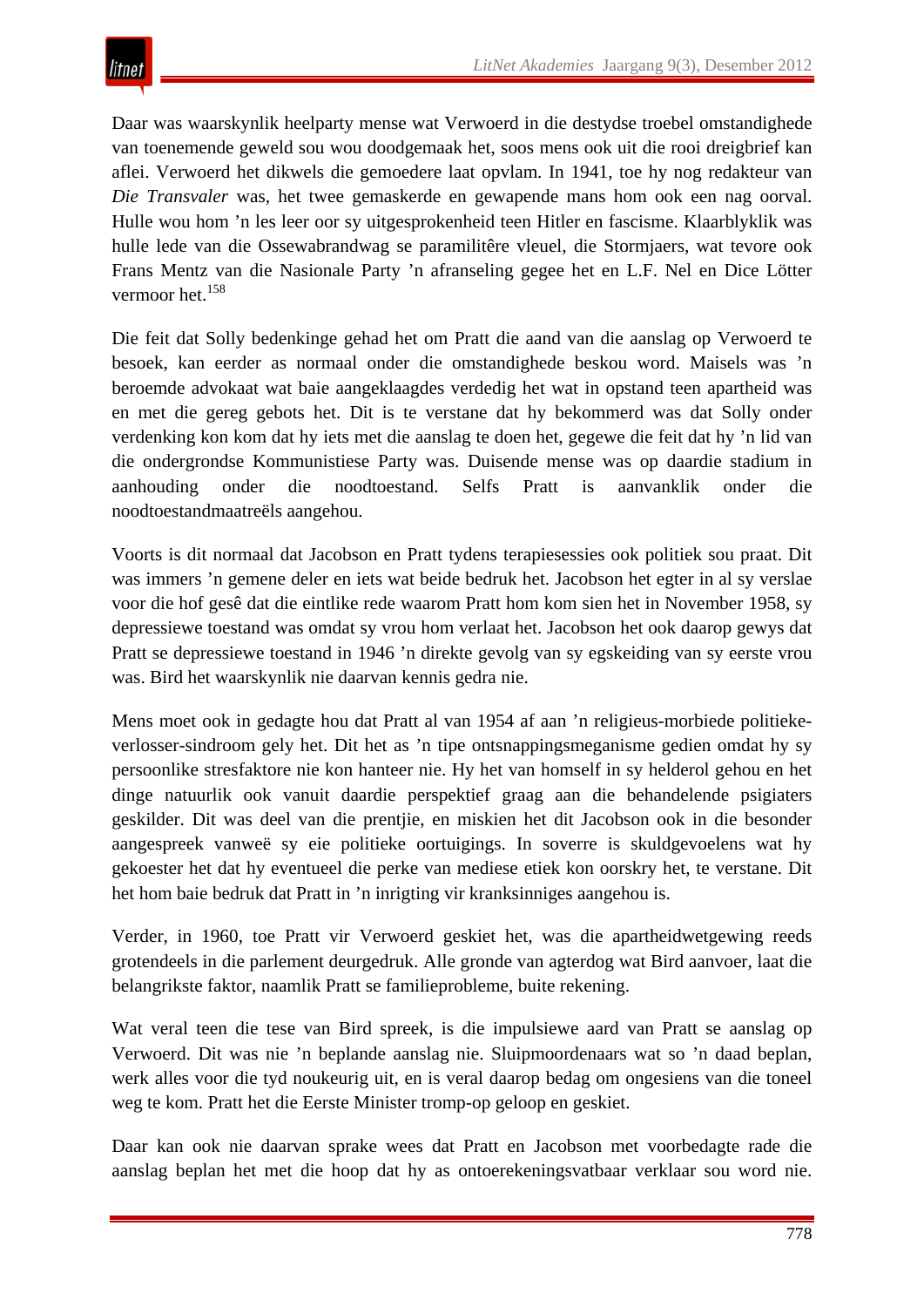Inteendeel, Pratt wou juis nie dat sy mediese rekord aan die hof voorgelê word nie. Hy wou in die geskiedenis ingaan as 'n "normale" held wat Suid-Afrika van apartheid "verlos het" en bereid was om daarvoor tereg te staan.

Bird se agterdog dat Jacobson ook agter die aanslag van Tsafendas steek, is eweneens onoortuigend. Die polisie het op 11 Julie 1963 toegeslaan op Liliesleaf in Rivonia. Jacobson het inderhaas landuit gevlug. Hy het werk gekry by 'n psigiatriese kliniek in Brighton. Bird (1992:210) het beweer dat hy Tsafendas uit 'n psigiatriese kliniek in Brighton ontslaan het en kwansuis opgesteek het om Verwoerd te vermoor.

Volgens die verslag van die kommissie van ondersoek oor die Tsafendas-sluipmoord wat deur regter J.T. van Wyk gelei is, het Tsafendas hom op 17 September 1959 aangemeld vir behandeling in 'n inrigting in Engeland en is op 4 Oktober 1959 oorgeplaas na die White-Croft Hospital op die Eiland Wight. Vandaar is hy op 3 Desember 1959 na Duitsland gedeporteer.159 Daarna het Tsafendas in verskeie lande rondgedobber. Die rede waarom Tsafendas teruggekeer het na suidelike Afrika, was dat sy pa in Februarie 1962 oorlede is en hy gehoop het dat hy iets uit die boedel sou erf.160 Sy stiefma het hom in November 1963 in Lourenço Marques gaan haal en Pretoria toe gebring.<sup>161</sup>

Met ander woorde, teen die tyd dat Jacobson Engeland toe gevlug het, was Tsafendas al vier jaar tevore gedeporteer. Tsafendas was ook nie in 'n kliniek in Brighton behandel nie, maar op die Eiland Wight. Jacobson het in Julie 1963 Londen toe gevlug, terwyl Tsafendas eers in November weer sy opwagting in suidelike Afrika gemaak het. Indien iemand wel vir Tsafendas in Londen sou opgestook het om Verwoerd te vermoor, kon dit definitief nie Jacobson gewees het nie. Uit die beskikbare data wat ondersoek is, is daar geen inligting wat 'n aanduiding gee dat hulle mekaar hoegenaamd geken het nie.

Allan Bird se siening oor wat hy self belewe en ervaar het, is nogtans waardevol as optekeninge van 'n tydgenoot wat 'n belangrike figuur in die drama goed geken het. Ironies genoeg dien die gronde vir agterdog wat hom soveel sielswroeging oor die rol van sy vennoot veroorsaak het, juis as begronding om die teendeel te kan bewys en sy eertydse kollega van blaam te onthef.

Kirkham, Levy en Crotty (1970:1) noem drie vereistes vir 'n aanslag om as politieke sluipmoord te kwalifiseer, naamlik (i) dat die slagoffer 'n prominente persoonlikheid is, (ii) dat daar 'n politieke motief vir die aanslag is, en (iii) dat die slagoffer gedood of ernstig beseer word. Die sluipmoord kan 'n groot impak hê as die prominente persoonlikheid nie maklik vervang kan word nie, die sisteem 'n krisis belewe of die samelewing deur 'n fase van groot sosiale veranderinge gaan waar die bestaande sisteem deur ander politieke magte konfronteer word. Die subjektiewe beoordeling van die legitimiteit van sluipmoord is egter 'n sosiale konstruk wat niks met regstaatlike prosedures te doen het nie: wat die een as bona fide politieke sluipmoord beskou, kan die ander as moord beskou (Ben-Yehuda 1993:42). Rapoport (1971:37-8) wys verder op die verskille tussen sluipmoorde en terroriste-aanslae: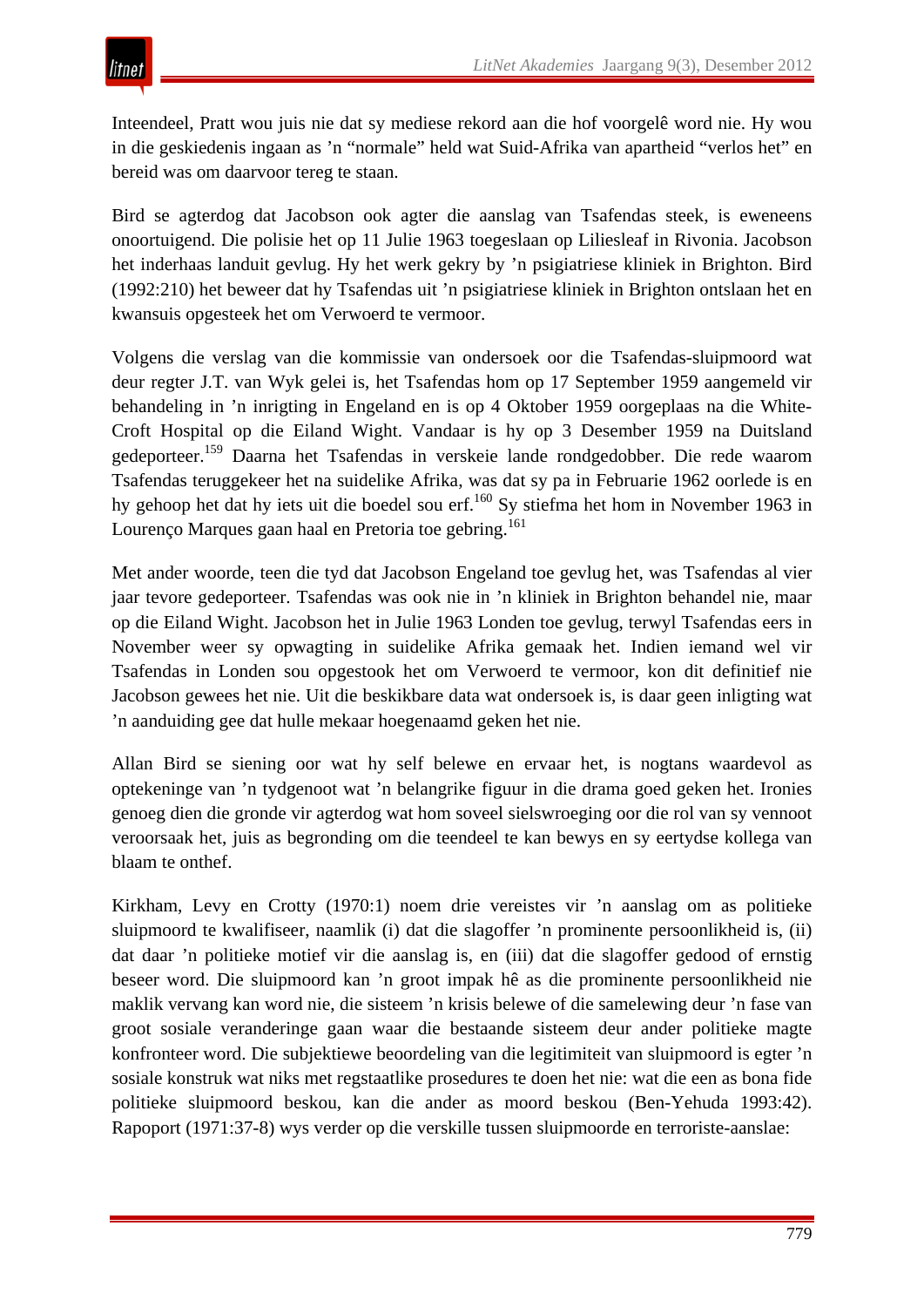

In his mind, the assassin destroys men who are corrupting a system, while the terrorist destroys a system which has *already* corrupted everyone it touches [...]. Assassination is an incident, a passing deed, an event; terrorism is a way of life, a dedication. At most assassination involves a conspiracy, but terrorism requires a movement.

Rapoport het ook vroeg bewys dat "the personal histories of lone assassins suggest only that a sizeable minority show traces of insanity" (1971:21).

Volgens Lester (1986:216) is daar drie verskillende tipes sluipmoorde: dié deur gehuurde sluipmoordenaars wat geen persoonlike aksie teen die slagoffers het nie; dié wat spruit uit sameswerings om 'n politieke orde te verander; en sluipmoorde op grond van persoonlike argwaan.<sup>162</sup>

Politieke sluipmoorde word gekenmerk deur twee fases, te wete 'n voorbereidende en 'n uitvoerende fase (Rapoport 1971:37). Die sluipmoord word meestal noukeurig beplan en met voorbedagte raad voltrek. Die sluipmoordenaar kies 'n spesifieke slagoffer op grond van sy politieke standpunte of die rol wat hy speel. In teenstelling met gewone moorde ken die sluipmoordenaar selde sy slagoffer persoonlik (Ben-Yehuda 1993:42-3). Die sogenaamde "lone wolf"-tipe sluipmoordenaar is die moeilikste om te betrap, omdat dit makliker is vir so 'n sluipmoordenaar om onontdek in posisie vir die aanslag te kom en omdat die beplanning van die sluipmoord nie beslommer word deur 'n sameswering nie.

Die aanslag van David Pratt op Verwoerd voldoen aan al die kriteria van Kirkham, Levy en Crotty (1970) om as sluipmoord te kwalifiseer. Volgens Lester (1986) se tipering val Pratt in kategorie van sluipmoordenaars wat op grond van persoonlike argwaan gehandel het. Die aanslag verskil egter van tipiese sluipmoorde, omdat daar nie 'n definitiewe beplanningsfase was nie. Op die oog af lyk dit asof Pratt impulsief en op die ingewing van die oomblik gehandel het (soos hy dit aan die hof gestel het). Hy het egter ook aangedui dat hy reeds die vorige aand in die koerant gelees het dat Verwoerd die Skou die volgende dag sou open. Die feit dat hy dié oggend 'n rewolwer in sy sak gesteek het, het hy enersyds gerasionaliseer as 'n veiligheidsmaatreël, maar in dieselfde asem het hy gesê dat hy 'n baie sterk gevoel gehad het dat hy iets moes doen ten opsigte van die eskalering van politieke konflik. Hy voeg ook by dat hy die vorige vyf maande in aanhouding daaroor nagedink het en nie uitsluitsel kon kry oor waarom hy 'n wapen saamgevat het nie. Pratt het 'n geskiedenis gehad van gewelddadige optrede om probleme te probeer oplos, soos die voorvalle waartydens hy sy vrou met 'n rewolwer in die sak na Amsterdam agterna gesit het en sy neef aangerand het.

Dit is moeilik om met sekerheid te sê of die idee van die aanslag nie reeds vroeër op 'n onbewustelike vlak by hom ontkiem het nie. Hy het byvoorbeeld genoem dat dit vir hom genoeg sou gewees het indien die skare ten minste vir Verwoerd uitgejou het. Pratt het ook beweer dat hy Verwoerd nie noodlottig wou tref nie, maar net 'n tyd lank wou "wegsit" sodat hy kon nadink oor sy politiek. Dit is egter nie oortuigend nie, want dan sou hy nie met 'n kopskoot gemik het nie. Hy was direk agter Verwoerd en het sy naam geroep sodat hy moes omdraai na Pratt. Die skoot was waarskynlik nie noodlottig nie, omdat Verwoerd 'n bewegende teiken was. In sy rede vanuit die beskuldigdebank het Pratt aangevoer: "I felt this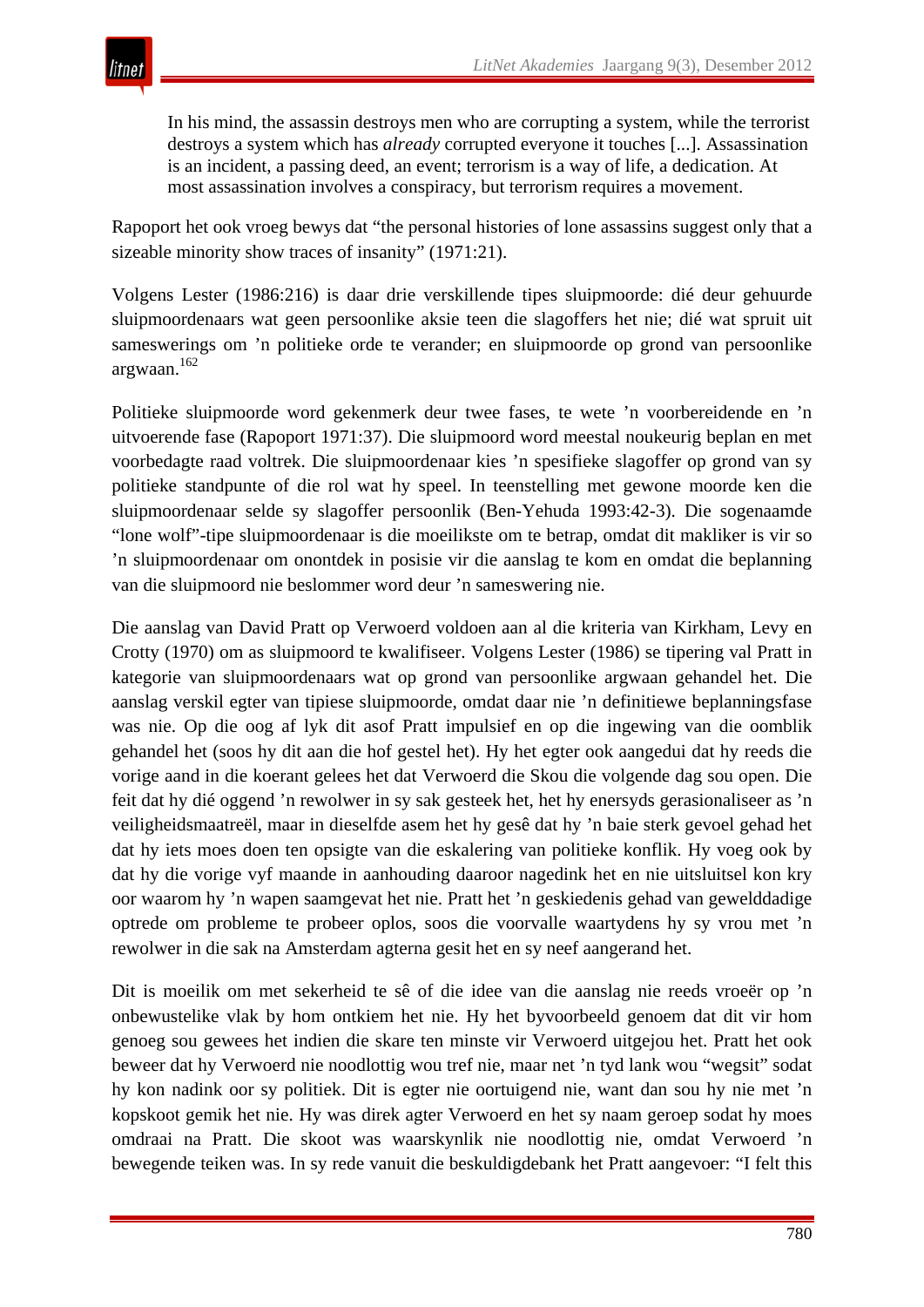violent urge to shoot 'apartheid'. 'The stinking monster of apartheid', I think, is how I felt."<sup>163</sup> Onder hierdie omstandighede sou enige hof tot die gevolgtrekking kom dat dit sy bedoeling was om die slagoffer noodlottig te tref.

Teenstrydighede soos hierdie was deel van die psigiese patologie van Pratt, soos ons gesien het ten opsigte van die verskillende weergawes aan sielkundiges oor presies wanneer hy sy eerste epileptiese aanval gekry het. Volgens dr. Jacobson was sulke teenstrydighede in die realiteitsbeskouing tipies van die psigotiese toestand van psigies versteurde pasiënte.

Mens kan hierdie aanslag dus nie vergelyk met die goedbeplande aanslae deur Lee Harvey Oswald op die lewe van president John F. Kennedy en dié van Janusz Waluz op Chris Hani nie. Pratt het ook duidelik op eie stoom gehandel, terwyl dit nooit opgeklaar kon word of Oswald en Waluz nie deel van 'n sameswering was nie.164

# **6. Huldeblyke in perspektief**

Rajat Neogy, alias Sagittarius, het in 'n huldeblyk aan David Pratt in *Transition* geskryf oor dit wat Pratt as held van die anti-apartheid beweging verewig het (Neogy 1961/1997:270-2).

His death has a biblical simplicity. He was a man whose motives and personality was almost as complex as that other man who hanged himself from a tree, Judas Iscariot. But there the affinity ceases. …

He was silent and uncommunicative at the Rand Show (ten days after the declaration of a state of emergency) because of a conviction that "somebody must sacrifice himself"! When his euphoria came on in 1954, he felt like one of the prophets in the Bible. He wanted to give away all he possessed and speak intensely against nationalism.

Now Pratt is dead. He has made a sacrifice and a prophecy.

In 1960 het Neogy, nadat hy as 20-jarige aan die Universiteit van Londen gradueer het, teruggekeer Uganda toe. Hy wou 'n tydskrif vir Oos-Afrika uitgee soortgelyk aan *Black Orpheus* wat in Wes-Afrika verskyn het. Sy ouers was Indies-Bengaalse Brahmane, maar dit het hom koud gelaat. Hy wou binne die bevrydingstryd aktief wees in die land waar hy gebore is. Hy het homself as Ugandees beskou – "one of those new men, duty-bound 'to add my contribution in iron and steel' [...]" (Vazquez 1997:6).

In hierdie konteks is die huldeblyk aan Pratt weens sy aanslag op die lewe van Verwoerd te verstane. Die verheerliking van Pratt as profetiese verlossingsfiguur wat al sy aardse besittings wou prysgee, is egter ietwat oordadig. Soos uit die testament van Pratt blyk, het hy wel ook iets nagelaat aan sy werkers. Al sy werkers wat voor 1955 op die forelplaas gewerk het, het £100 gekry en almal wat na 1955 by hom gewerk het, £50. Hoewel dit vir destyds taamlike groot bedrae was, was dit bitter min in vergelyking met die nalatenskap aan sy familie.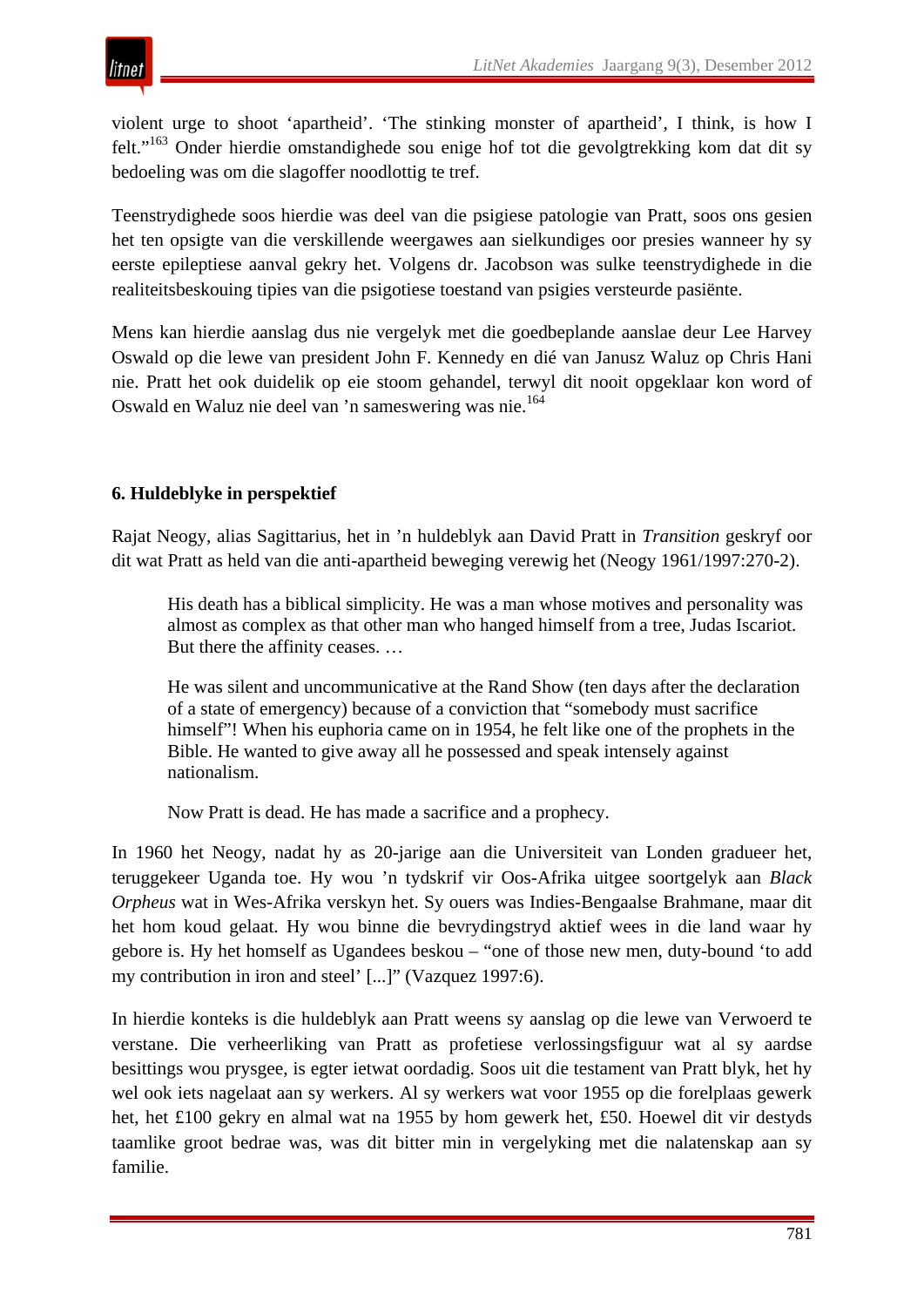Ook Max du Preez (2008:167) verwys na die heldeverering van Pratt in anti-apartheid-kringe.

Pratt became something of a hero among certain anti-apartheid activists, who loved to quote him saying, "If you know you must do something and you don't do it, you are not free." Shooting "the epitome of apartheid" had evidently set him free.

Dit illustreer hoe die optrede van 'n psigies-versteurde persoon totaal buite konteks as heldedaad geloods word net omdat die daad lyk asof dit die doelwitte van die antiapartheidsbeweging bevorder het. Pratt was weliswaar teen apartheid en die opwelling van Afrikanernasionalisme, maar hy het nie in gedagte gehad dat daar gelykheid van almal moes wees nie. Hy wou eerder hê dat kleurlinge se regte herstel word en dat swart mense stadigaan op die basis van meriete meer regte kry. Dis nie heeltemal wat die anti-apartheidsbeweging nagestreef het nie.

Die ironie is dat die tragiese gevolge vir sy familie wat met hom moes saamlewe, heeltemal uit die prentjie gelaat word omdat dit nie binne die konstruksie van 'n politieke held pas nie.

Pratt se lyding oor 'n lang tydperk skyn ook van minder belang te wees. Die tragedie van sy lewe is dat daar van kindsbeen af groot druk op hom geplaas was om eendag die enorme besigheidsryk van sy pa oor te neem. Arthur Pratt was waarskynlik die tipiese "afwesige pa" omdat hy so besig was om diverse aandele in firmas en eie besighede te bestuur dat hy waarskynlik bitter min tyd oor gehad het om met David te spandeer. David Pratt het dus in 'n ryksmanshuis grootgeword, waarskynlik met 'n ma wat graag bederf het en vir wie aansien belangrik was.

Die feit dat hy die neiging tot epilepsie van moederskant geërf het, kon 'n verdere bydraende faktor wees waarom sy hom sou beskerm het. Mens kan aanneem dat die druk om eendag by sy pa oor te neem waarskynlik van vroeg af by hom ingeskerp is en dat hulle verwag het dat hy op skool moes uitblink. Daar is getuienis dat die stres wat dit moes veroorsaak het, tot epileptiese aanvalle gelei het. Indien dit by die skool plaasgevind het, kon sulke aanvalle daartoe gelei het dat sy skoolmaats hom daaroor gespot het of hom vermy het. Dit kon hom reeds vroeg tot 'n buitestander gemaak het.

Hy het 'n besonder hegte verhouding met sy niggie, Phyllis Tyson, die dogter van sy ma se suster, gehad. Sy het waarskynlik baie begrip gehad vir die dilemma van mense wat aan epilepsie ly, omdat haar ma dieselfde probleem gehad het. Sy was heeltyd aanwesig by sy verhoor en het Susan bygestaan. Sy het hom ook gereeld in die tronk besoek.<sup>165</sup> Hulle hegte verbondenheid word beklemtoon deur die redelik groot som geld wat Pratt aan haar in sy testament nagelaat het.<sup>166</sup>

In sy latere lewe is daar by hom 'n onvermoë om met mense klaar te kom sodra hy buite die veilige kokon van rykdom was. Dit het hom sowel geborgenheid as mag verskaf, maar dit is natuurlik nie 'n goeie basis vir 'n verhouding nie. Mens sien hoe die magteloosheid oor sy gefaalde huwelike tot ernstige depressie aanleiding gee wat later oorgeslaan het in maniese depressie. Die epileptiese tendens het dit waarskynlik versterk.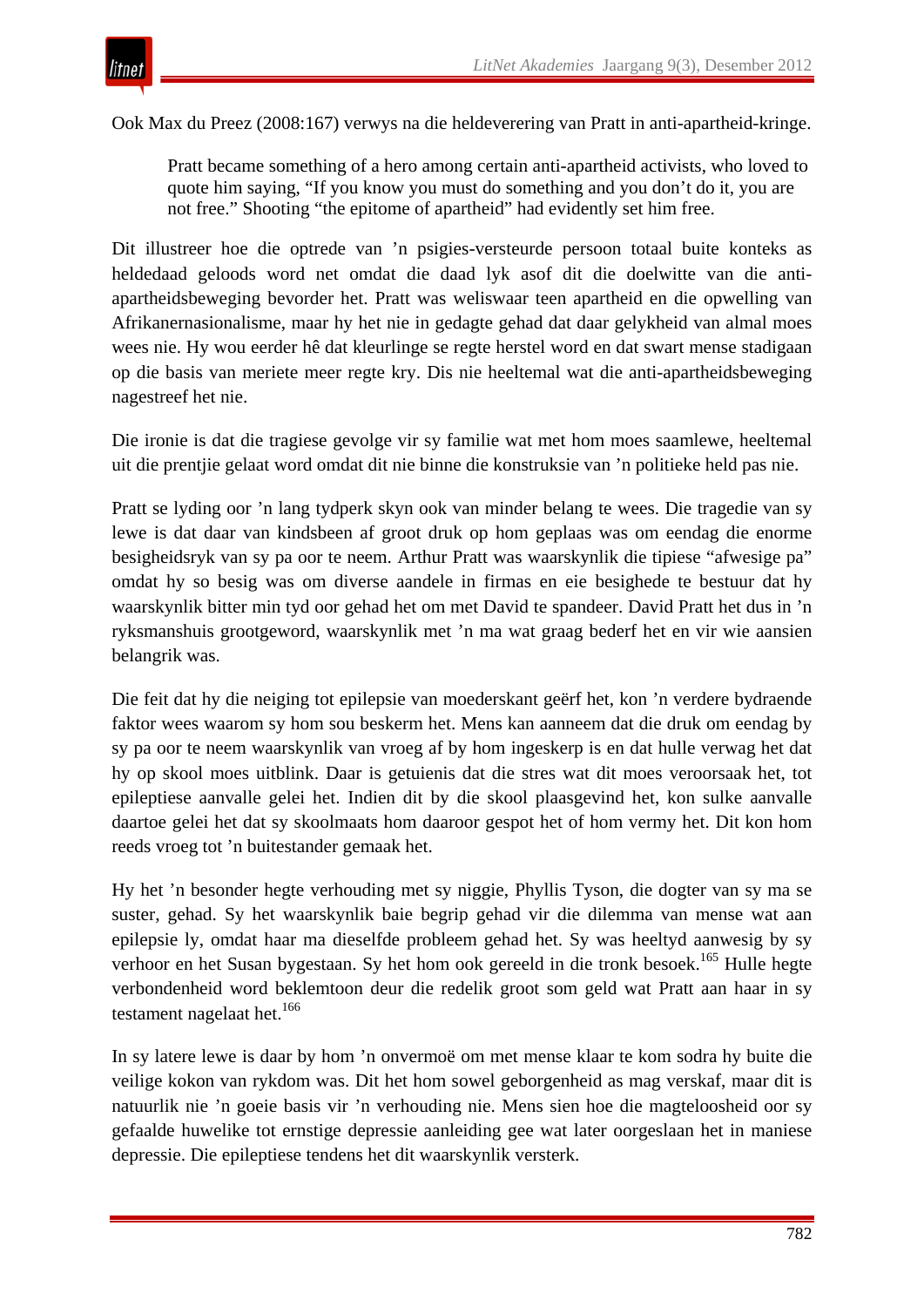Sy besighede, die forelboerdery en die mangaanmyn, is basies deur ander bestuur terwyl hy vir lang rukke oorsee was om terapie te ontvang of om op duur vakansies te gaan. Sodra hy met krisisse gekonfronteer is, was die gevolg dikwels dat hy 'n epileptiese aanval weens stres gekry het, of as daar te veel dinge bymekaar gekom het, hy selfs die uitweg van selfmoord oorweeg het. Soos sy pa, het ook hy 'n raakvat-sekretaresse gehad wat basies die oorsig oor alles behou het en die rekeninge wat opgehoop het, betaal het. Dis ook aan haar en sy plaasbestuurder dat hy sy afskeidsbriewe geskryf het voor sy laaste selfmoordpoging.

Wat later van sy familie in Nederland geword het, is nie bekend nie. Uit die afhandeling van die boedel lyk dit of Patty nooit teruggekeer het na Suid-Afrika nie. Susan is in November 1961 in Londen met Robert William Hoffman,<sup>167</sup> die seun van 'n Amerikaanse oliemagnaat, getroud.<sup>168</sup>

Sekere ooreenkomste tussen Verwoerd en Pratt is opvallend. Beide was immigrante wat op die ouderdom van twee jaar Suid-Afrika toe gekom het. Soos immigrante-kinders het hulle oorkompenseer om deel te word van die nuwe vaderland, elk binne sy eie gemeenskap. Pratt was deel van die Engelse gemeenskap en het assosieer met die ideale van die Britse Ryk en die Gemenebes van State, terwyl Verwoerd eerder 'n Afrikaner-nasionalis was. Nasionale trots is vir mense wat in 'n land gebore word, natuurlik, maar vir immigrante 'n bewuste keuse (Kenny 1980:20-2; Miller 1993:636).

Soms is dit 'n fyn aanvoeling vir grense wat nie oorgesteek mag word nie wat oudingeseteldes help om kritieke situasies te ontlont of beter te hanteer. Dit merk mens ook aan die manier waarop Verwoerd en Pratt die krisis hanteer het. Pratt was bereid om geweld aan te wend om Verwoerd uit die verkeer te trek sodat hy kon nadink oor die eskalering van die konflik. 'n Mens kan net bespiegel oor wat sou gebeur het as Dönges eerder as Verwoerd in 1958 eerste minister geword het. Die Sharpeville-tragedie en sy nawerkinge het sommige NP-politici gedwing om die basiese beginsels van die apartheidsbeleid ernstig in oënskou te neem. Verwoerd was nog in die hospitaal na die aanslag op sy lewe toe Paul Sauer met die steun van twee senior ministers, Dönges en Ben Schoeman, openlik gesê het dat die regering die paswette moet verslap en groter sekuriteit aan stedelike swart mense moet gee. Maar skaars het Verwoerd herstel, of hy verklaar dat daar geen rede is om die beleid te verander nie (Giliomee 2012:49-50, 75). 'n Belangrike geleentheid vir 'n vreedsame oplossing is hier verspeel.

'n Verdere raakvlak tussen Pratt en Verwoerd was die sielkunde. Pratt was die protagonis van sy eie sielkundige psigoses, terwyl Verwoerd 'n doktorsgraad in sielkunde oor die afstomping van gemoedsaandoeninge behaal het (Verwoerd 1924). Dit lyk asof Verwoerd se Duitse studiejare 'n sterk invloed op sy lewensweg kon gehad het.<sup>169</sup> Van toegepaste sielkunde en psigotegniek het hy later oorgeslaan na 'n nuwe rigting wat in die VSA posgevat het, naamlik sosiologie.<sup>170</sup> Op grond van sy navorsing in psigotegniek oor beroepsaanleg en later in maatskaplike vraagstukke, het hy by die armblanke-kwessie betrokke geraak (Marx 2011:287–91). Hierdie invloede kon die grondslag gevorm het vir sy tegnokratiese benadering en geloof in "maatskaplike ingenieurswese" om ook politieke probleme op te los (Marx 2011:290, 294; Giliomee 2012:43).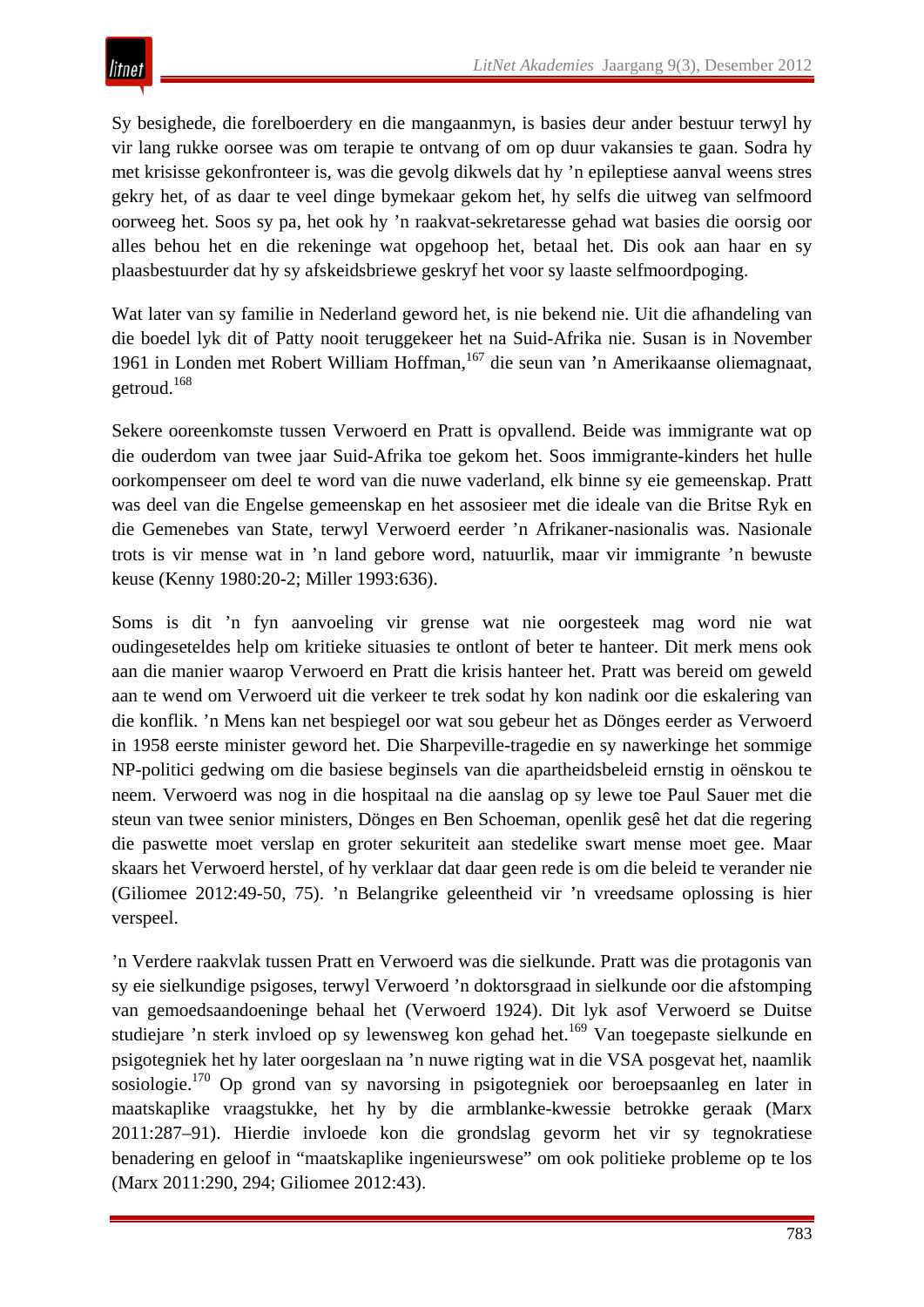Pratt se visie was dat Suid-Afrika sy plek moes inneem onder die ander nasies van die Britse Gemenebes, terwyl Verwoerd die pad gekies het van selfbestemming en republiekwording. Hierdie keuse kon ook reeds deur sy ervarings in Europa beïnvloed gewees het. Die Europa wat Verwoerd in 1926–27 belewe het, het in die ban gestaan van die destydse Amerikaanse president Woodrow Wilson se 14-punt-plan om vrede na die Eerste Wêreldoorlog te verseker. Die kern daarvan was om homogene territoriale nasiestate te skep, om politieke selfbestemming te bevorder en konflikte te vermy (Rustemeyer 1984:539–42). Die idee van politieke selfbestemming het dekolonisering in die sestigerjare inspireer (Cassese 2005:60-4). Die fokus van Verwoerd se premierskap was ook die skep van 'n wit nasiestaat (Marx 2011:283). Volgens Verwoerd sou segregasie nie werk nie, omdat konflik voorafgeprogrammeer sou wees (Giliomee 2012:52; Marx 2011:292-3).<sup>171</sup>

Verwoerd was verder krities teenoor sowel fascisme as kommunisme. Hy het waarskynlik die destabilisering van die Weimar-republiek deur hierdie twee politieke magte persoonlik belewe.172 Die tragedie is dat die onbuigsaamheid van Verwoerd se apartheidspolitiek swart aktiviste geradikaliseer het en verder in die arms van die SAKP gedryf het. Sharpeville was die waterskeiding wat politieke aktiviste in Julie 1960 laat besluit het om oor te gaan tot gewapende geweld (O'Malley 2007:35, 86; Giliomee 2012:81-2). Die SAKP het 'n leidende rol daarin gespeel (Ellis 2011).

Dit is nie bekend of Verwoerd kennis gedra het van die geheime dokument wat Selwyn Loyd in 1959 vir die Britse kabinet opgestel het nie. Hy het die implikasies van die dekolonisering ontleed en die volgende prognose gemaak (Loyd 1959, par. 34):

[T]he areas where no large scale white settlement has occurred have seen the most rapid political change, while the white man's preserve in the southern regions of Africa has resisted the political advance of the coloured peoples. As a result the African's prospect of economic improvement tends to vary inversely with his prospect of political improvement; and the highest standard of living for the African to-day is probably to be found in South Africa, where his chances of political advance are nil.

Loyd verwys verder na 'n verandering in die Sowjet-politiek in sover dit die korttermyndoelwit om voormalige Westerse kolonies in die kommunistiese magsfeer te integreer, opgegee het. Volgens hom het die fokus verskuif na steun vir die antikoloniale stryd (Loyd 1959, parr. 19-21):

The Soviet Union is now making use of all the conventional techniques of diplomacy, trade, economic assistance and cultural relations in order to become accepted by Africans as a powerful, respectable and sympathetic friend. […]. In general, their technique is at present to represent themselves to Africans as an alternative source of economic and technical help and an alternative political sponsor; meanwhile offers of scholarships and goodwill visits to the Soviet Union are the means of indoctrinating African opinion and of forming potential cadres for the ultimate Communist revolution.

Terwyl Pratt se saak in September 1960 verhoor is, het die *Rand Daily Mail* 'n berig geplaas wat hierdie klemverskuiwing bevestig het. Die African Student Union in Moskou het 'n ope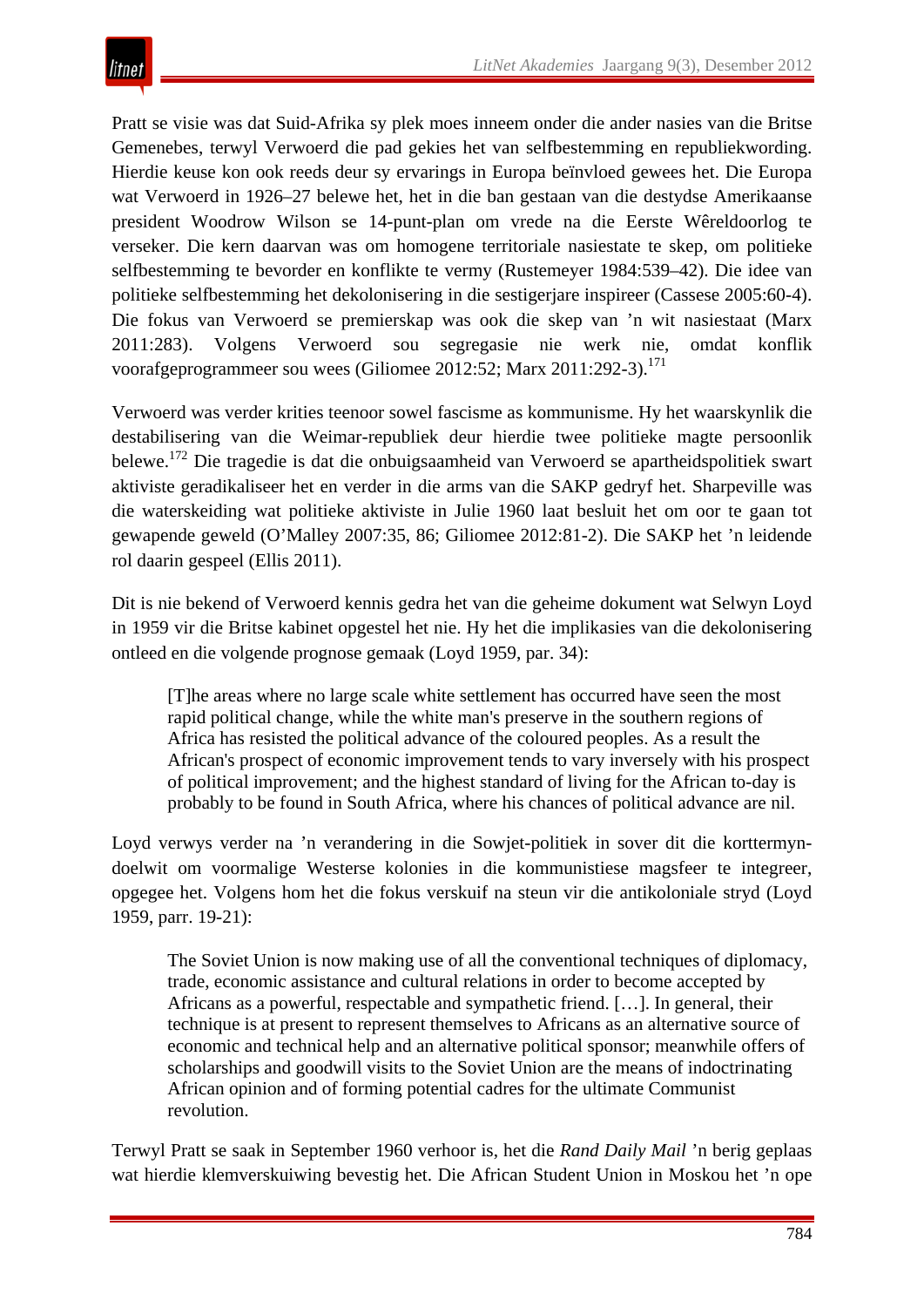brief geskryf aan die leiers van talle Afrikastate op die vooraand van onafhanklikheid en gewaarsku teen kommunisme en die Sowjet-strategie omdat dit 'n groot gevaar vir die toekoms van Afrika was wat op "Red colonialism" sou uitloop.<sup>173</sup>

Die ironie is dat baie Afrikaners en Engelssprekendes wat later geïndoktrineer is ten opsigte van die "rooi gevaar" en "swart gevaar" (Visser 2007), nooit die geleentheid gehad het om 'n kritiese diskoers te voer oor die outoritêre tendense wat baie bevrydingsbewegings ter wille van magkonsolidering van hulle sosialistiese vriende oorgeneem het nie.

As mens terugkyk, kan mens tereg wonder of daar nie eenvoudiger politieke oplossings was wat vir almal minder traumaties sou gewees het nie. 'n Konstruktiewe diskoers met die elites van die ANC en PAC en 'n meer tegemoetkomende politiek kon tot gevolg gehad het dat die geskiednis dalk eerder 'n soortgelyke verloop geneem het as die swart burgerregtebeweging van Martin Luther King in die VSA.

# **7. Ten slotte**

Pratt het voor die aanslag op Verwoerd 'n besonder kritieke fase van maniese depressiwiteit belewe en is net betyds van 'n derde selfmoordpoging weerhou. Die toespitsing van die politieke krisis in kombinasie met ernstige depressie oor sy huwelik het hom waarskynlik op daardie stadium uiters labiel gemaak. Die manier waarop hy sy persoonlike probleme probeer baasraak het, was om dit te verdring en homself in die rol van 'n politieke verlosser te loods. Dit lyk asof die sluipmoordpoging nie beplan was nie. Die waarskynlikste verklaring is dat hy impulsief en op die ingewing van die oomblik gehandel het.

Dat Pratt hom na bewering op Verwoerd wou wreek omdat hy kwansuis 'n verhouding met Pratt se Nederlandse vrou gehad het, is lagwekkend. Dit is wel moontlik dat sy weens die ondraaglikheid van Pratt se psigiatriese probleme toevlug in die arms van 'n ander man gevind het.

Die agterdog van die neuroloog, Allan Bird, dat sy vennoot Solly Jacobson in 'n sameswering met Pratt betrokke was om Verwoerd te vermoor, is ook nie oortuigend nie. Inteendeel, daar is grondige argumente wat die tese sonder moeite weerlê.

## **Bibliografie**

## **Algemene bronne**

Adams, Z. 2011. *Race, madness and the archive*. Ongepubliseerde doktorale proefskrif, Universiteit van die Wes-Kaap.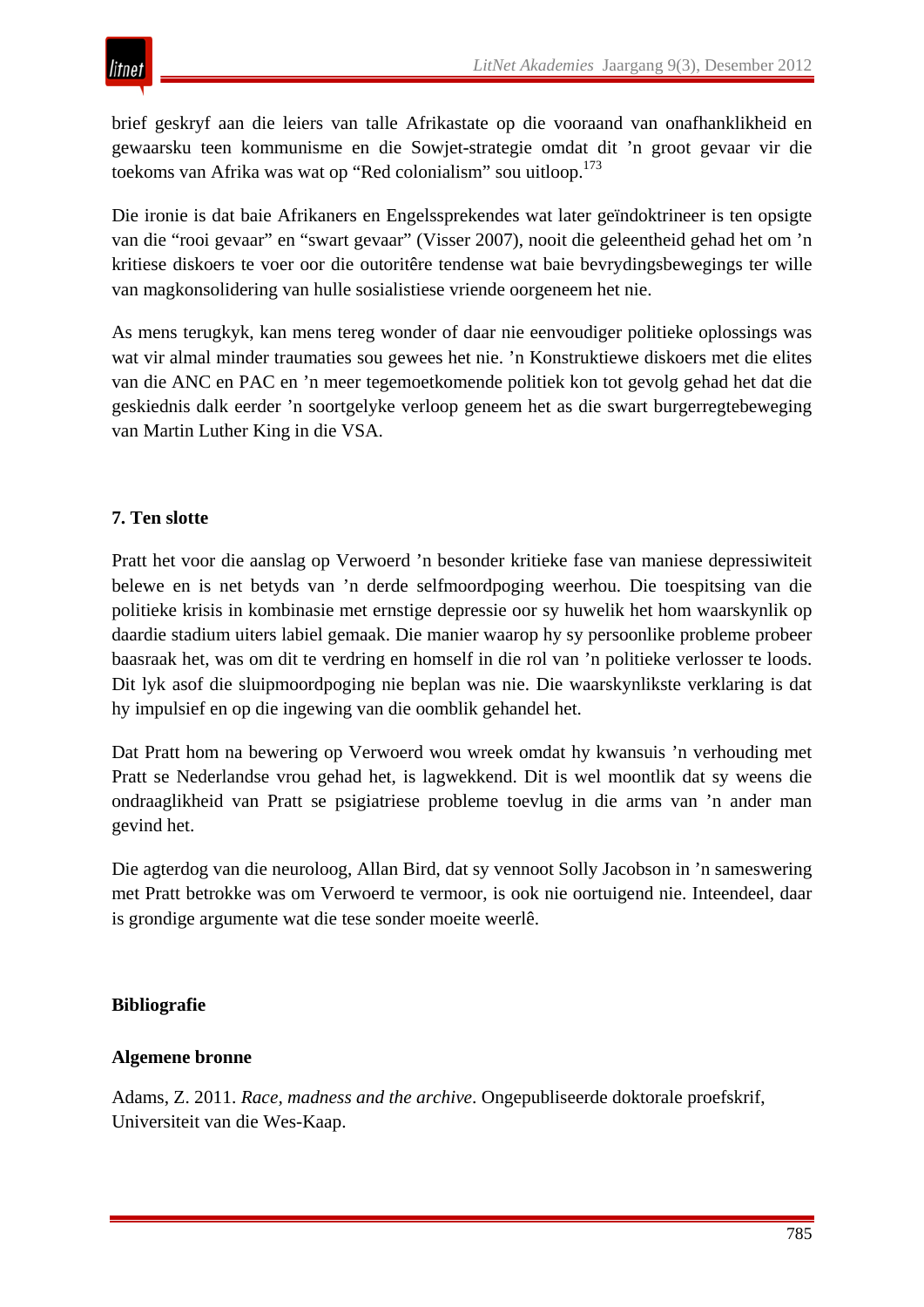

Bell, T. en D.B. Ntsebeza. 2003. *Unfinished business: South Africa, apartheid and truth*. Londen: Verso.

Beinart W. en S. Dubow. 1995. *Segregation and apartheid in twentieth century South Africa*. Londen: Routledge.

Ben-Yehuda, N. 1993. *Political assassinations by Jews. A rhetorical device for justice*. Albany: State University of New York Press.

Berg, M. en S. Wendt (reds.). 2011. Racism in the modern world. Historical perspectives on cultural transfer and adaptation. New York en Oxford: Berghahn Books.

Biesinger, E. 2007. *Tinnitus: Endlich Ruhe im Ohr*. 3de uitgawe. Stuttgart: Trias.

Bird, A. 1992. *Bird on a wing*. Simonstown: South African Natural History Publications.

Brokensha, M. en R. Knowles. 1965. *The Fourth of July raids*. Kaapstad: Simondium Publishers.

Burke, A. 2006. Mental health care during apartheid in South Africa: An illustration of how "science" can be abused. In Gozaydin en Madeira (reds.) 2006.

Cassese, A. 2005. *International law*. 2de uitgawe. New York: Oxford University Press.

Cooper, W. s.j. A quest for Mimis. LitNet. (12 Januarie 2008 geraadpleeg).

Davenport, R. en C. Saunders. 2000. *South Africa – A modern history*. 5de uitgawe. Londen: Macmillan Press.

Du Preez, M. 2008. *Of tricksters, tyrants and turncoats – more unusual stories from South Africa's past*. Kaapstad: Zebra Press.

Ellis, S. 2011. The genesis of the ANC's armed struggle in South Africa 1948-61. *Journal of Southern African Studies*.(26 Oktober 2011 geraadpleeg).

Feldmann, H. 2002. *Tinnitus. Grundlagen einer rationalen Diagnostik und Therapie*. 2de uitgawe. Stuttgart: Thieme.

Gage, J. 1950. *Greek adventure (Six months in the life of a South African officer in occupied Greece)*. Kaapstad: Unie-Volkspers Beperk. Beskikbaar by (1 Julie 2012 geraadpleeg).

Giliomee, H. 2003. *The Afrikaners: Biography of a people*. Kaapstad: Tafelberg.

—. 2012. *Die laaste Afrikanerleiers. 'n Opperste toets van mag*. Kaapstad: Tafelberg.

Gozaydin, I. en J. Madeira (reds.). 2006. *Evil, law and the state*. Oxford: Inter-disciplinary Press.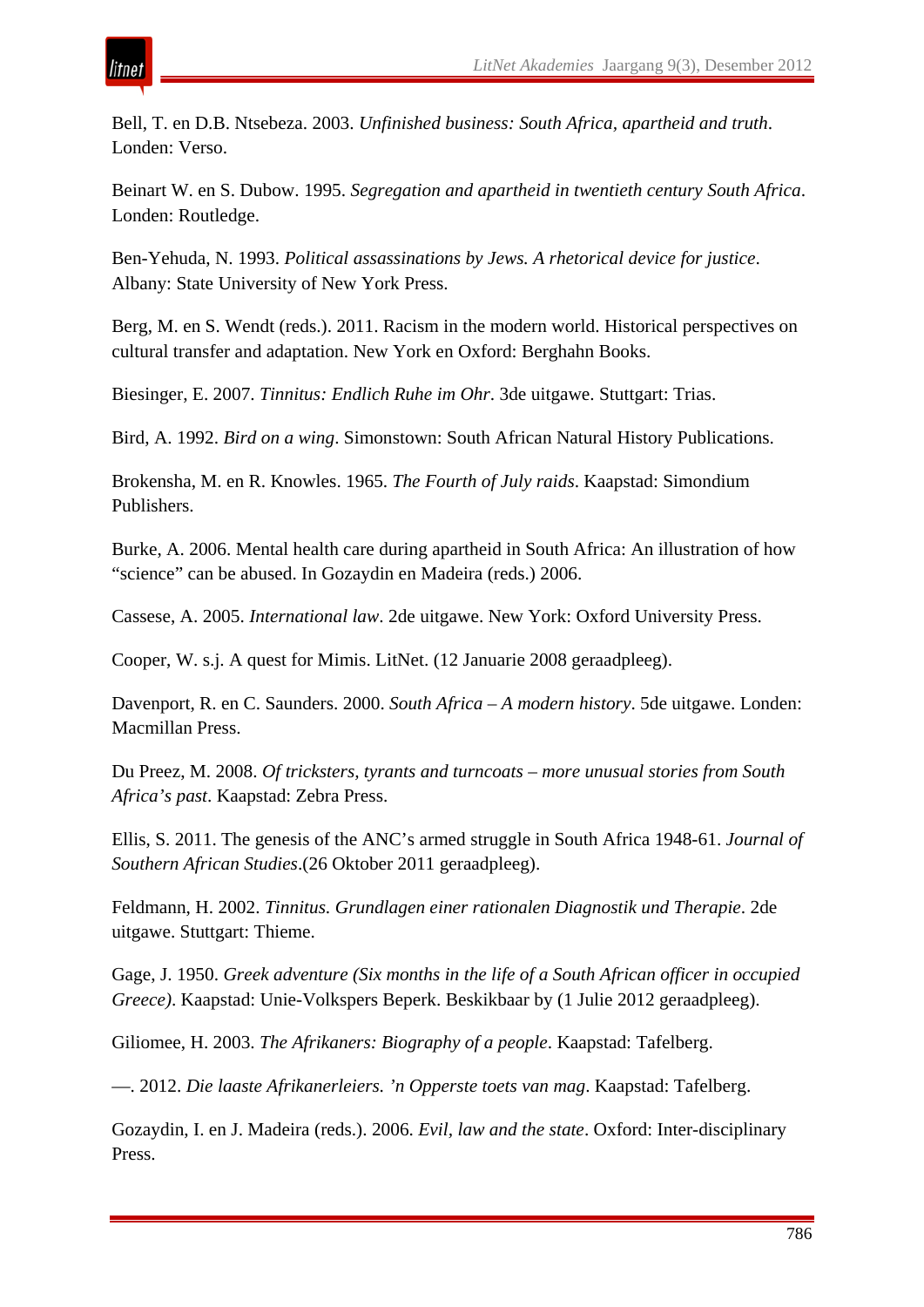

tnei

Grobbelaar, P.W. 1966. *Man van die volk*. Kaapstad: Human & Rousseau.

Gunther, M. 2004. *The National Committee of Liberation (NCL)/African Resistance Movement (ARM)*. In SADET 2004.

Hahlo, H.R. 1969. *The South African law of husband and wife*. Kaapstad: Juta.

Hocker, K.M. 1997. *Tinnitus. Ursachen und Behandlung von Ohrgeräuschen*. München: C.H. Beck.

Johnson, R.W. 2009. *South Africa's brave new world: The beloved country since the end of apartheid*. Londen: Penguin Books.

Kenny, H. 1980. Architect *of apartheid: H.F. Verwoerd – an appraisal*. Johannesburg: Jonathan Ball.

Kirkham, J.F., S.G. Levy en W.J. Crotty. 1970. *Assassination and political violence*. New York: Praeger.

Koorts, L. 2010. An ageing anachronism: D.F. Malan as prime minister, 1948-1954, *Kronos*, 36(1):108–65.

Lester, D. 1986. *The murderer and his murder*. New York: AMS Press.

Loyd, S. 1959 [2012]. *Secret memorandum on Africa: The next ten years.* United Kingdom National Archives*.* Herdruk: How the British government viewed the future of Africa in 1959. *Politicsweb*, 2 Oktober.

Maisels, I. 1998. *A life at law: The memoirs of I.A. Maisels, QC*. Johannesburg en Kaapstad: Jonathan Ball.

Marx, C. 1989. *Im Zeichen des* Ochsenwagens. Münster: Lit Verlag.

—. 2010. From trusteeship to self-determination: L.J. du Plessis' thinking on apartheid and his conflict with H.F. Verwoerd. *Historia*, 55(2):50-75.

—. 2011. Hendrik Verwoerd's long march to apartheid: Nationalism and racism in South Africa. In Berg en Wendt (reds.) 2011.

—. 2012. *Südafrika. Geschichte und Gegenwart*. Stuttgart: Verlag W. Kohlhammer.

Meiring, P. 1972. *Ons eerste ses premiers*. Kaapstad: Tafelberg-Uitgewers.

Miller, R.B. 1993. Science and society in the early career of H.F. Verwoerd. *Journal of Southern African Studies*, 19(4):634–61.

Montgomery-Massingberd, M. (red). 1976. *Burke's Irish family records*. Londen: Burkes Peerage Ltd.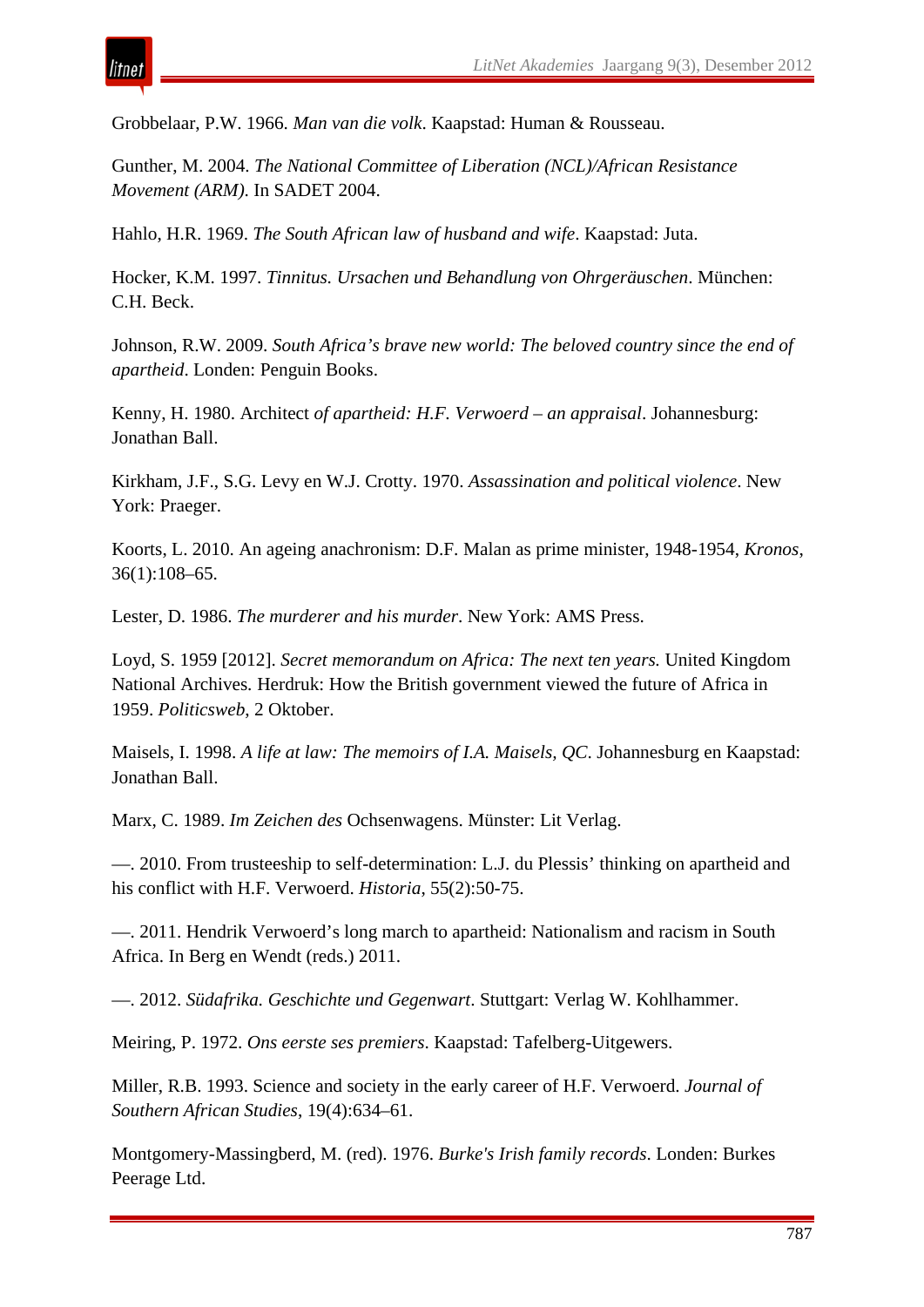Neogy, R. (Sagittarius). 1997. [1961]. David Pratt is dead. *Transition*. *The Anniversary Issue: Selections from Transition, 1961-1976,* ble. 270–2.

O'Malley, P. 2007. *Shades of difference. Mac Maharaj and the struggle for South Africa.* New York: Viking.

Potgieter, D.J. (red.). 1970 *Standard Encyclopedia of Southern Africa*. Kaapstad: National Commercial Printers.

Rapoport, D.C. 1971. *Assassination and terrorism*. Toronto: Canadian Broadcasting System.

Robertson, J. 1971. *Liberalism in South Africa, 1948-1963*. Oxford: Clarendon Press.

Rustemeyer, A. 1984. Wilson's fourteen points. *Encyclopedia of Public International Law,*  7:539-42.

SADET. 2004. *The road to democracy in South Africa, 1960-1970*. Volume 1. Kaapstad: Zebra Press.

Schmuhl, H.-W. 2008. *The Kaiser Wilhelm Institute for Antropology, Human Heredity, and Eugenics, 1927-1945. Crossing boundaries.* Heidelberg: Springer Verlag.

Stockwell, J. 1991. *The Praetorian Guard – The US role in the New World Order*. Boston: South End Press.

Stolten, H.E. (red.). 2007. *History making and present day politics. The meaning of collective memory in South Africa*. Uppsala: Nordista Afrikainstitutet.

Van Woerden, H. 2000. *A mouthful of glass*, Londen: Granta Books.

Van Wyk, J.T. 1966. *Report of the Commission of Enquiry into the circumstances of the death of the late Dr. The Honourable Hendrik Frensch Verwoerd*, Pretoria: Staatsdrukker, R.P. 16/1967.

Van der Poel, J. (red.). 1973. *Selections from the Smuts Papers: August 1945-October 1950*, Volume VII. Cambridge: Cambridge University Press.

Vazquez, M.C. 1997. An African Dilemma. *Transition*. The Anniversary Issue: Selections from Transition, 1961-1976, ble. 6–15.

Verwoerd, H. 1924. Die afstomping van gemoedsaandoeninge. Ongepubliseerde doktorale proefskrif, Universiteit van Stellenbosch.

Visser, W. 2007. The "red peril" and "total onslaught" history production in South African historiography. In Stolten (red.) 2007.

Waddy, N.L. 2004. Certain destiny: The presentist obsession with "apartheid" in South African History, *Historia* 49(2):59–77.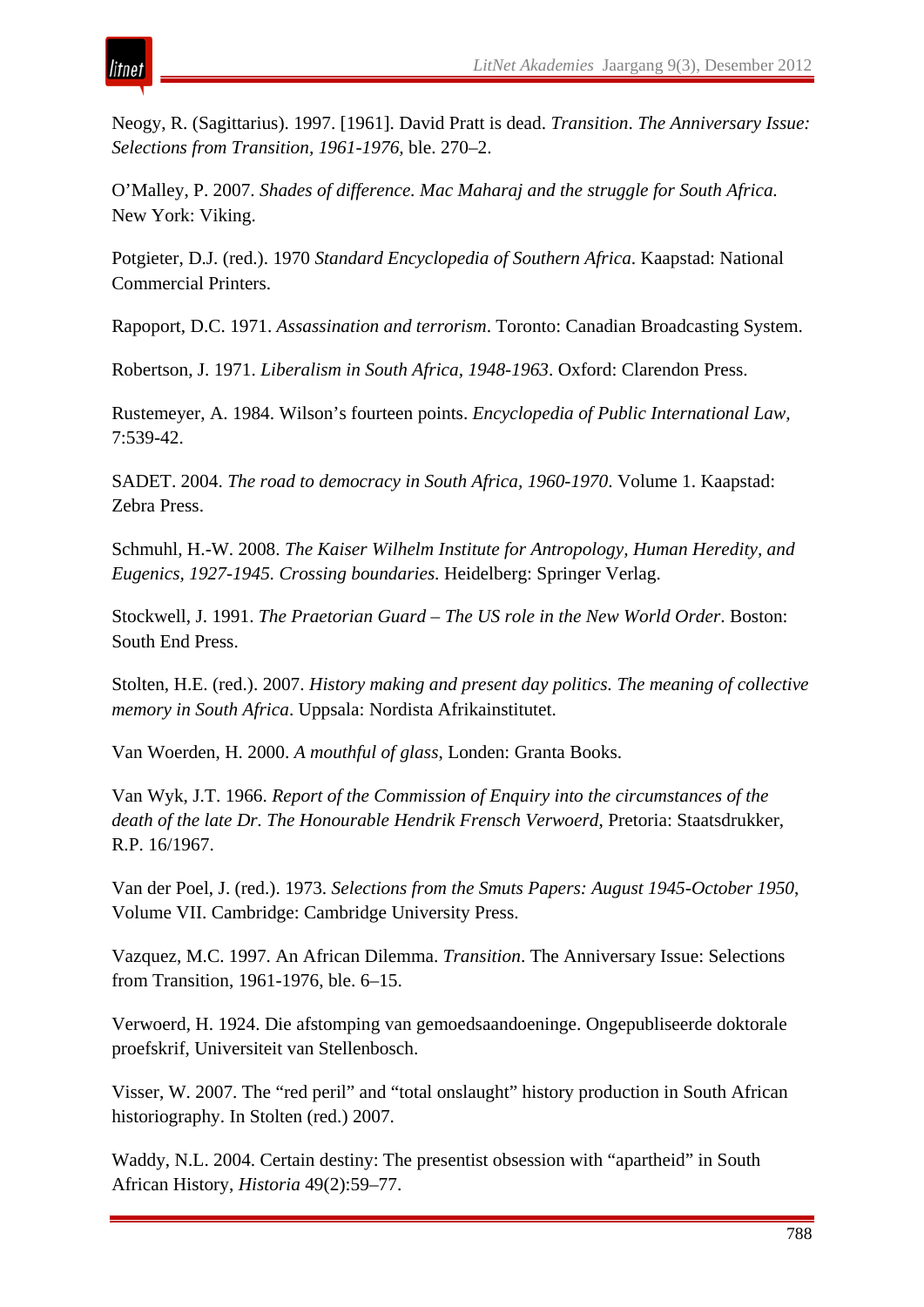

#### **Koerantberigte**

Anon. 1960. Aanslag: Nuwe stap met gearresteerde. Aangehou kragtens noodmaatreëls. Was nie in hof. *Die Transvaler*, 11 April.

—.1960. Africans reveal "dangerous Red colonialism". *Rand Daily Mail*, 27 September.

—. 1960. Amity may be born of Union's distress. Be of a good cheer, says Mr. Swart. Assassin's way not our way. *The Star*, 12 April.

—. 1960. David B. Pratt se plaas en sy geskiedenis – Vermoënde man wat glo aan vallende siekte ly. *Die Transvaler,* 11 April.

—. 1960. British comment. *The Star*, 11 April.

—. 1960. By die hospitaal waar die Eerste Minister is. *Die Transvaler*, 12 April.

—. 1960. Col. Harrison deflected second bullet – "Probably saved Prime Minister," says official. *The Star*, 11 April.

—. 1960. "Deeply interested in religion" – Pratt confided worries to Rector, who respects trust. *The Star*, 11 April.

—. 1960. Dr. Verwoerd rustig: Voorasnog geen besluit om die twee koeëls te verwyder. *Die Transvaler*, 11 April.

—. 1960. "Ek het gedink hy sterf in my arms" – 'n vriend se verhaal van die aanslag. *Die Transvaler*, 11 April.

—. 1960. Film "stunt man" tells of when Pratt had plan to kidnap daughter. *The Star*, 12 April.

—. 1960. Gemaskerdes met pistool. Premier in 1941 ook met die dood gedreig. *Die Transvaler*, 11 April.

—. 1960. If people only realised that we are Christians – Dr. Verwoerd on I.T.V. *The Star*, 12 April.

—. 1960. Inquiry must proceed, Judge rules "after anxious thought". *The Star*, 12 April.

—. 1960. Judge asked to postpone inquiry. Sharpeville witnesses afraid, says. Q.C. *The Star*, 11 April 1960.

—. 1960. Kort beriggies. *Der Spiegel*, 15 November.

—. 1960. Meegevoel kom van oral aan. *Die Transvaler*, 11 April.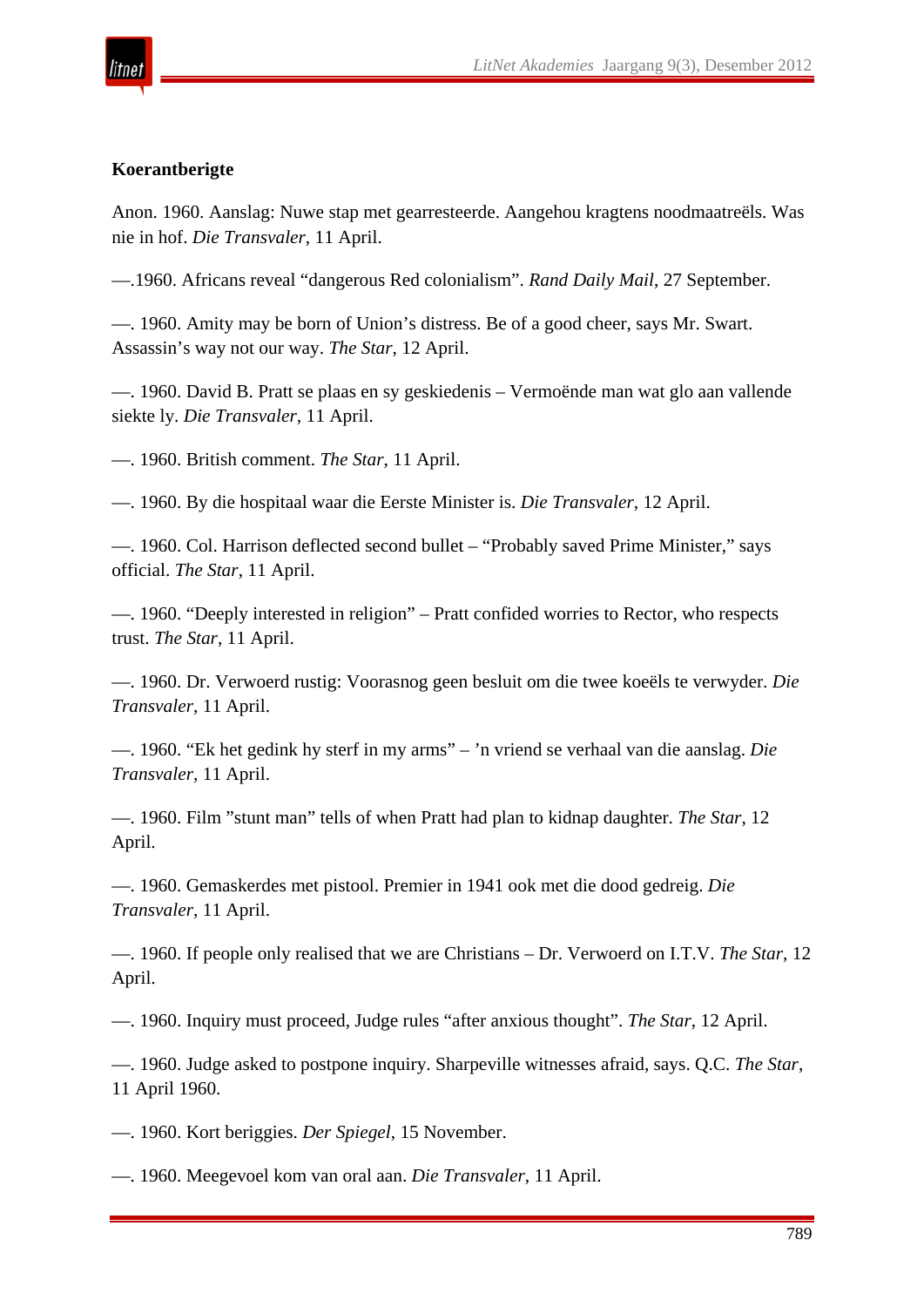- —. 1960. Messages of sympathy pour in. *The Star*, 11 April.
- —. 1960. Mev. Pratt het by vriende gehoor. *Die Transvaler*, 11 April.
- —. 1960. Mrs. Pratt plans to live in S.A. *Sunday Times*, 11 September.
- —. 1960. No news of Pratt in court. *The Sta*r, 11 April.
- —. 1960. Official inquiry starts. Policemen describes Sharpeville events. *The Star*, 11 April.
- —. 1960. "Opruiende" pamflette in stad. *Die Transvaler*, 11 April.
- —. 1960. Passes must be carried. *The Star*, 11 April.
- —. 1960. Police seal off Rand township. *The Star*, 11 April.
- —. 1960. Pratt is cleared of political plotting no conspiracy. *Sunday Times*, 12 Junie.

—. 1960. Pratt nods agreement to testimony. He thought he would be executed. *Rand Daily Mail*, 27 September.

—. 1960. Pratt's driver is assaulted at farm. *Sunday Times*, 17 Julie.

—. 1960. Pratt tells why he shot Dr. Verwoerd. Prof. Hurst's account of the alleged statement put into court by Susan Pratt. *Sunday Times*, 11 September.

—. 1960. Prime Minister can be expected to make full recovery. *The Star*, 11 April.

—. 1960. Professor's report of Pratt's alleged statement: Medical findings set out in full. *Sunday Times*, 11 September.

—. 1960. Reaction in Britain. From revulsion at apartheid to bewilderment and dismay. *The Star*, 11 April.

—. 1960. Seats rationed as pressmen flock to Pratt trial. *Sunday Times*, 11 September.

—. 1960. Sen. Schabort thought the Premier was dying. *The Star*, 11 April.

—. 1960. Somber Volksraad eenparig in meegevoel. *Die Transvaler*, 12 April.

—. 1960. "Surprised it was a white man". Sympathy for Verwoerd – but still none for Apartheid. *The Star*, 11 April.

—. 1960. Susan Pratt: "My father is in a sort of dream". *Sunday Times*, 11 September.

—. 1960. The Assassin of Milner Park. *Time*, 18 April.

—. 1960. Tomorrow secrets are out. *Sunday Times*, 11 September.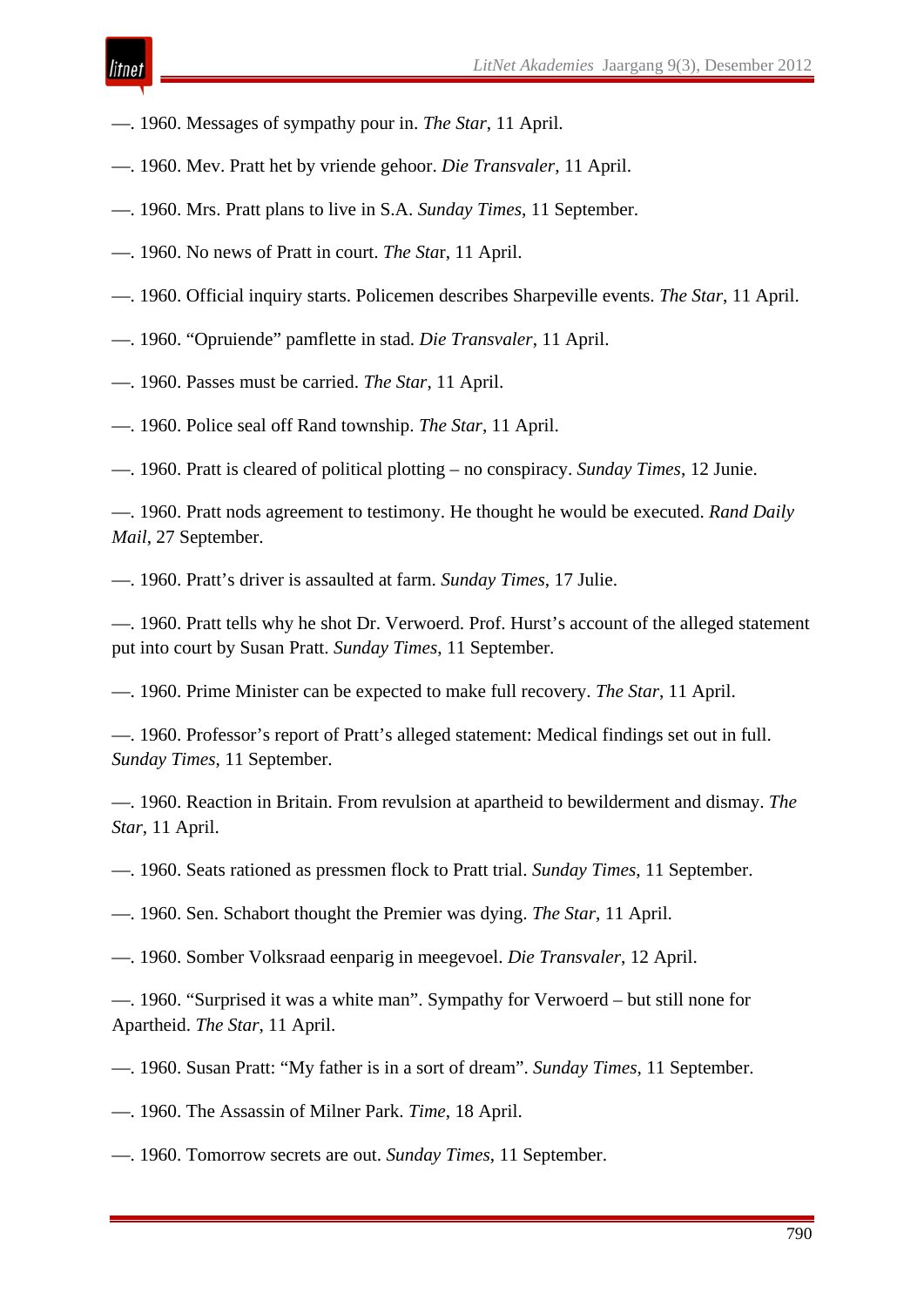—. 1960. Turok asks, "will I be arrested?" *Sunday Times*, 12 Junie.

—. 1960. Verwoerd knew of threats but did not withdraw. *The Star*, 11 April.

—. 1960. Verwoerd: "As well as can be expected" – Progressing after a good night. *The Star*, 11 April.

—. 1960. Verwoerd saved from ordeal at the Pratt inquiry - 8 subpoenaed. *Sunday Times*, 10 Julie.

—. 1960. Wense van S.A. se vriende stroom na Premier. *Die Transvaler*, 11 April.

—. 1960. We're 100 per cent happy, says White on British TV. *The Star*, 12 April.

—. 1960. 10 townships on "raid list" today. *The Star*, 12 April.

Blow, D. 1960. Pratt asked Susan to attend court. Brave daughter faced a curious public. *Sunday Times*, 24 Julie.

—. 1961. Pratt: Try me for attempted murder. But Judge-President rejects his plea. Interview in hospital. *Sunday Times*, 8 Januarie.

—. 1961. Depression made Pratt run away. *Sunday Times*, 22 Januarie.

—. 2012. Unfall-Urteil Hohe Haftstrafe für Hamburger Todesfahrer. *Der Spiegel*, 5 Junie.

Dreyer, W. 1960. Ooggetuie-verslag van aanslag. Mikrofone is verwyder en niks is vermoed. *Die Transvaler*, 11 April.

Pilkington, R. 2006. I saw the father of apartheid get shot. *The Guardian*, 23 September.

#### **Argivale bronne**

'n Spesiale woord van dank word gerig aan dr. Irma McKinley en Grant McKinley vir hulle hulp om dokumente in die Nasionale Argief van Suid-Afrika in Pretoria op te spoor.

Kennisgewing van oorlyde van David Beresford Pratt, doodsertifikaat uitgereik op 6 Oktober 1961 deur die Geneesheer Bestuurder, beskikbaar in die Nasionale Argief van Suid-Afrika, MHG 7310/61 (boks 394).

*Ex parte*-aansoek van Susan Pratt ten behoewe van David Pratt, TPA, 6-7 September 1960 (geen saak-no.), dokumente ter insae beskikbaar by die Nasionale Argief van Suid-Afrika, MHG 6000/60A.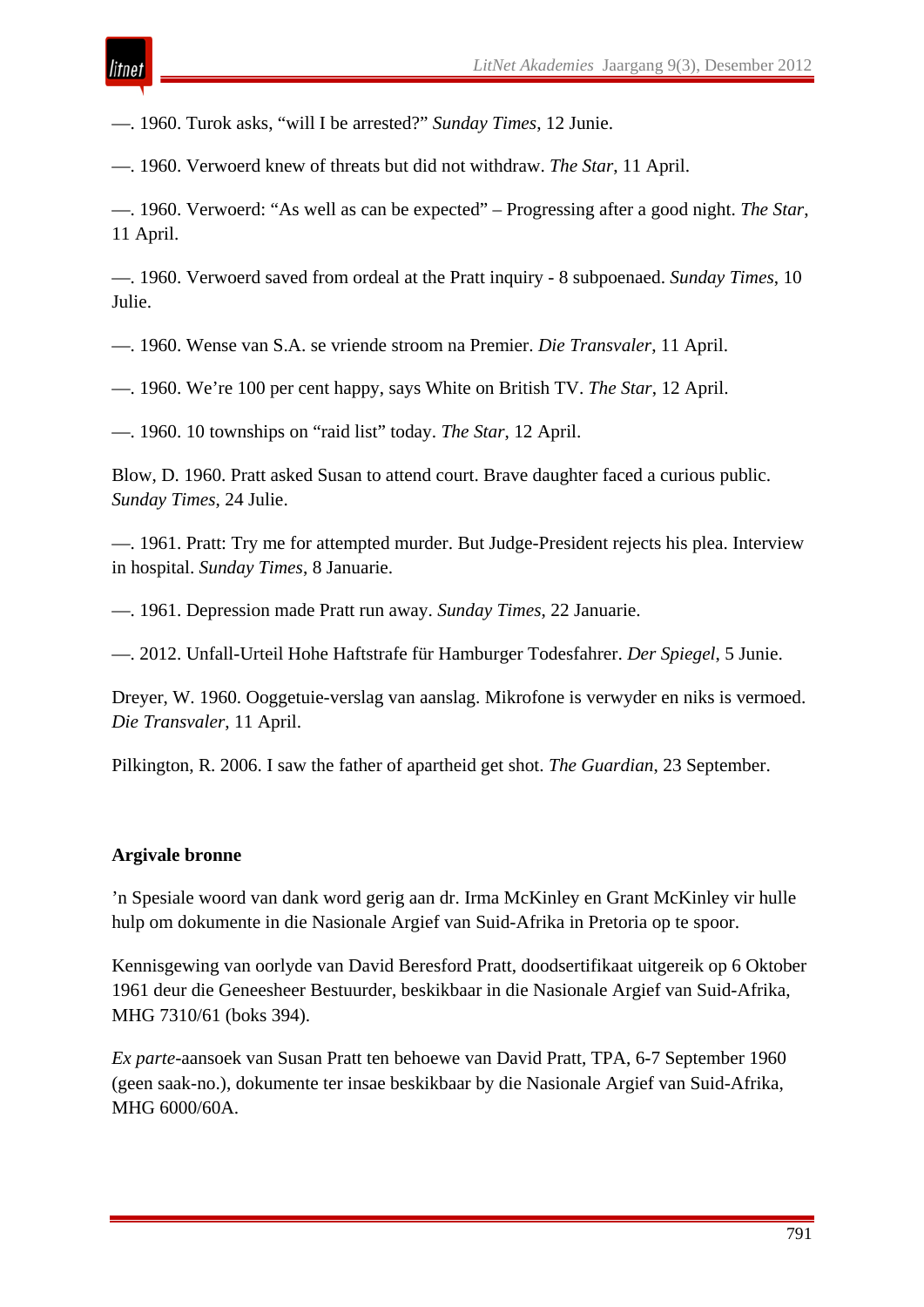

Illiquid case. Restitution of conjugal rights. David Beresford Pratt versus Mary Lindsay Pratt (born Hatrick), TPA, saak-no. 221/1946, ter insae beskikbaar by die Nasionale Argief van Suid-Afrika, MHG 6000/60A.

In re: Estate of D.B. Pratt (under curatorship) no. 6000/60 - Application of the Curators Boni Betty, Barry and Marincowitz, ter insae beskikbaar by die Nasionale Argief van Suid-Afrika, MGH 6000/60.

In re: Ex Parte Application of Thomas Jacob van Nes and Harold Cyril Duthie, TPA, saak-no. 713/1962, ter insae by die Nasionale Argief van Suid-Afrika, MGH 6000/60A.

*Mary Lindsay Cumming v David Beresford Pratt*, TPA, saak-no. 877/1953, beskikbaar in Nasionale Argief van Suid-Afrika, MHG 60000/60A.

*Regina v David Beresford Pratt*, TPA, saak-no. 712/60, ter insae by die Nasionale Argief van Suid-Afrika, MGH 6000/60A.

Testament van Arthur Pratt, opgestel op 18 April 1951, Nasionale Argief van Suid-Afrika, MHG 7310/61 (boks 394).

Testament van David Beresford Pratt, opgestel op 31 Januarie 1960, ter insae in Argief van Suid-Afrika, MHG 730/61 (boks 394).

## **Eindnotas**

<sup>1</sup>Henk van Woerden (2000) het 'n biografie oor Tsafendas geskryf waarin hy beweer dat hy grootliks steun op die kartonne vol materiaal wat aan die Van Wyk Kommissie van Ondersoek voorgelê is. Daar is egter duidelike verskille tussen bevindings van die regterlike kommissie en Van Woerden se interpretasie van dieselfde materiaal. Sien ook byvoorbeeld Bell en Ntsebeza (2003:23–5) se dramatiese interpretasie van die gang van die geskiedenis.

 $2$  Historici waarsku daarteen om historiese gebeure en figure met die insig van retrospeksie te ontleed. Sien byvoorbeeld Waddy (2004).

 $3$  Max du Preez (2008, hfst. 13) het 'n kort oorsig oor die Pratt-sluipmoordpoging geskryf.

<sup>4</sup> Ethel, later getroud met Claude Stanley Ricketts, het die helfte van die restant van die Arthur Pratt-boedel gelykop met haar broer David geërf. Sien die testament van Arthur Pratt, Nasionale Argief van Suid-Afrika [NASA], Pretoria, MHG 7310/61 (boks 394), bl. 7.

<sup>5</sup> Kennisgewing van oorlyde van David Beresford Pratt, gestorwe op 1 Oktober 1961 op 52jarige ouderdom in die Oranje Hospitaal. Doodsertifikaat uitgereik op 6 Oktober 1961 deur die Geneesheer Bestuurder, NASA, MHG 7310/61 (boks 394).

<sup>6</sup> Anon. 1960. David B. Pratt se plaas en sy geskiedenis – Vermoënde man wat glo aan vallende siekte ly. *Die Transvaler,* 11 April.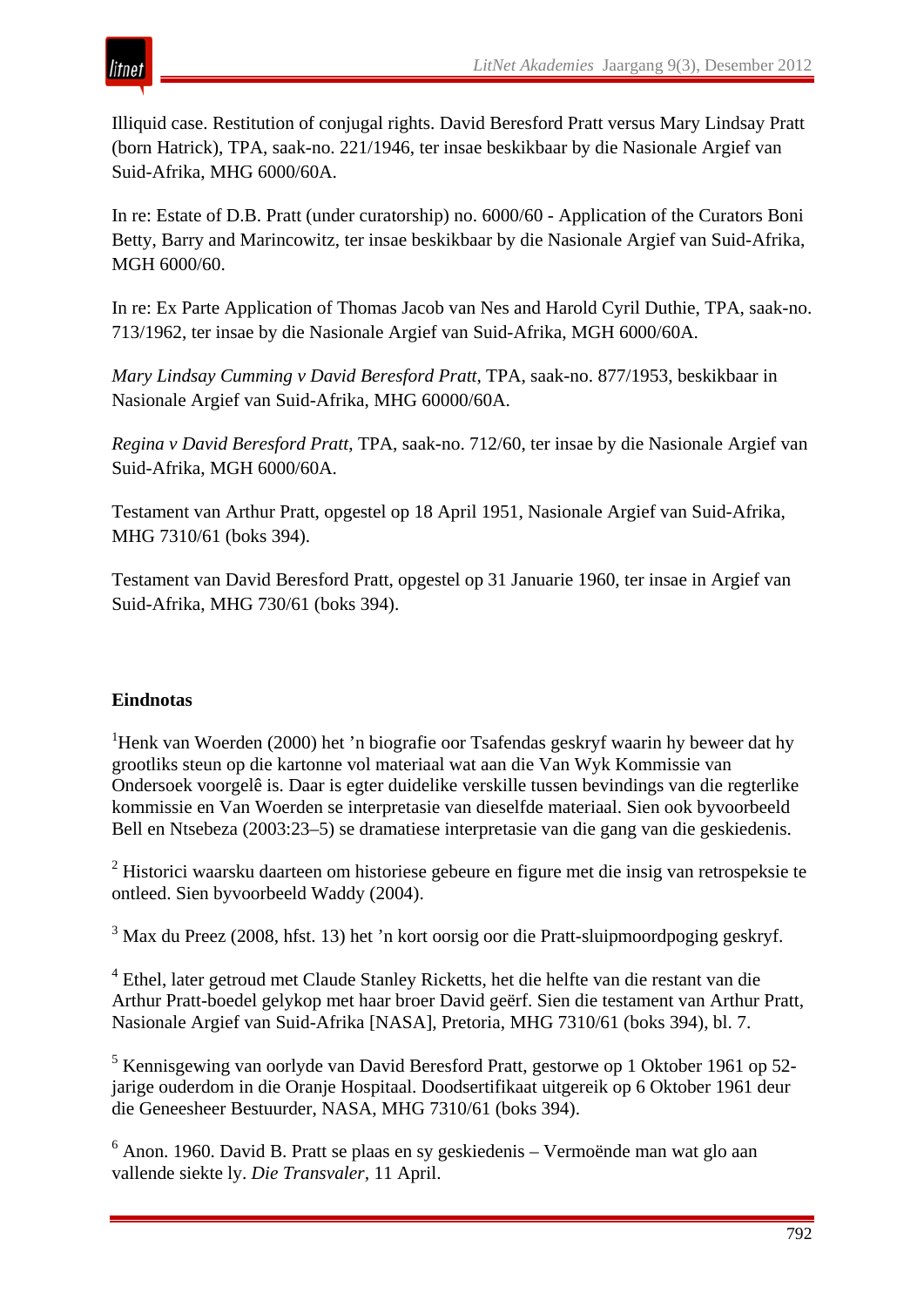<sup>7</sup> Te oordeel aan sy nalatenskap was Arthur Pratt 'n uiters vermoënde man. Hy het o.m. ruimskoots voorsiening gemaak vir onderhoud wat maandeliks uitbetaal moes word aan sy vrou, sy susters Catherine, Eva en Eleanor, asook sy voormalige sekretaresse, Gwendoline Solomon, en aan sy vrou se suster, Edith Tingey. Sy vrou het buiten 'n maandelikse toelaag van £100 ook vruggebruik van die huis in Houghton gehad, hoewel die huis self in 'n trustfonds gehou is. Sien die testament van Arthur Pratt wat hy op 18 April 1951 opgestel het, ter insae by NASA, MHG 7310/61 (boks 394).

<sup>8</sup> Anon. 1960. Professor's report of Pratt's alleged statement: Medical findings set out in full. *Sunday Times*, 11 September.

<sup>9</sup> Potgieter (1970:572–3); 572–3; Anon. 1960. Professor's report of Pratt's alleged statement. Medical findings set out in full. *Sunday Times*, 11 September.

<sup>10</sup> "Report on the Psychiatric Examination of David Beresford Pratt at the South African Legal-Medico Laboratory, Johannesburg on the evening of Saturday, 9th April 1960", opgestel op 13 April 1960 deur prof. L.A. Hurst en voorgelê aan die Hooggeregshof in die e*x parte*-aansoek van Susan Pratt, TPA, 6–7 September 1960 (geen saak-no.), Aanhangsel "C", gesiteer as "Verslag van prof. Hurst". Verslag ter insae in NASA, MHG 6000/60A.

<sup>11</sup> Verslag van dr. Solly Jacobson wat hy op 13 Mei 1960 opgestel het vir die *ex parte*aansoek van Susan Pratt, TPA, 6–7 September 1960 (geen saak-no.), Aanhangsel "B", bl. 1, gesiteer as "Verslag van dr. Jacobson".

<sup>12</sup> Verslag van dr. Benjamin Chesler, psigiater by die Clarendon Centre, opgestel op 8 Junie 1960 en voorgelê aan die hof in die e*x parte*-aansoek van Susan Pratt, TPA, 6–7 September 1960 (geen saak-no.), Aanhangsel "A", gesiteer as "Verslag van dr. Chesler".

 $^{13}$  Vgl. vn. 7.

<sup>14</sup> Pratt het konflikterende inligting aan die psigiaters daaroor gegee. Hy het dit verswyg teenoor sy neuroloog, dr. Jacobson, maar het dit toegegee teenoor prof. Lamont: vgl. die verslag van dr. Jacobson (vn. 11), bl. 2 en die verslag van prof. Austen McEwan Lamont, superintendent van Weskoppies Hospitaal in Pretoria, voorgelê in *Regina v David Beresford Pratt*, TPA, saak-no. 712/60, Bewysstuk "G": "Psychiatric Report on David Beresfort Pratt" deur Dr. Lamont, bl. 6, gesiteer as "Verslag van prof. Lamont".

<sup>15</sup> Volgens Arthur Pratt se testament (vn. 7) het al sy susters steeds in Engeland gewoon. Hy het aan hulle almal gedink met 'n goeie maandelikse inkomste na sy dood.

<sup>16</sup> Anon. 1960. David B. Pratt se plaas en sy geskiedenis – vermoënde man wat glo aan vallende siekte ly. *Die Transvaler,* 11 April.

<sup>17</sup> Vir 'n opstelling van sy bates deur die eksekuteurs, sien *In re: Ex Parte Application of Thomas Jacob van Nes and Harold Cyril Duthie*, TPA, saak-no. 713/1962, bl. 11, ter insae beskikbaar in die NASA, MGH 6000/60A.

<sup>18</sup> Sien die dagvaarding vir die egskeiding voor die Transvaalse Hooggeregshof van 20 September 1945 in *Illiquid case. Restitution of conjugal rights. David Beresford Pratt versus*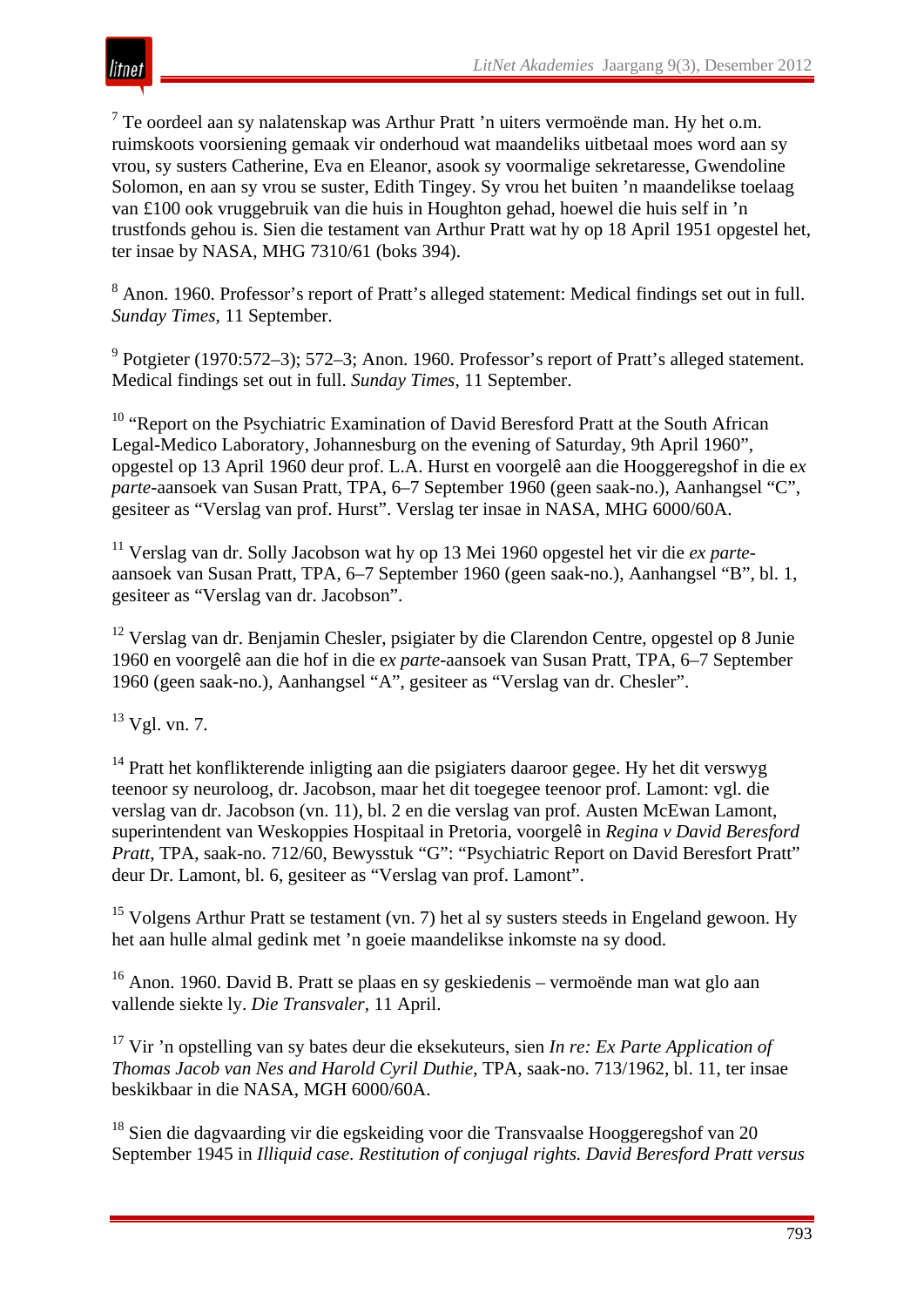*Mary Lindsay Pratt (born Hatrick)*, TPA, saak-no. 221/1946, ter insae beskikbaar in die NASA, MHG 6000/60A.

<sup>19</sup> In die opstelling van David Pratt se bates (vn. 17) word onder meer vermeld dat daar twee firmas in die mangaanbedryf op die plaas Steenkoppie betrokke was, nl. die Orient Manganese Company Ltd en die African Manganese Mining Company Pty Ltd. Sien verder *Die Transvaler*, vn. 6; Anon. 1960. The Assassin of Milner Park. *Time*, 18 April.

<sup>20</sup> Daar is 'n foto van die sierlike plaashuis in *Die Transvaler*. Sien Anon. 1960. David B. Pratt se plaas en sy geskiedenis – vermoënde man wat glo aan vallende siekte ly. *Die Transvaler,* 11 April.

<sup>21</sup> Anon. 1960. David B. Pratt se plaas en sy geskiedenis – Vermoënde man wat glo aan vallende siekte ly. *Die Transvaler*, 11 April; Anon. 1960. Pratt's driver is assaulted at farm. *Sunday Times*, 17 Julie.

 $22$  Anon. 1960. "Deeply interested in religion" – Pratt confided worries to Rector, who respects trust. *The Star*, 11 April.

<sup>23</sup> Fanny Smith het R60 halfjaarliks ontvang, terwyl Boys' Town R40 maandeliks en die kerk R20 per maand ontvang het. Sien die hofbevel van 8 Maart 1961 en die verklaring van Pratt se sekretaresse, Elisabeth Radsma, in Aanhangsel "R" tot *In re: Estate of D.B. Pratt (Under Curatorship) Masters's Ref. No. 6000/60 - Application of the Curators Boni Betty, Barry and Marincowitz*, ter insae by die NASA, MGH 6000/60. Die *curator boni* was aangestel op versoek van Pratt se dogter Susan om sy eiendomme en besighede te administreer.

 $24$  Sien die afskrif van hulle huweliksertifikaat in die aanhangsel tot die egskeidingsaak (vn. 18).

<sup>25</sup> Sien die skenking ten bate van sy seun en kleinkinders wat hy op 23 Desember 1941 opgestel het en notarieel laat beklink het. Die Deed of Donation is aangevoeg as Aanhangsel "P" tot die onderhoudsaak van *Mary Lindsay Cumming v David Beresford Pratt*, TPA, saakno. 877/1953, beskikbaar in NASA, MHG 60000/60A.

<sup>26</sup> Anon. 1960. Professor's report of Pratt's alleged statement. Medical findings set out in full. *Sunday Times*, 11 September.

 $27$  Verslag van prof. Lamont (vn. 14), bl. 6.

 $^{28}$  Verslag van prof. Lamont (vn. 14), bl. 9.

<sup>29</sup> In die egskeidingsbevel van die Transvaalse Hooggeregshof, punt 3, word vermeld dat die seuntjie op daardie datum oorlede is. Sien *David Pratt v Mary Pratt* (vn. 18).

<sup>30</sup> Die destydse Goble Road in Stamford Hill, Durban, is nou hernoem na Smiso Nkwanyanaweg.

<sup>31</sup> Sien die stamboom van die Gage-familie in Montgomery-Massingberd (1976:460).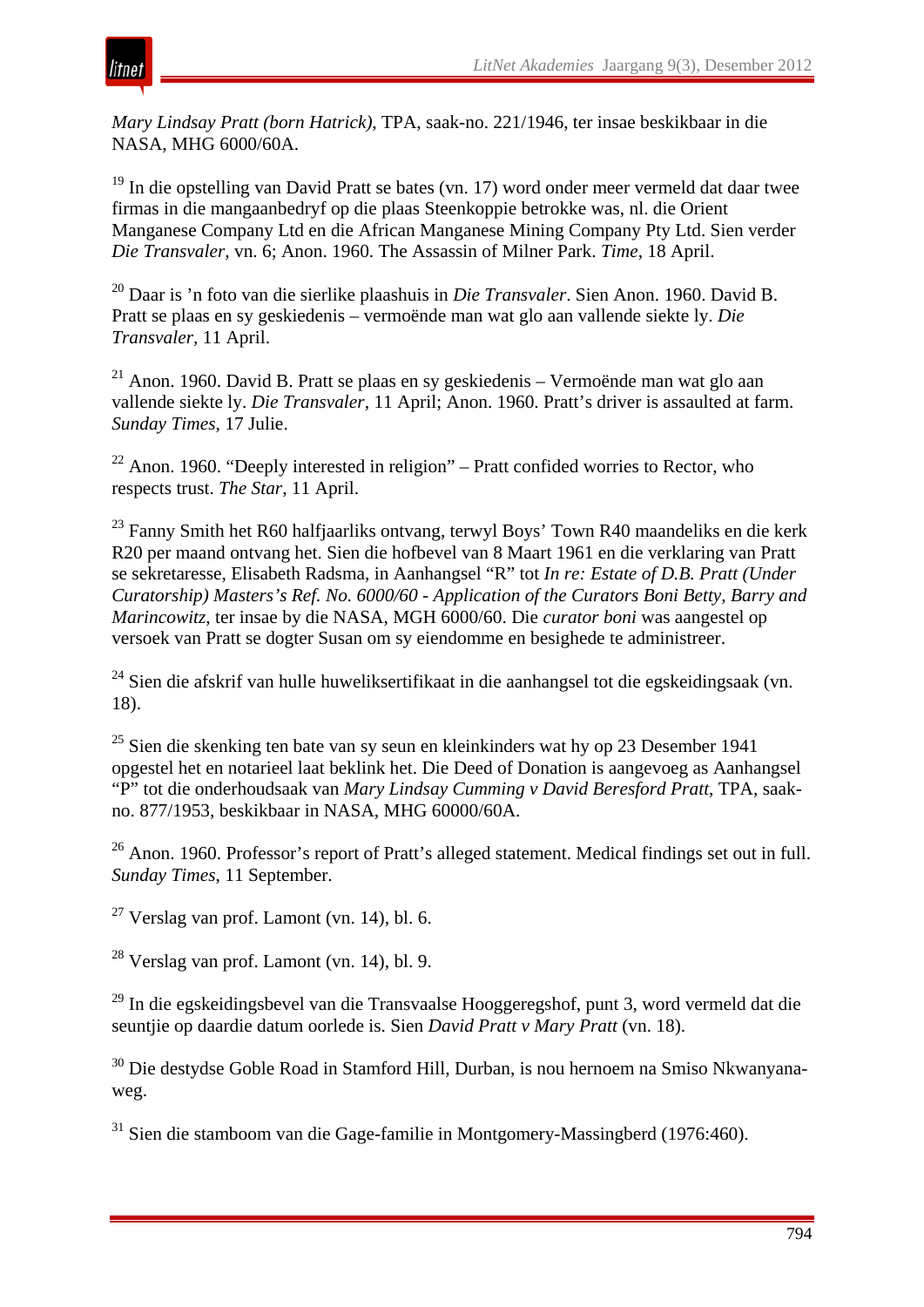

<sup>32</sup> Sien Montgomery-Massingberd (1976:460) (vn. 31), bl. 460. Sandra Hatrick en Jack Gage het op 2 Oktober 1935 getrou. In sy boek noem Gage (1950, hfst. 12) dat sy vrou 'n narkotiseur was.

<sup>33</sup> In die 1950's was daar 'n St. Andrewsskool in Orange Grove.

<sup>34</sup> Anon. 1960. Susan Pratt: "My father is in a sort of dream". *Sunday Times*, 11 September.

<sup>35</sup> Op 15 September 1945 het Pratt sy prokureurs opdrag gegee om die egskeiding in te lei. Die dagvaarding vir die egskeiding is gedateer 20 September 1945. Die dokumente is beskikbaar in die egskeidingsaak (vn. 18).

<sup>36</sup> Sien die applikant se verklaring gedateer 26 Oktober 1945 in *David Pratt v Mary Pratt* (vn. 18).

<sup>37</sup> Die egskeidingsreg is in 1979 hervorm.

<sup>38</sup> Egskeidingsooreenkoms van 26 Oktober 1945 in *David Pratt v Mary Pratt* (vn. 18).

<sup>39</sup> Egskeidingsertifikaat gedateer 28 Februarie 1946 in *David Pratt v Mary Pratt* (vn. 18).

 $^{40}$  Verslag van dr. Jacobson (vn. 11), bl. 1.

 $41$  Verslag van prof. Hurst (vn. 10), bl. 2.

<sup>42</sup> Mary verwys in haar onderhoudspleidooi vir Susan daarna dat sy en haar man van 1948 tot 1949 nog by sy ouers gewoon het. Sien die applikant se antwoord op die respondent se verklaring op bl. 15 in *Cumming v Pratt* (vn. 25). 'n Brief van die St. Andrew's-skool aan Mary, gedateer 5 Januarie 1953, is gestuur na Eastwoodweg 46, Dunkeld. Die petisie van Susan Pratt in haar *ex parte*-aansoek in 1960 ten bate van haar pa (vn. 10) gee haar adres by haar ma aan as Smitsweg 51, Dunkeld, Johannesburg. Sien Petisie van Susan Diana Prattgeteken 2 September 1960, bl. 1.

<sup>43</sup> Sien die applikant se antwoord op die respondent se verklaring op bl. 15 in *Cumming v Pratt* (vn. 25).

<sup>44</sup> Par. 5 van die petisie vir Mary Cumming wat deur haar prokureur opgestel is in *Cumming v Pratt* (vn. 25).

<sup>45</sup> Vir 'n virtuele toer van die eksklusiewe skool, sien. (25 Junie 2012 geraadpleeg).

<sup>46</sup> Sien die ooreenkoms van 4 Augustus 1951 tussen Mary en David wat sommige bepalings van die oorspronklike egskeidingsooreenkoms verander het, dokument gemerk as Aanhangsel "B" in *Cumming v Pratt* (vn. 25).

<sup>47</sup> Sien die Ondersteunende Verklaring van Patty Pratt in die 1953 onderhoudsgeskil, gemerk as Aanhangsel "C" tot die respondent se antwoord petisie in *Cumming v Pratt* (vn. 25).

<sup>48</sup> Ongedateerde brief, gemerk as Aanhangsel "A" tot die respondent se antwoordpetisie in *Cumming v Pratt* (vn. 25).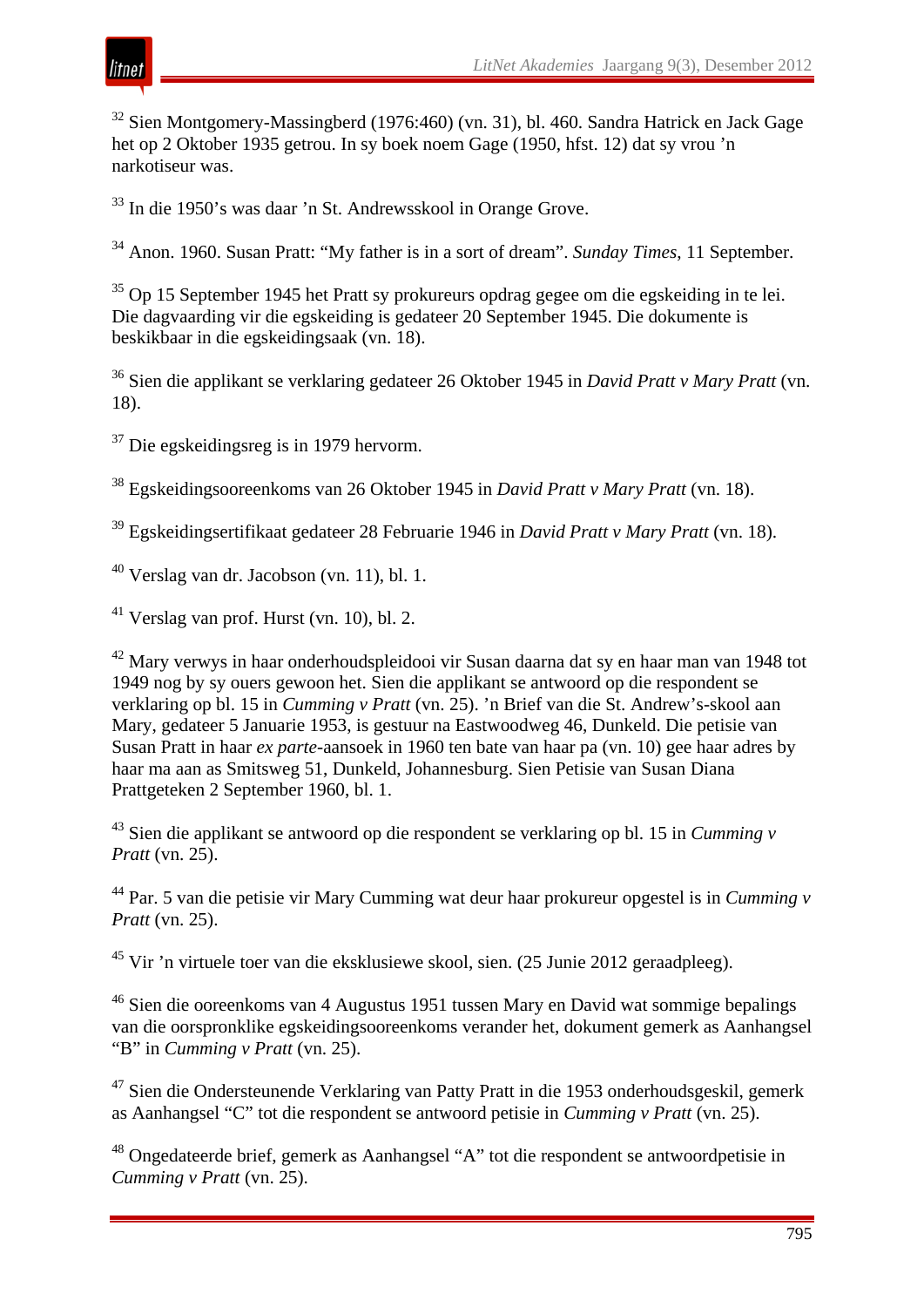

<sup>49</sup> Indira Gandhi het aan verskeie Switserse skole studeer en in 1937 toelating gekry tot Somerville College, Oxford.

<sup>50</sup> Ongedateerde brief, gemerk as Aanhangsel "B" tot die respondent se antwoordpetisie in *Cumming v Pratt* (vn. 25).

<sup>51</sup> Sien parr. 6–8 van Mary Cumming se petisie in *Cumming v Pratt* (vn. 25).

<sup>52</sup> Aanhangsel "C" tot die respondent se antwoordpetisie in *Cumming v Pratt* (vn. 25).

<sup>53</sup> Sien par. 9 van Mary Cumming se petisie in *Cumming v Pratt* (vn. 25). Sien ook die brief van Mary Cumming se prokureurs gedateer 24 September 1952, gemerk as Aanhangsel "G".

<sup>54</sup> Sien parr. 6(b), 7, 10, en 16 van David Pratt se opponerende petisie in *Cumming v Pratt* (vn. 25).

<sup>55</sup> Hulle kon haar ongelukkig nie opneem nie. Sien Aanhangsel "E" tot die respondent se antwoordpetisie in *Cumming v Pratt* (vn. 25).

<sup>56</sup> Sien par. 12 van die petisie van Mary Cumming en Aanhangsel "I" tot David Pratt se antwoordpetisie in *Cumming v Pratt* (vn. 25).

<sup>57</sup> M.b.t. Arthur Pratt se testament, sien vn. 7.

<sup>58</sup> Sien die briewe van Mary Cumming se prokureurs gedateer 25 November 1952 (Aanhangsel "L") en 4 November 1952 (Aanhangsel "K") wat die applikant se petisie aanvul in *Cumming v Pratt* (vn. 25). Sien verder die brief van David Pratt se prokureurs gedateer 9 Desember 1952 (Aanhangsel "M"). In 'n opvolgbrief het Mary aangedring op insae in alle inkomste wat aan Susan toegestaan word. Sien die brief van haar prokureurs gedateer 12 Desember 1952 (Aanhangsel "N").

<sup>59</sup> Die skikkingsooreenkoms is opgestel op 8 Junie 1953 en deur die hof beseël op 9 Junie 1953, beskikbaar ter insae in die akte van *Cumming v Pratt* (vn. 25).

<sup>60</sup> Oor haar verdere loopbaan is berig deur Blow, D. 1960. Pratt asked Susan to attend court. Brave daughter faced a curious public. *Sunday Times*, 24 Julie.

<sup>61</sup> *Die Transvaler* het na die aanslag op Verwoerd beweer dat hulle reeds in 1947 getroud is. Sien Anon. 1960. Mev. Pratt het by vriende gehoor. *Die Transvaler*, 11 April. Dit stem egter nie ooreen met inligting in amptelike dokumente nie.

 $62$  Sien kennisgewing van oorlyde (vn. 5).

<sup>63</sup> Sien die petisie van Susan Pratt, geteken 2 September 1960, bl. 2 (par. 3) in die *ex parte*aansoek van Susan Diana Pratt(vn. 10); vgl. ook *In re: Ex Parte Application of Thomas Jacob van Nes and Harold Cyril Duthie* (vn. 17), par. 8 waarin die eksekuteurs van Pratt se boedel dit vermeld.

<sup>64</sup> Anon. 1960. Mev. Pratt het by vriende gehoor. *Die Transvaler*, 11 April.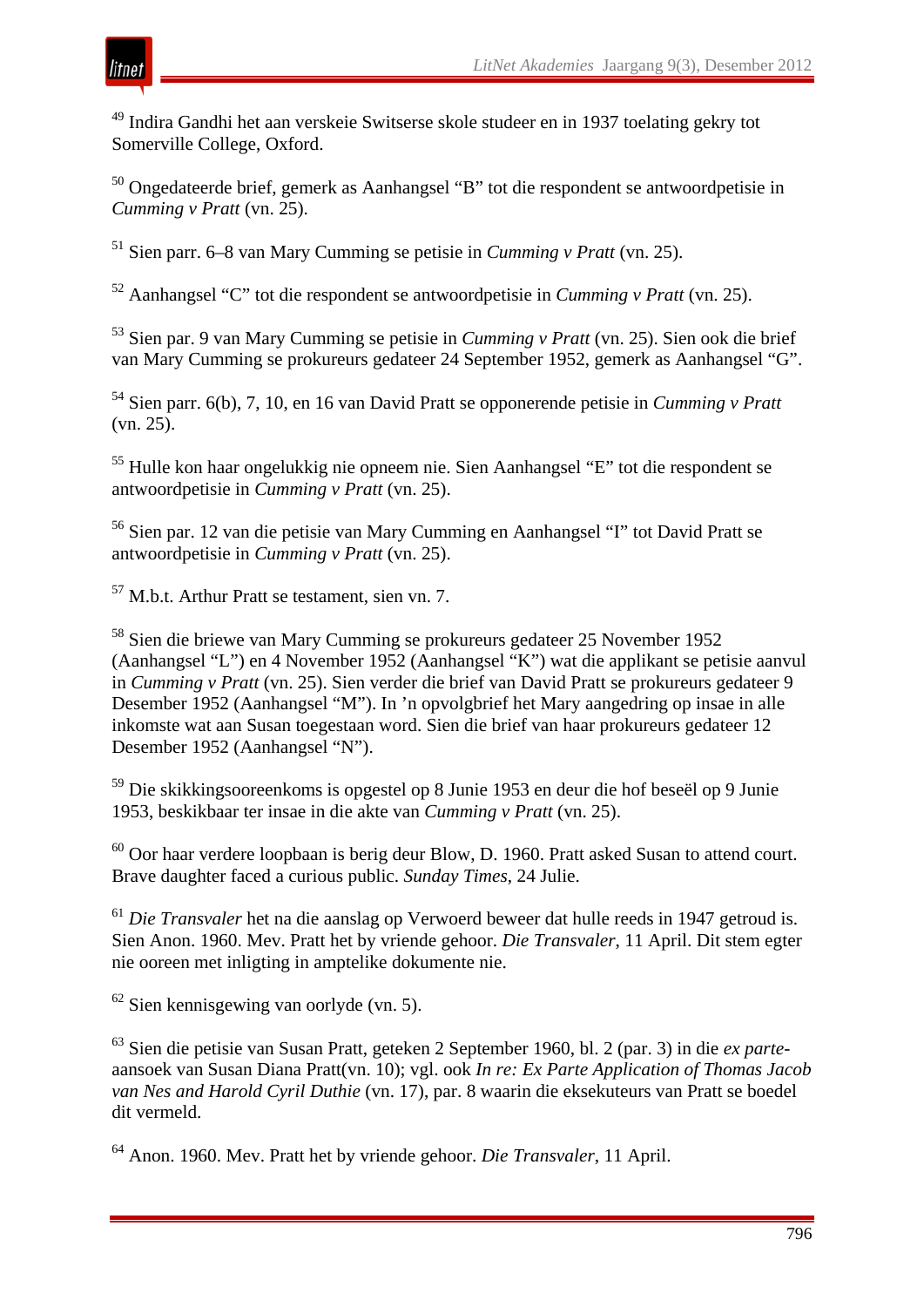Georgina is op 24 Desember 1953 gebore en Charles David op 3 April 1956.

Sien Pratt se toespraak voor die hof in *Regina v Pratt* (vn. 14), bl. 157.

 Verslag van prof. Hurst (vn. 10), bl. 7; Anon. 1960. Professor's report of Pratt's alleged statement. Medical findings set out in full. *Sunday Times*, 11 September.

Verslag van dr. Chesler (vn. 12).

 Verslag van prof. Hurst (vn. 10), bl. 8; Anon. 1960. Professor's report of Pratt's alleged statement. Medical findings set out in full. *Sunday Times*, 11 September.

Verslag van prof. Hurst (vn. 10), bl. 9.

 Sien kruisverhoor van prof. Hurst deur die prokureur-generaal, adv. Rein, in *Regina v Pratt*  (vn. 14).

Verslag van prof. Hurst (vn. 10), bl. 7.

Pratt se toespraak voor die hof in *Regina v Pratt* (vn. 14), bl. 159.

Pratt se toespraak voor die hof in *Regina v Pratt* (vn. 14), ble. 159–60.

 Sien die petisie van Susan Pratt in haar e*x parte*-aansoek(vn. 10), bl. 2 (par. 3 en 5). Dit word bevestig in die mediese verslag van dr. Jabobson (vn. 11).

Verslag van prof. Hurst (vn. 10), bl. 8.

 Anon. 1960. Film "stunt man" tells of when Pratt had plan to kidnap daughter. *The Star*, 12 April. Die berig het oorspronklik in die *Daily Express* in Brittanje verskyn.

Verslag van prof. Lamont (vn. 14), ble. 6–7.

Verslag van dr. Chesler (vn. 12), ble 2–3.

 Pratt het hom die eerste keer opgesoek op 22 November 1958. Sien die verslag van dr. Jacobson (vn. 11), ble. 1–2.

 Anon. 1960. "Deeply interested in religion" – Pratt confided worries to Rector, who respects trust. *The Star*, 11 April.

Pratt se toespraak voor die hof in *Regina v Pratt* (vn. 14), bl. 160.

 Anon. 1960. Film "stunt man" tells of when Pratt had plan to kidnap daughter. *The Star*, 12 April.

Sien vn. 83.

Vgl. vn. 7.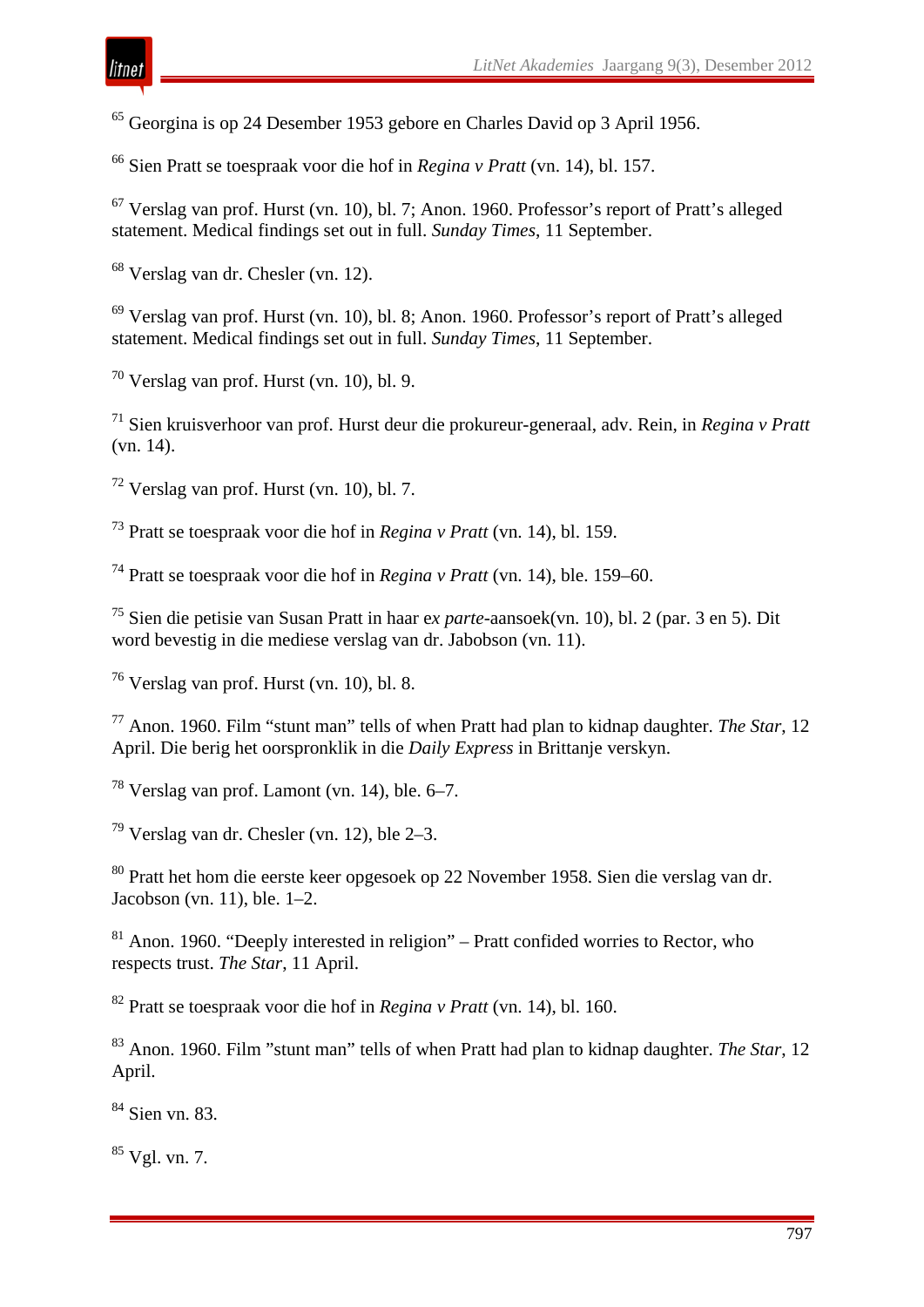<sup>86</sup> Die laaste testament is op 31 Januarie 1960 notarieel beklink voor die notaris Thomas Jacob van Nes en is ter insae beskikbaar in NASA, MHG 730/61 (boks 394).

*LitNet Akademies* Jaargang 9(3), Desember 2012

<sup>87</sup> Pratt se toespraak voor die hof in *Regina v Pratt* (vn. 14), bl. 160.

<sup>88</sup> Pratt se toespraak voor die hof in *Regina v Pratt* (vn. 14), ble. 161–2.

<sup>89</sup> Sien sy ongedateerde afskeidsbriewe aan "Bob" en sy sekretaresse, Elizabeth Radsma, Aanhangsels "A", "C" en "D" voorgelê in die kriminele saak *Regina v Pratt* (vn. 14).

<sup>90</sup> Verslag van dr. Jacobson (vn. 11), bl. 2.

<sup>91</sup> Anon. 1960. Pratt tells why he shot Dr. Verwoerd. Prof. Hurst's account of the alleged statement put into court by Susan Pratt. *Sunday Times*, 11 September.

<sup>92</sup> Sien Pratt se toespraak voor die hof in *Regina v Pratt* (vn. 14), bl. 160; ook Maisels 1998:105.

 $93$  Verslag van prof. Lamont (vn. 14), bl. 7.

<sup>94</sup> Pratt se toespraak voor die hof in *Regina v Pratt* (vn. 14), ble. 161, 166.

<sup>95</sup> Anon. 1960. Verwoerd knew of threats but did not withdraw. *The Star*, 11 April.

<sup>96</sup> Anon. 1960. The Assassin of Milner Park. *Time*, 18 April.

<sup>97</sup> *Time* berig dat hy die volgende gesê het: "We shall fight for our existence, and we shall survive." Sien Anon. 1960. The Assassin of Milner Park. *Time*, 18 April. Sien ook Grobbelaar 1966:72.

<sup>98</sup> Anon. 1960. The Assassin of Milner Park. *Time*, 18 April.

<sup>99</sup> Die ouderdom van Pratt word verkeerdelik aangegee as 54 jaar in die *Time*-berig: Anon. 1960. The Assassin of Milner Park. *Time*, 18 April. Max du Preez (vn. 3) neem ook aan dat Pratt 54 jaar oud was ten tye van die sluipmoordpoging, waarskynlik op grond van die berig in *Time* waarna hy verwys. Volgens die kennisgewing van die oorlyde van Pratt (vn. 5) het hy op sy 52ste verjaarsdag selfmoord gepleeg.

<sup>100</sup> Anon. 1960. Sen. Schabort thought the Premier was dying. *The Star*, 11 April.

 $101$  Du Preez bl. 166 (vn. 3) beweer dat Pratt ook op die erepaviljoen gesit het, maar dit strook nie met die berigte van ooggetuies of die afloop van gebeure nie.

<sup>102</sup> Dreyer, W. 1960. Ooggetuie-verslag van aanslag. Mikrofone is verwyder en niks is vermoed. *Die Transvaler*, 11 April.

 $103$  Anon. 1960. Col. Harrison deflected second bullet – "Probably saved Prime Minister," says official. *The Star*, 11 April; Anon. 1960. "Ek het gedink hy sterf in my arms" – 'n vriend se verhaal van die aanslag. *Die Transvaler*, 11 April; Anon. 1960. Verwoerd knew of threats but did not withdraw. *The Star*, 11 April.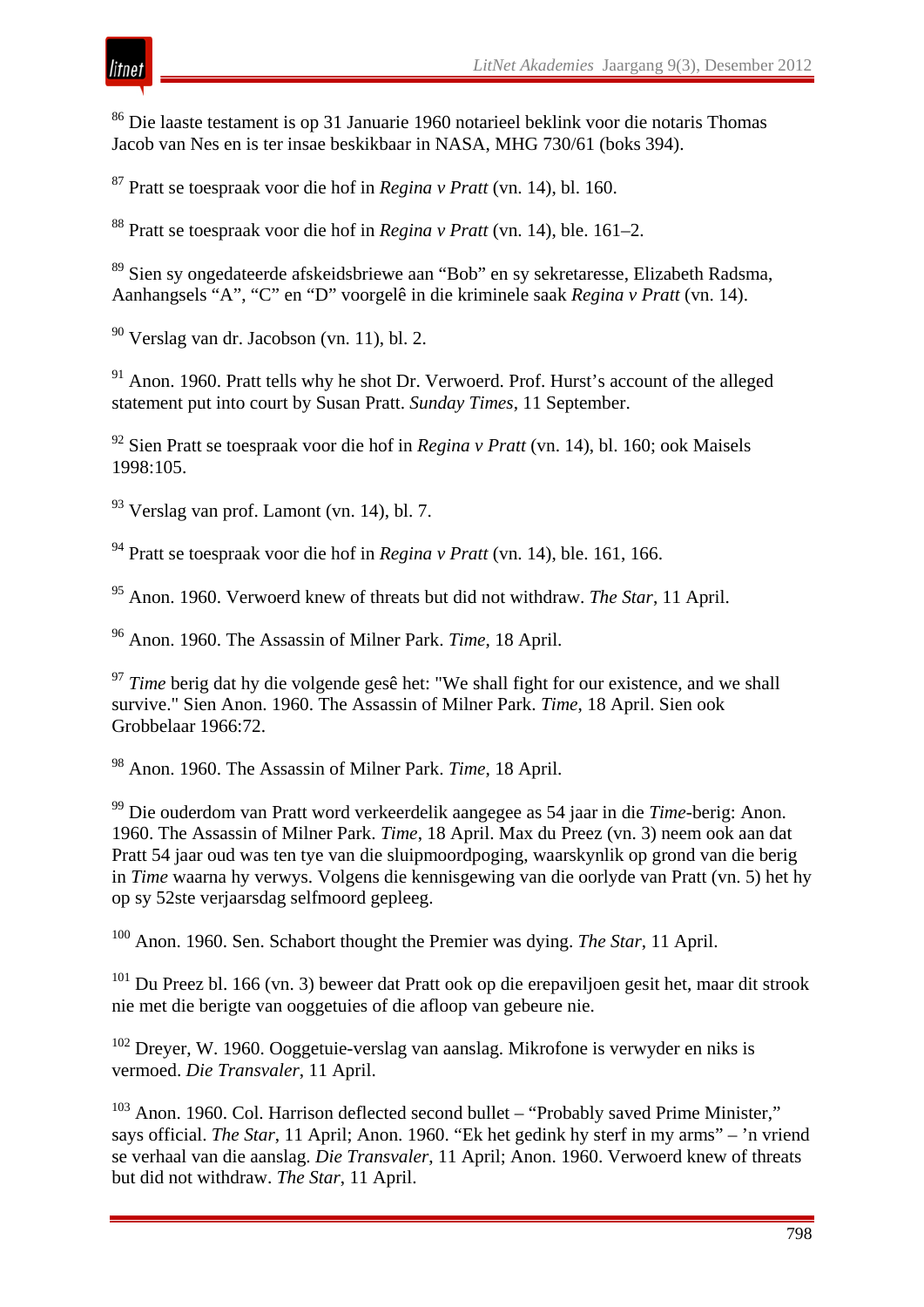

<sup>104</sup> Anon. 1960. Dr. Verwoerd rustig: Voorasnog geen besluit om die twee koeëls te verwyder. *Die Transvaler*, 11 April; Anon. 1960. Verwoerd: "As well as can be expected" – Progressing after a good night. *The Star*, 11 April.

<sup>105</sup> Anon. 1960. Prime Minister can be expected to make full recovery. *The Star*, 11 April.

<sup>106</sup> Anon. 1960. Somber Volksraad eenparig in meegevoel. *Die Transvaler*, 12 April; Anon. 1960. By die hospitaal waar die Eerste Minister is. *Die Transvaler*, 12 April; Anon. 1960. Amity may be born of Union's distress. Be of a good cheer, says Mr. Swart. Assassin's way not our way. *The Star*, 12 April; Anon. 1960. We're 100 per cent happy, says White on British TV. *The Star*, 12 April.

<sup>107</sup> Anon. 1960. Mev. Pratt het by vriende gehoor. *Die Transvaler*, 11 April.

<sup>108</sup> Anon. 1960. "Deeply interested in religion" – Pratt confided worries to Rector, who respects trust. *The Star*, 11 April.

<sup>109</sup> Vir meer agtergrond oor die skool: http://www.michaelhouse.org/home.aspx (16 Julie 2012 geraadpleeg).

<sup>110</sup> Pilkington, R. 2006. I saw the father of apartheid get shot. *The Guardian*, 23 September.

<sup>111</sup> Anon. 1960. Wense van S.A. se vriende stroom na Premier. *Die Transvaler*, 11 April.

<sup>112</sup> Anon. 1960. Verwoerd: "As well as can be expected" – Progressing after a good night. *The Star*, 11 April.

<sup>113</sup> Anon. 1960. Meegevoel kom van oral aan. *Die Transvaler*, 11 April; Anon. 1960. Messages of sympathy pour in. *The Star*, 11 April.

<sup>114</sup> Anon. 1960. Reaction in Britain. From revulsion at apartheid to bewilderment and dismay. *The Star*, 11 April; Anon. 1960. "Surprised it was a white man". Sympathy for Verwoerd – but still none for Apartheid. *The Star*, 11 April.

<sup>115</sup> Anon. 1960. British comment. *The Star*, 11 April.

<sup>116</sup> Anon. 1960. Repudiate apartheid or ... Gravest crisis is ahead for Church, says Archbishop. *The Star*, 11 April.

<sup>117</sup> Anon. 1960. Judge asked to postpone inquiry. Sharpeville witnesses afraid, says. Q.C. *The Star*, 11 April 1960; Anon. 1960. Inquiry must proceed, Judge rules "after anxious thought". *The Star*, 12 April; Anon. 1960. Official inquiry starts. Policemen describes Sharpeville events. *The Star*, 11 April.

<sup>118</sup> Anon. 1960. "Opruiende" pamflette in stad. *Die Transvaler*, 11 April; Anon. 1960. Passes must be carried. *The Star*, 11 April; Anon. 1960. 10 townships on "raid list" today. *The Star*, 12 April.

<sup>119</sup> Anon. 1960. Police seal off Rand township. *The Star*, 11 April.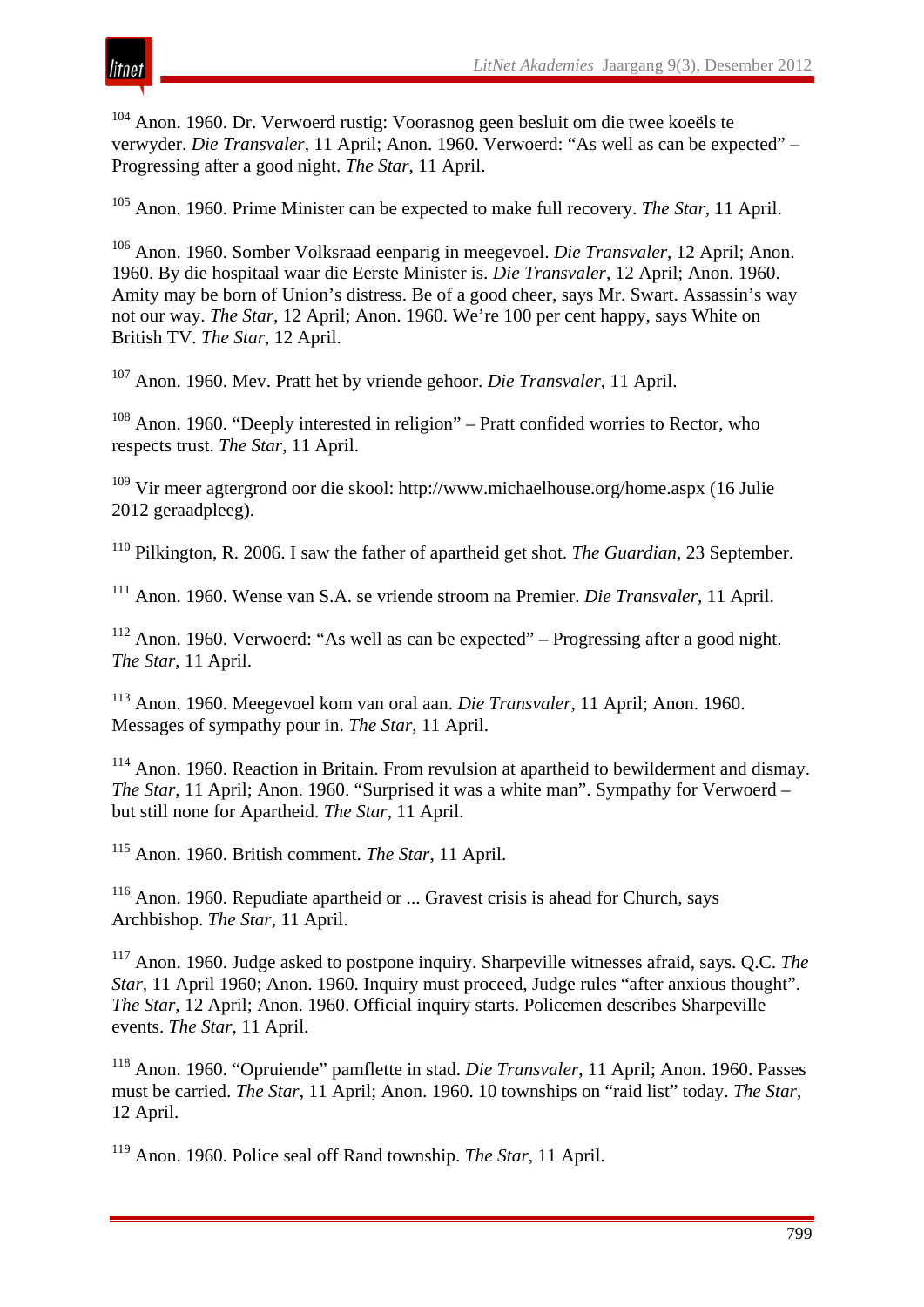<sup>120</sup> Anon. 1960. If people only realised that we are Christians – Dr. Verwoerd on I.T.V. *The Star*, 12 April; Anon. 1960. Turok asks, "will I be arrested?". *Sunday Times*, 12 Junie.

<sup>121</sup> Anon. 1960. Pratt is cleared of political plotting – no conspiracy. *Sunday Times*, 12 Junie.

<sup>122</sup> Die National Committee of Liberation (NCL) is in 1960 gestig en in 1964 herdoop tot die African Resistance Movement (ARM). Die eerste vier sabotasie-operasies van NCL is eers in 1961 geloods. Hulle was uitdruklik gekant teen moord-operasies, en die stasiebom wat John Harris in 1964 geplant het, was 'n uitsondering. Sien Brokensha en Knowles (1965), Gunther (2004:246) en Robertson (1971:219–21).

<sup>123</sup> Anon. 1960. Aanslag: Nuwe stap met gearresteerde. Aangehou kragtens noodmaatreëls. Was nie in hof. *Die Transvaler*, 11 April; Anon. 1960. No news of Pratt in court. *The Sta*r, 11 April. Pratt het eers later in die hof verskyn: Anon. 1960. Verwoerd saved from ordeal at the Pratt inquiry - 8 subpoenaed. *Sunday Times*, 10 Julie. Sien ook die Petisie van Susan Pratt in die *ex parte*-aansoek (vn. 10), bl. 3.

<sup>124</sup> Blow, D. 1960. Pratt asked Susan to attend court. Brave daughter faced a curious public. *Sunday Times*, 24 Julie.

<sup>125</sup> Anon. 1960. Pratt's driver is assaulted at farm. *Sunday Times*, 17 Julie.

<sup>126</sup> Petisie van Susan Diana Pratt in die *ex parte-*aansoek (vn. 10).

<sup>127</sup> Verklaring van Susan Diana Pratt in *ex parte-*aansoek (vn. 10), par. 3.

<sup>128</sup> Sien die uitspraak van regter Theron in die *ex parte*-aansoek van Susan Pratt (vn. 10).

<sup>129</sup> Sien die dagvaardings deur die adjunkbalju, mnr. Leibach, van verskeie getuies om in die hof te verskyn op daardie dag, gedateer 1 September 1960.

<sup>130</sup> Art. 146 van die Strafproseswet 1955 gelees met arts. 27 en 28 van die Wet op Geestesgebreke 38 van 1916. Epilepsie was die sewende kategorie van geestesgebreke wat gekwalifiseer het vir ontoerekeningsvatbaarheid.

<sup>131</sup> Anon. 1960. The Assassin of Milner Park. *Time*, 18 April.

<sup>132</sup> Sien die getuienis van Zietsman waarna regter Rumpff ook in sy uitspraak verwys in *Regina v Pratt* (vn. 14).

<sup>133</sup> Anon. 1960. Mrs. Pratt plans to live in S.A. *Sunday Times*, 11 September.

<sup>134</sup> Anon. 1960. Seats rationed as pressmen flock to Pratt trial. *Sunday Times*, 11 September.

<sup>135</sup> Anon. 1960. Tomorrow secrets are out. *Sunday Times*, 11 September.

<sup>136</sup> Getuies voor die hof in *Regina v Pratt* (vn. 14).

<sup>137</sup> Verslag van dr. J. Friedman, opgestel op 9 April 1960 om 6.45 nm. nadat Pratt by die S.A.P. se Regsmediese Laboratorium besorg is deur hoofkonstabel Koekemoer.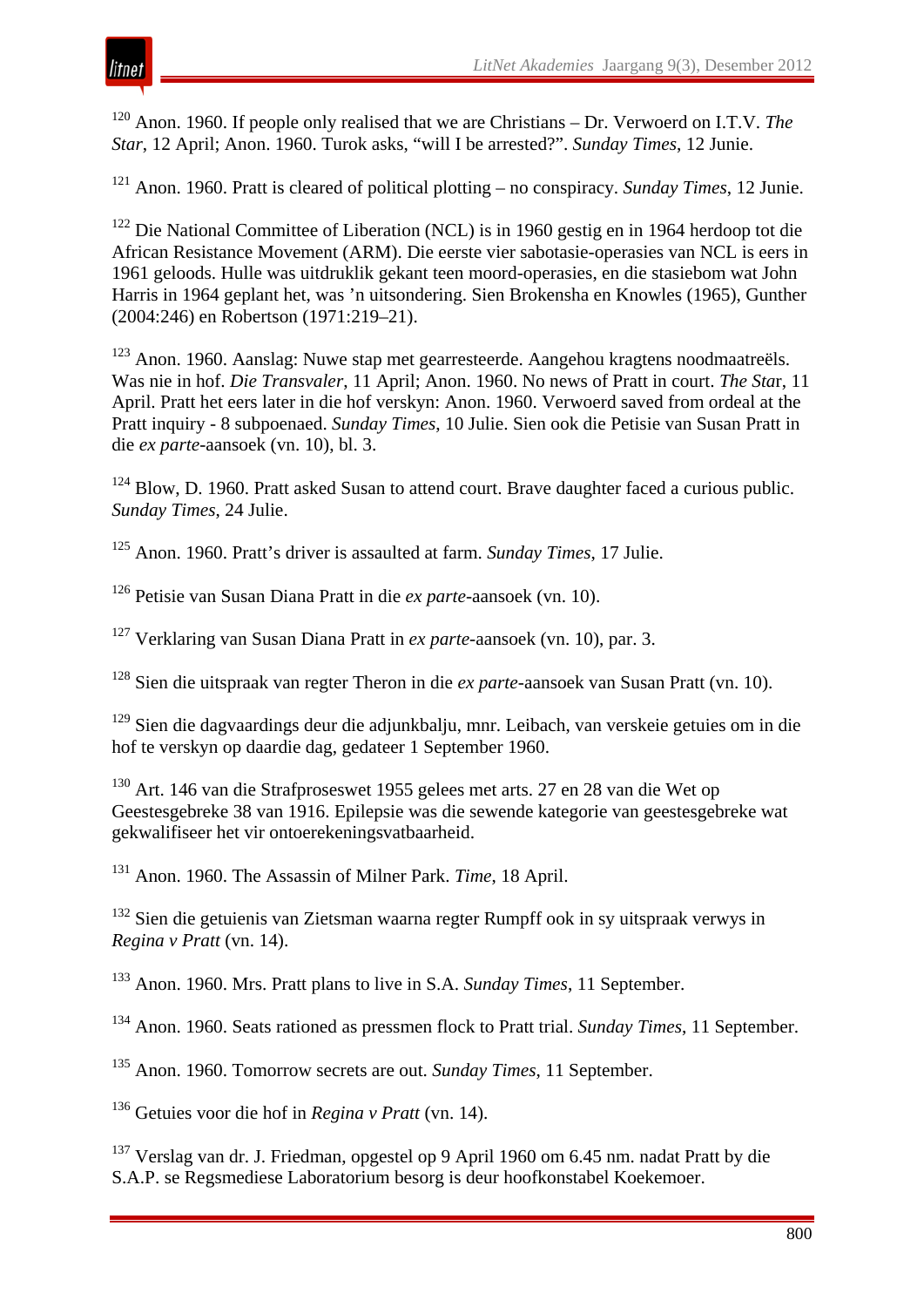- Verslag van prof. Hurst (vn. 10), ble. 4–7.
- Verslag van prof. Hurst (vn. 10), bl. 8.
- Verslag van prof. Hurst (vn. 10), bl. 10.
- Pratt se toespraak voor die hof in *Regina v Pratt* (vn. 14), bl. 156.
- Pratt se toespraak voor die hof in *Regina v Pratt* (vn. 14), bl. 162.
- Pratt se toespraak voor die hof in *Regina v Pratt* (vn. 14), bl. 163.
- Pratt se toespraak voor die hof in *Regina v Pratt* (vn. 14), ble. 164–5.
- Pratt se toespraak voor die hof in *Regina v Pratt* (vn. 14), ble. 165–7.
- Verslag van prof. Lamont (vn. 14), bl. 2.
- Verslag van prof. Lamont (vn. 14), bl. 3.
- Verslag van prof. Lamont (vn. 14), bl. 4.
- Verslag van prof. Lamont (vn. 14), bl. 5.
- Verslag van prof. Lamont (vn. 14), bl. 8.
- *Hamburger Landgericht*, saak-no. 628 KLs 18/11, hofbevel van 5 Junie 2012; sien ook Anon. 2012. Unfall-Urteil Hohe Haftstrafe für Hamburger Todesfahrer. *Der Spiegel*, 5 Junie.
- Anon. 1960. Pratt nodds agreement to testimony. He thought he would be executed. *Rand Daily Mail*, 27 September.
- <sup>153</sup> Brief van die Registrateur, 3 Oktober 1960.
- Kennisgewing van opname in terme van die Wet op Geestesgebreke, geteken op 29 September 1960 deur die superintendent van die Oranje Hospitaal en gerig aan die Meester van die Hooggeregshof in Pretoria; beskikbaar in die akte van die kriminele saak (vn. 14).
- <sup>155</sup> Blow, D. 1961. Pratt: Try me for attempted murder. But Judge-President rejects his plea. Interview in hospital. *Sunday Times*, 8 Januarie.
- Blow, D. 1961. Depression made Pratt run away. *Sunday Times*, 22 Januarie.
- Kennisgewing van oorlyde (vn. 5).
- Anon. 1960. Gemaskerdes met pistool. Premier in 1941 ook met die dood gedreig. *Die Transvaler*, 11 April. Die mans het hom half-een die nag by sy huis ingewag. Verwoerd het geweier om sy hande omhoog te hou, en het weer in sy motor gespring, maar 'n voertuig met hulle gemaskerde makkers het sy ontvlugweg afgesny. Daarop het hy die voertuig gestamp en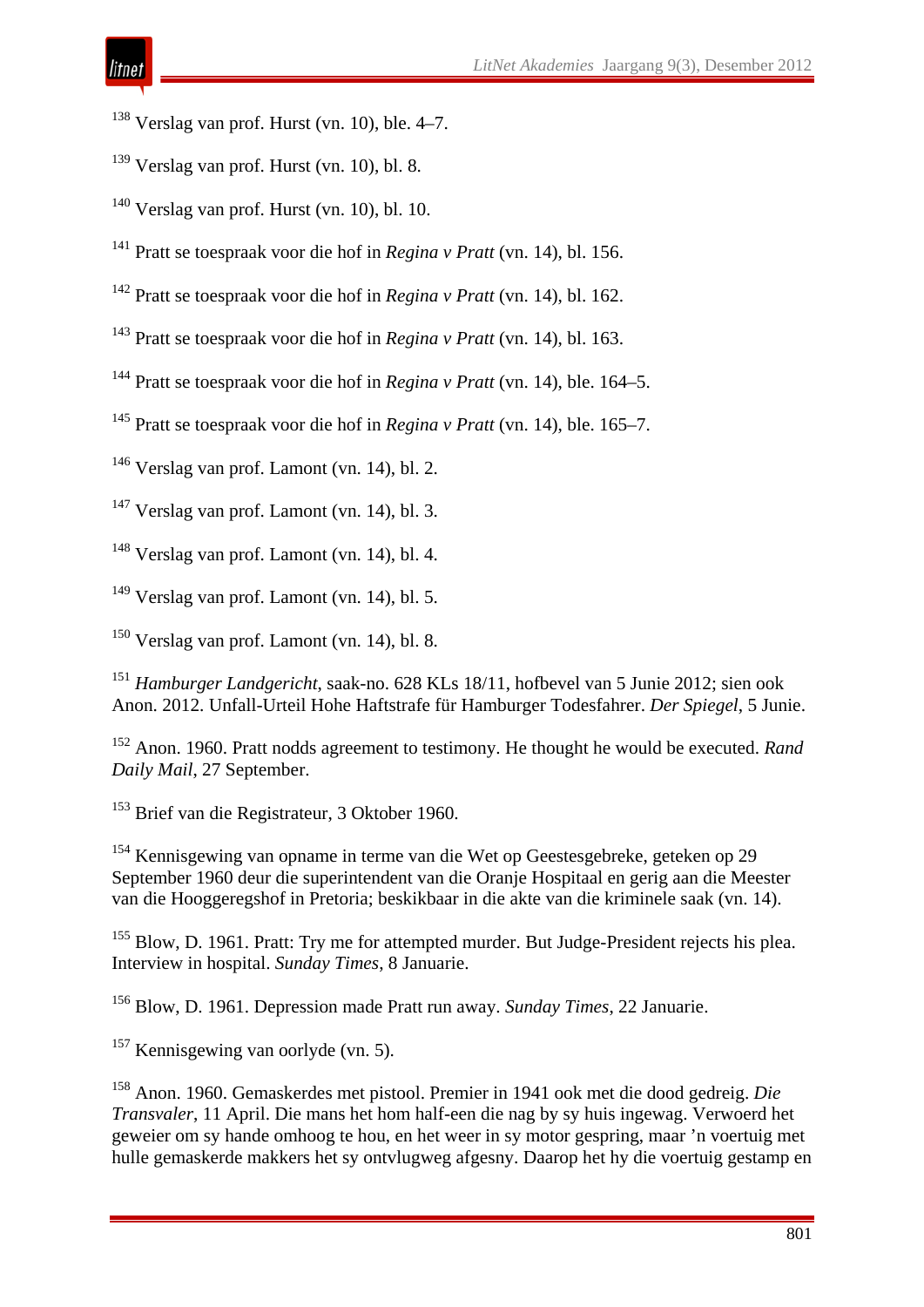

in sy eie oprit opgery om hulle te ontkom. Meiring (1972:124–5) en Marx (1989:478) berig ook oor die insident.

<sup>159</sup> Van Wyk, J.T. 1966. Report of the Commission of Enquiry into the circumstances of the death of the late Dr. The Honourable Hendrik Frensch Verwoerd, Pretoria: Staatsdrukker, R.P. 16/1967, hfst. 2B, parr. 33–41, gesiteer as "Van Wyk Kommissie Verslag".

<sup>160</sup> Van Wyk Kommissie Verslag (vn. 159), hfst. 2A, par 6; hfst. 2B, par. 39.

<sup>161</sup> Van Wyk Kommissie Verslag (vn. 159), hfst. 2B, par. 42.

 $162$  Lester (1986:216).

<sup>163</sup> Sien Pratt se toespraak voor die hof in *Regina v Pratt* (vn. 14), bl. 163.

<sup>164</sup> Die Warren Kommissie van Ondersoek het in 1964 bevind dat Lee Harvey Oswald alleen opgetree het en so die bevindings van die ondersoek deur die FBI en die Dallas-polisie bevestig. Oswald het lank in Rusland gewoon, was met 'n Russiese vrou getroud en het Marxisme aangehang. Die kommissie het daarvan uitgegaan dat sy motief om Kennedy te vermoor teen die agtergrond van die Kuba-krisis polities geïnspireerd was. John Stockwell, 'n voormalige CIA-agent, beweer egter dat die CIA na die fiasko van die Bay of Pigs 'n komplot gesmee het om Kennedy te vermoor. Volgens hom was daar 'n klandestiene sameswering tussen die CIA, die anti-Castro Kubaanse uitgewekenes en die mafia. Klaarblyklik het hulle Oswald gehuur om die sluipmoord uit te voer om later 'n sondebok te hê. Kennedy is blykbaar getref deur skote uit verskeie rigtings en sy voertuig was vol koeëlgate. Stockwell beskryf in besonderhede hoe bewysstukke vernietig of gemanipuleer is om dit te laat lyk asof die sluipmoord net deur Oswald uitgevoer is. (Sien Stockwell 1991:121-8.) Chris Hani, leier van die SAKP, is op 10 April 1993 voor sy huis in Boksburg doodgeskiet deur Janusz Waluz, 'n Poolse immigrant wat sterk gekant was teen kommunisme. Hy was 'n lid van die verregse AWB. Clive Derby-Lewis, 'n parlementslid van die Konserwatiewe Party, het sy pistool vir Waluz geleen. Beide is skuldig bevind op 'n aanklag van moord. Dit is destyds beweer dat die sluipmoord 'n verregse komplot was om demokratiese verhandelinge te torpedeer. Daar is egter allerhande stories in omloop dat Joe Modise (ANC) ook by die komplot betrokke was en die sluipmoordenaar laat weet het wanneer Hani se lyfwagte nie aan diens was nie. Daar word beweer dat Modise Hani as ernstige mededinger vir Thabo Mbeki om Mandela op te volg uit die weg wou ruim. (Sien Johnson 2009:20-43.)

<sup>165</sup> Blow, D. 1960. Pratt asked Susan to attend court. Brave daughter faced a curious public. *Sunday Times*, 24 Julie.

<sup>166</sup> Pratt het £1000 aan haar nagelaat in sy testament. Sien Testament van David Beresford Pratt, opgestel op 31 Januarie 1960, par. 3, ter insae beskikbaar as Aanhangsel "A" in die aansoek van Van Nes en Duthie om administrateurs vir die boedel van Pratt aan te stel: *In Re: The ex parte application of Van Nes and Duthie* (vn. 17).

<sup>167</sup> Die naam van haar eggenoot word genoem in die Bewys van Transport van 'n 1/8 aandeel in twee erwe in Krugersdorp wat deur T.C. Boezaart, die aktevervaardiger van die Pretoriase Hooggeregshof, aan haar oorgedra is op 31 Desember 1965 in terme van die boedel van D.B. Pratt no. 7300/61. NASA, MHG 7310/61 (boks 394).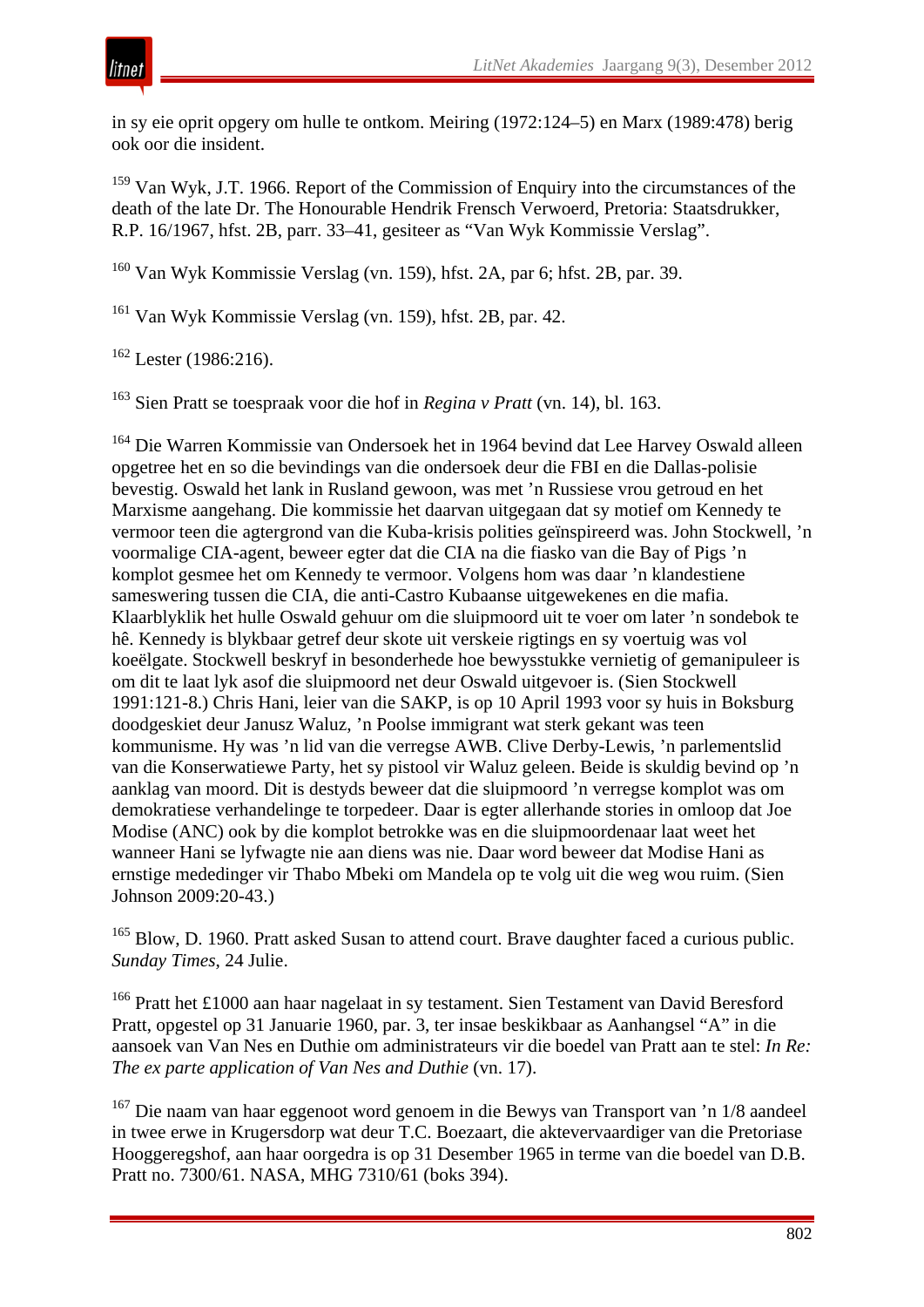<sup>168</sup> Anon. 1960. Kort beriggies. *Der Spiegel*, 15 November.

<sup>169</sup> Verwoerd het in 1926 en 1927 verskeie vakke in die sielkunde bestudeer aan die filosofiedepartemente van die Universiteite Leipzig, Berlyn en Hamburg. In 1928 het die Universiteit Stellenbosch hom as professor in toegepaste sielkunde en psigotegniek aangestel. Ek is in besit van kopieë van die oorspronklike studieboek van Verwoerd met 'n lys van alle Duitse professore onder wie hy studeer het en die vakke wat hy geneem het. Dit lyk asof die volgende professore sy spesialisering op bepaalde gebiede kon beïnvloed het: In Leipzig (20 April tot 26 Julie 1926) het hy toegepaste sielkunde onder die internasionaal-gerekende prof. Felix Krüger studeer en ook verskeie vakke by ander professore. Krüger het in 1935 rektor van die Universiteit van Leipzig geword, maar is in 1937 van sy pos onthef nadat hy in die openbaar teen die "Gleichschaltung" van die drie staatsmagte deur die Nazi's protesteer het. Hy het daarna uitgewyk na Switserland. In Hamburg (23 Oktober 1926 tot 18 Februarie 1927) het Verwoerd sielkunde studeer onder prof. William Stern en dr. Roloff. Daarna is hy na Berlyn (28 April tot 8 Augustus 1927). In Berlyn het hy sielkunde onder prof. Wolfgang Köhler, 'n Estlander, en prof. Otto Lipmann studeer en psigotegniek onder leiding van prof. Rupp en dr. Birnbaum. Lipmann het die Instituut vir Toegepaste Sielkunde in Berlyn gelei en het ook gespesialiseer in ekonomiese sielkunde en arbeidspsigologie. Stern en Lippmann was die uitgewers van 'n tydskrif oor toegepaste sielkunde (1918–1933) asook 'n reeks wetenskaplike publikasies oor beroepsielkunde. Nadat die Nazi's in 1933 aan bewind gekom het, is Stern van sy amp as professor onthef en het hy via Nederland na die VSA emigreer, waar hy 'n leerstoel aan Duke Universiteit aanvaar het. Die Nazi's het ook vir Lippmann van sy pos onthef en sy instituut gesluit – waarskynlik omdat hy Joods was. Hy het kort daarna selfmoord gepleeg. Soos Marx (2011:285–7) uitwys, was daar destyds verskillende denkskole in toegepaste sielkunde. Dit is moeilik om vas te stel welke professore die grootste invloed op Verwoerd se denke gehad het. Daar was in die verlede verskeie pogings om Verwoerd se apartheidsbeleid aan eugenetika te koppel. Die teorie van prof. Alban Burke van die Universiteit Johannesburg dat Verwoerd in Duitsland onder die invloed van eugenetika gekom het, blyk ongegrond te wees in die lig daarvan dat hierdie vakgebied net aan mediese fakulteite doseer is. Burke beweer egter dat Verwoerd in Leipzig "in kontak gekom het" met Karl Binding en Alfred Hoche (vgl. Burke 2006:117–33). In 1920 is 'n omstrede boek van hulle oor eutanasie in Leipzig gepubliseer. Dit is egter onwaarskynlik dat Verwoerd ooit enige persoonlike kontak met hulle gehad het. Binding, 'n geëmeriteerde strafregprofessor, is in 1920 dood en Hoche was professor in neurologie aan die mediese fakulteit van die Universiteit Freiburg, 800 km van Leipzig af. Hoche het ook nie Jodevernietiging op grond van eugenetika gerasionaliseer nie. Inteendeel, sy vrou was Joods en die Nazi's het hom in 1933 van sy pos onthef. Marx (2011:284–9, 293–4) toon ook aan dat Verwoerd geen belangstelling in eugenetika gehad het nie. Daar word soms ook beweer dat Verwoerd tydens sy studie in Berlyn onder die invloed van prof. Eugen Fischer gekom het. Fischer was professor in eugenetika aan die mediese fakulteit van die Humboldt Universiteit en direkteur van die Keiser Wilhelm Instituut vir Antropologie, Afstamming en Eugenetika. Fischer het egter sy pos eers in September 1927 gevul (Schmuhl 2008:37), dit wil sê nadat Verwoerd reeds sy studie daar afgesluit het en na die VSA vertrek het.

 $170$  Miller (1993:639–40) skryf "it is clear that the German influence on Verwoerd was technical and analytical". Sy beweer dat sy kort Amerikaanse besoek egter 'n groter invloed gehad het op sy intellektuele ontwikkeling.